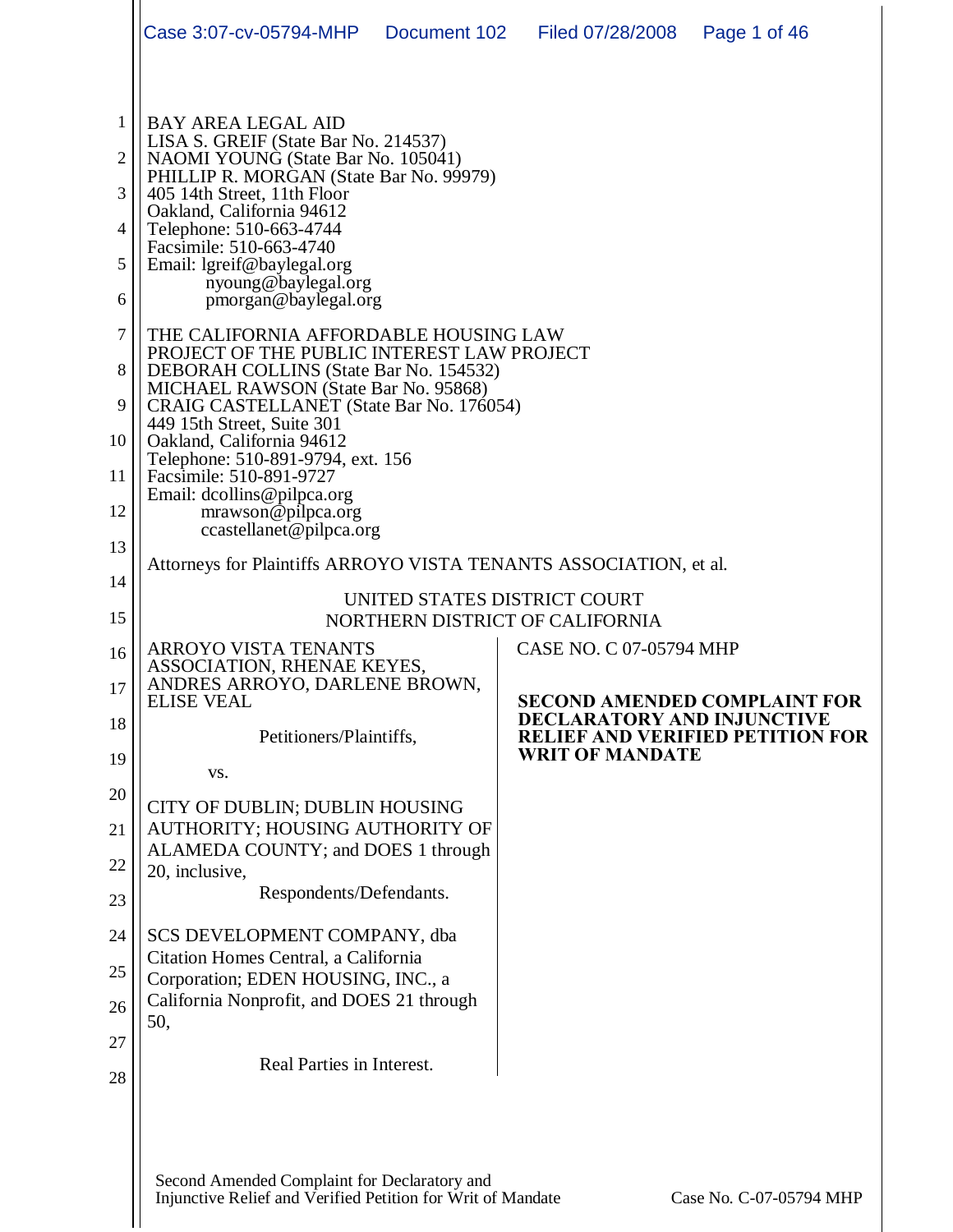1

#### **I. INTRODUCTORY STATEMENT**

2 3 4 5 6 7 1. This is an action brought against the City of Dublin, California, the Dublin Housing Authority, and the Housing Authority of the County of Alameda (collectively, Defendants), by Arroyo Vista Tenants Association, Rhenae Keyes, Darlene Brown, Andres Arroyo, and Elise Veal (collectively, Plaintiffs). Plaintiffs are a residents  $\phi$  association and individual low-income public housing tenants of a 150-unit public housing complex located at 6700 Dougherty Road in Dublin, California known as Arroyo Vista.

8 9 10 11 12 13 14 15 16 17 18 19 2. Defendant Dublin Housing Authority ( $\delta$ DHA $\ddot{\text{o}}$ ) receives a federal subsidy to maintain and provide public housing for these low-income tenants. Prior to entering into an agreement to dispose of or demolish public housing, DHA must secure written approval from the United States Department of Housing and Urban Development ( $\delta HUD$ o). Without HUD approval, Defendants entered into a Disposition and Development Agreement for the Redevelopment of Arroyo Vista ( $\delta$ DDA $\ddot{o}$ ) with private developers to dispose of the property, relocate Arroyo Vista residents, and demolish all 150 low-income public housing units in favor of a mixed-income development. The new development will consist of 210 market-rate offorsaleö homes, 16 ownership homes that will be affordable to families with incomes of over \$100,000, and approximately 179 rental units that will not address the affordability needs of current residents or the need for housing for families with children, and will greatly diminish the housing available to extremely low and very low income families in Dublin.

20 21 22 23 24 25 26 27 28 3. Without HUD approval of an application for disposition of Arroyo Vista, including approval of a relocation plan and timeline mandated by federal law and the adoption of a relocation plan mandated by state law, defendants implemented the unauthorized DDA to relocate approximately 60 Arroyo Vista households and have pressured Plaintiffs and other residents to seek Section 8 housing vouchers and move out on a compressed time frame, so that defendants can forge ahead with the unauthorized DDA. By circumventing the HUD approval process and their relocation planning obligations, residents of Arroyo Vista, most of whom have extremely low incomes, have been displaced and/or are threatened with permanent displacement from their homes even though HUD may not approve the disposition, residents

1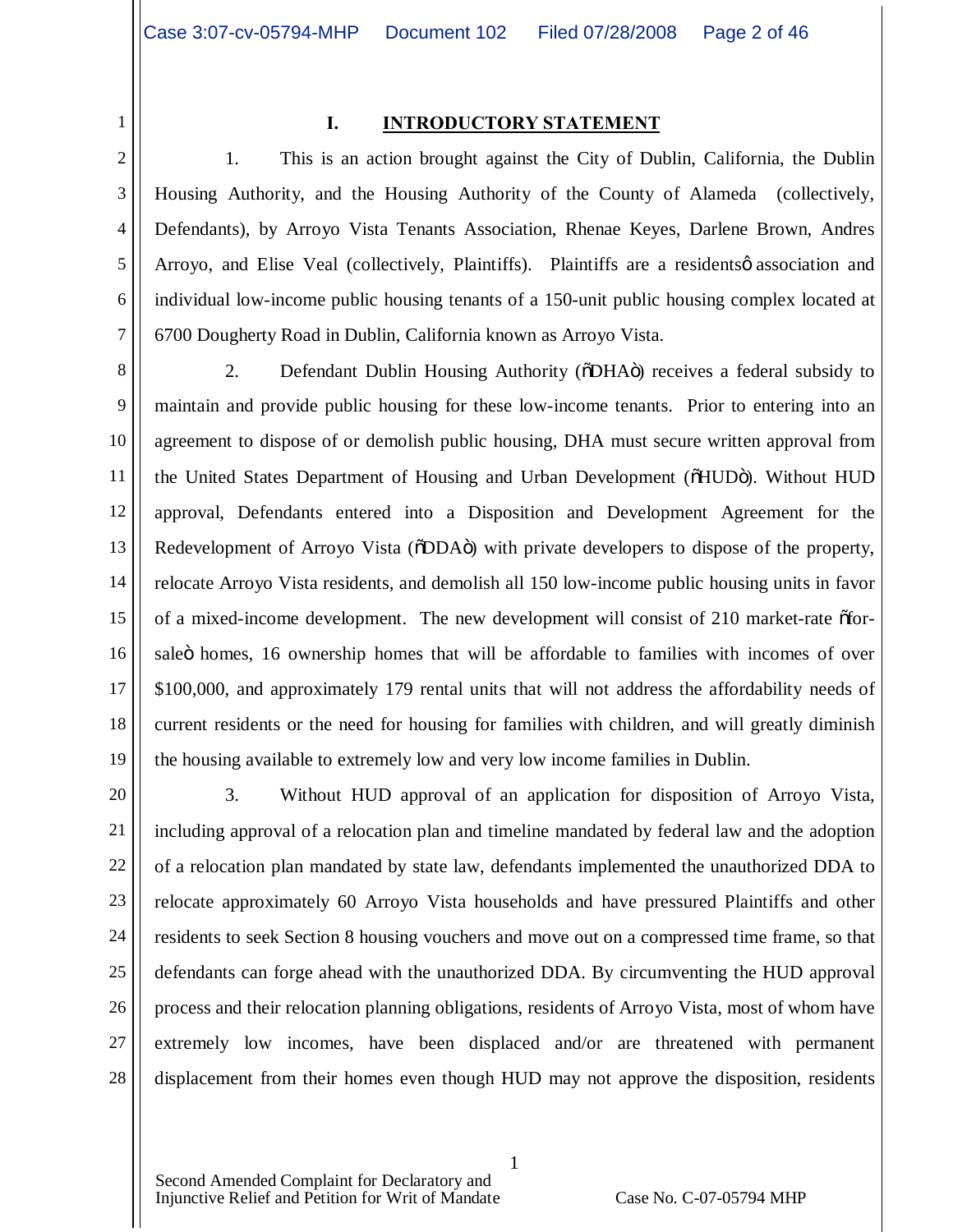may never have to move, and are being urged and coerced to move without the requisite notice, advisory services, and relocation benefits mandated by federal and state law that are necessary for residents to make any informed decision as to when, where, and how to move.

4. Without HUD approval of an application for disposition or demolition of Arroyo Vista, defendants have refused to re-rent the vacated public housing units, have boarded them up, and have subjected Plaintiffs and remaining residents to blight and hazardous conditions caused by defendants  $\phi$  and facto demolition of Arroyo Vista.

8 9 10 11 12 13 14 15 16 5. Racial and ethnic minorities and families with children are each significantly over-represented in Arroyo Vista and DHA $\alpha$  public housing waiting list, but are significantly under-represented in Dublin as a whole. The relocation of Arroyo Vista residents without prior HUD approval of a disposition application, including a relocation plan, timeline and the benefits required under federal law, and without an adequate relocation plan or any relocation approved by the City and HACA, notice, advisory services and relocation benefits mandated by state law has and will have a foreseeable disparate impact on the minority population and families with children, and has and will force the minority population and families with children of Arroyo Vista out of the city.

17 18 19 20 21 22 23 6. Defendants o actions violate their statutory and regulatory duties, including Section 18 of the United States Housing Act of 1937, 42 U.S.C. §1437p (Section 18) and its implementing regulations (24 C.F.R. Part 970); the California Relocation Assistance Act (Govt. C. §§7260 *et seq*.) and state regulations (25 C.C.R. §§ 6000 *et seq*.); the Housing and Community Development Act of 1974, as amended (42 U.S.C. §5301 *et seq*.); Title VIII of the Civil Rights Act of 1968 (42 U.S.C. §3601 et seq.) (the Fair Housing Act); and the California Fair Employment and Housing Act (Cal. Govt. C. §12955 *et seq*.).

24

25

26

27

28

1

2

3

4

5

6

7

7. Plaintiffs seek a writ of mandate to set aside the City Counciles approval of the DDA for failure to comply with federal laws that govern the disposition and demolition of public housing, the removal of public housing units from the housing stock, and relocation of public housing residents; and a writ of mandate ordering Defendants to comply with state relocation assistance laws that prohibit a public entity of displacement of residents in the absence

2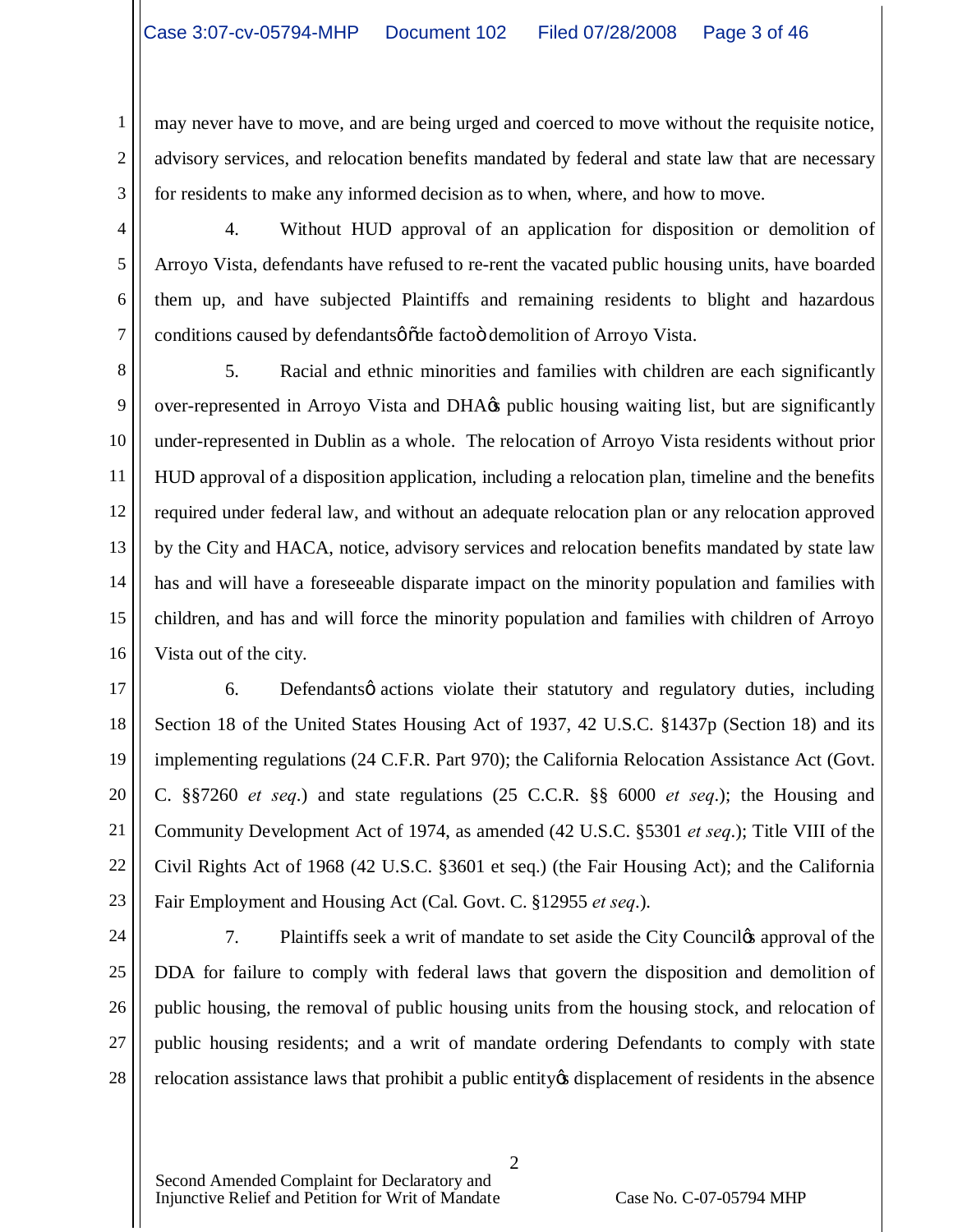1 2 3 of a relocation assistance plan that complies with state law and the provision of required notices, advisory services and relocation benefits as approved by the local legislative bodies causing the displacement.

4 5 6 7 8. Plaintiffs seek a judgment declaring that Defendants have violated 42 U.S.C. §1437p and implementing regulations, 42 U.S.C. §5304(d) and implementing regulations, Cal. Govt. C. §7260 and Guidelines, the federal Fair Housing Act (42 U.S.C. §3601 et seq.) and California Fair Employment and Housing Act (Cal. Govt. C. §12955 *et seq*.).

8 9 10 9. Plaintiffs are faced with imminent threat of irreparable harm, are without a plain, speedy, and adequate remedy at law, and seek a temporary restraining order and preliminary and permanent injunctions as set forth in the Prayer for Relief.

11

19

22

23

# **II. JURISDICTION**

12 13 10. This Court has jurisdiction over Plaintiffs claims under 28 U.S.C. §1331, (federal question) and 42 U.S.C. §3613 (fair housing).

14 15 16 11. This Court may issue declaratory and injunctive relief pursuant to 28 U.S.C. §§2201 and 2202, 42 U.S.C. §3601 et seq. (fair housing) and Rules 57 and 65 of the Federal Rules of Civil Procedure.

17 18 12. This Court has supplemental jurisdiction over Plaintiffs *o* state law claims under 28 U.S.C. §1367(a) and 1441(c).

### **III. VENUE**

20 21 13. Venue is proper in this district under 28 U.S.C. §1391(b) because the claims arose in Alameda County.

### **IV. PARTIES**

# **Plaintiffs**

24 25 26 27 28 14. Plaintiff ARROYO VISTA TENANTS ASSOCIATION is an unincorporated association of Arroyo Vista tenants. The Arroyo Vista Tenants Association is an unincorporated association comprised of 31 current and former residents of Arroyo Vista, and is located in Alameda County, California. The mission of Arroyo Vista Tenants Association is to preserve Arroyo Vista as affordable public housing in Dublin and to ensure that Arroyo Vista

3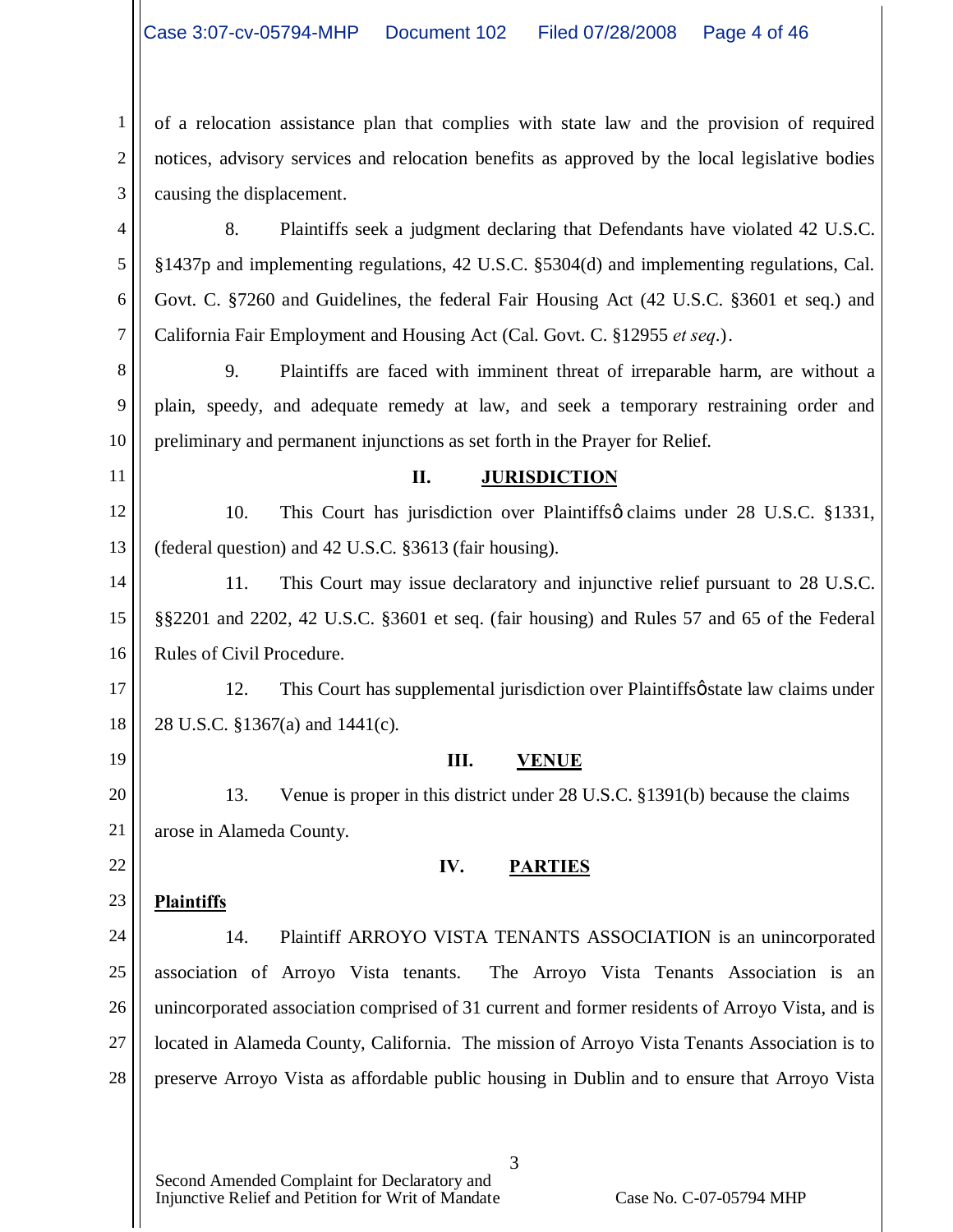1 2 3 4 5 6 residents both past and present are permitted a voice in the decisions affecting the potential demolition and replacement of their homes, that their housing needs are met, that they are treated equitably and lawfully in the event of any displacement, and that they receive all the relocation assistance to which they are entitled under the law. Members of the association have spent many hours advancing the mission of the organization through oral and written communications with Defendants.

7 8 9 10 11 12 13 14 15 16 17 18 19 20 21 22 23 24 25 26 27 28 15. Plaintiff RHENAE KEYES is a 48-year-old, disabled, African-American woman who currently and at all times relevant herein has been a resident of Arroyo Vista in Alameda County. Ms. Keyes has been a resident of Arroyo Vista for 4 years, and currently shares a four-bedroom unit with her minor daughter. Due to the nature of her disabilities, Ms. Keyes makes frequent visits to her medical providers located in Pleasanton. Ms. Keyes would face undue hardship if forced to move far from her physicians. As a single mother, Ms. Keyes has come to rely on the assistance of other tenants in caring for her daughter. Arroyo Vista provides her family with a safe neighborhood and close proximity to the public school system where her daughter is in seventh grade. Ms. Keyes thousehold income is very low as defined by California Health and Safety Code §50105. Her sole source of income is Supplemental Security Income and child support, and she currently pays \$549 in rent per month as an Arroyo Vista tenant. She is informed and believes that a comparable four-bedroom house in Dublin rents for at least \$2100-\$2800 per month. Ms. Keyes was informed verbally by DHA and the Housing Authority of Alameda County ( $\delta$ HACA $\ddot{o}$ ) that she will be required to move out of Arroyo Vista by November 2008 because  $\delta HUD$  will approve the application. $\ddot{o}$  However, in April 2007, Ms. Keyes was urged to immediately apply for the Section 8 Rental Voucher Program because she might õlose outö on the housing stock if she waits until November 2008. Over 50 households have reportedly vacated, and the boarded up houses are visible to Ms. Keyes and other tenants. Ms. Keyes and other tenants were not included in the decision-making process in a meaningful way, and were only informed after the fact of decisions made by DHA regarding the redevelopment. Ms. Keyes was never advised of her relocation rights and never received a direct informational notice, notice of eligibility, or a 90-day notice. Ms. Keyes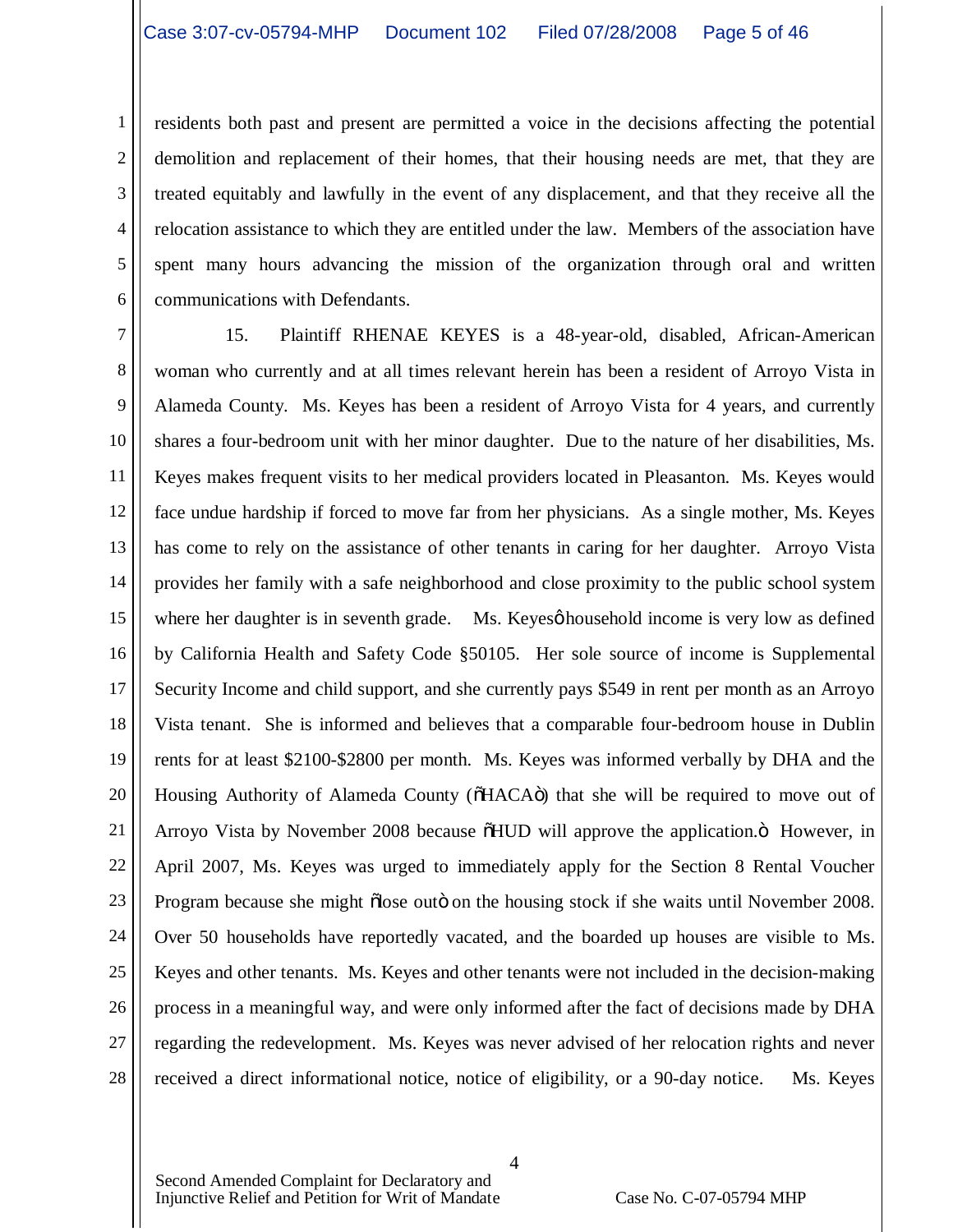1 2 wishes to remain at Arroyo Vista because it affords her family stable, affordable and suitable housing. Ms. Keyes particularly likes that the Arroyo Vista tenants are a cohesive, culturally diverse community that she and her daughter consider as family.

3

4 5 6 7 8 9 10 11 12 13 14 15 16 17 18 16. Plaintiff DARLENE BROWN is a 54-year-old, disabled, African-American woman who currently and at all times relevant herein has been a resident of Arroyo Vista in Alameda County. Ms. Brown has been a resident of Arroyo Vista for 17 years. Ms. Brown wishes to remain at Arroyo Vista because it affords her with a stable, affordable and suitable housing. In addition, Arroyo Vista provides her family with a safe neighborhood and close proximity to Livermore where she is a student. Due to the nature of Ms. Browngs disability, she makes frequent visits to her physicians. She would face undue hardship if she was forced to move far from her medical providers. Plaintiff Brown the household income is extremely low as defined by California Health and Safety Code §50106. Her sole source of income is Supplemental Security Income, and she currently pays \$179 in rent per month as an Arroyo Vista tenant. She is informed and believes that a comparable two-bedroom house in the Dublin area rents for approximately \$1900-\$2000 per month or more. Ms. Brown was informed by DHA and HACA that she will be required to move out of Arroyo Vista by November 2008. However, Ms. Brown also was urged to immediately apply for the Section 8 Rental Voucher Program because appropriate housing might not be available for her by November 2008.

19 20 21 22 23 24 25 26 27 28 17. Plaintiff ANDRES ARROYO is a 66-year-old, disabled, Hispanic man who currently and at all times relevant herein has been a resident of Arroyo Vista in Alameda County. Mr. Arroyo has been a resident of Arroyo Vista for 21 years, and currently shares a two-bedroom unit with his 69-year-old wife. Mr. Arroyo wishes to remain at Arroyo Vista with his family because it affords his family stable, affordable and suitable housing. Arroyo Vista provides his family with a safe neighborhood and close proximity to his adult daughter and son and their families who live in Dublin and San Ramon. Due to the nature of Mr. Arroyogs disability and mobility-impairment, Mr. Arroyo makes frequent visits to his medical providers located in Pleasanton. Mr. Arroyo would face undue hardship if he was forced to move far from his physicians. Mr. Arroyo $\alpha$  household income is very low as defined by California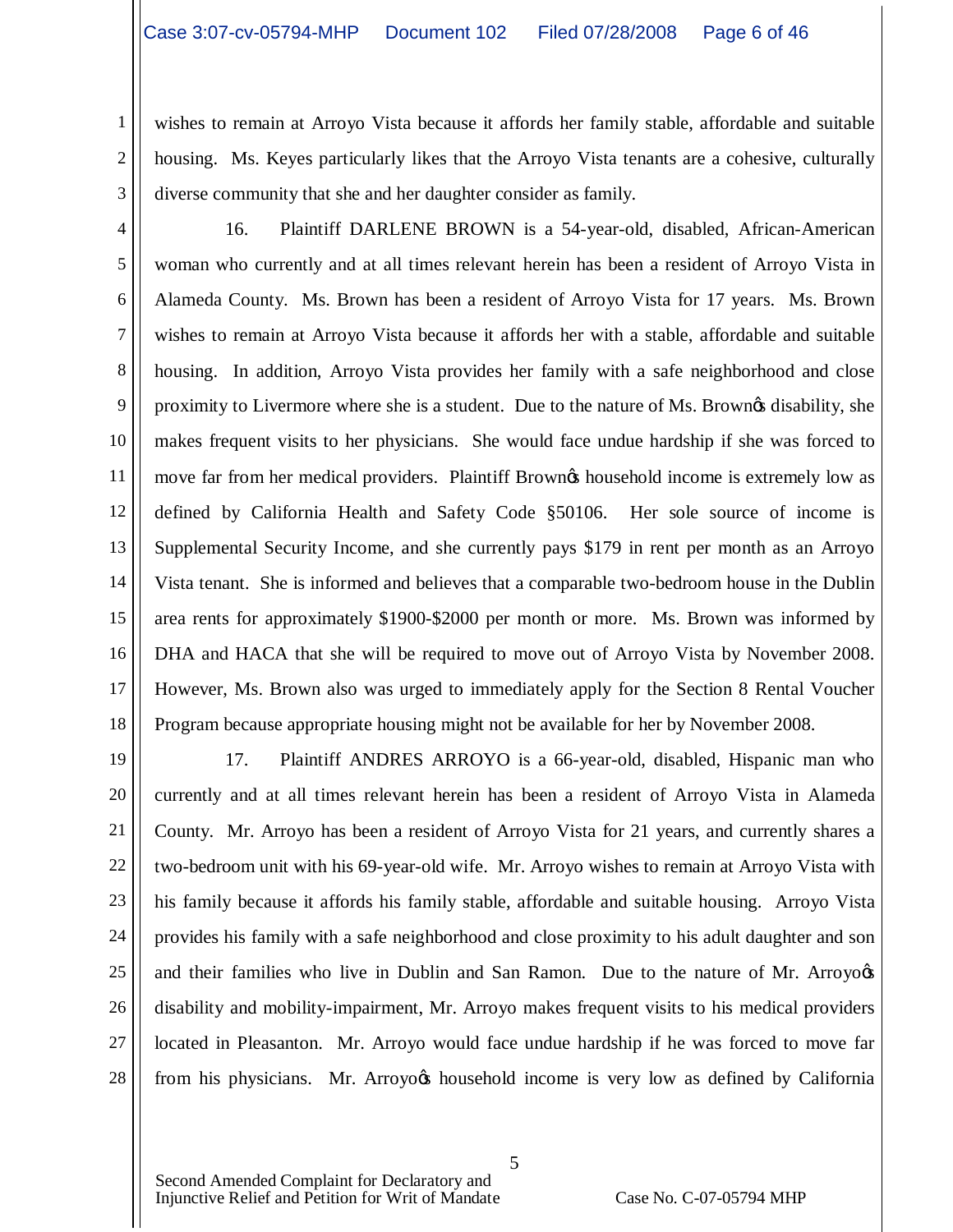1 2 3 4 5 Health and Safety Code §50105. His sole source of income is Social Security and he currently pays \$168 in rent per month as an Arroyo Vista tenant. He is informed and believes that a comparable two-bedroom house in the Dublin area rents for approximately \$1900-\$2000 per month or more. Mr. Arroyo has been urged by DHA to move out of Arroyo Vista by November 2008 and to apply for the Section 8 Rental Voucher Program.

6

7 8 9 10 11 12 13 14 15 16 17 18 19 20 21 22 18. Plaintiff ELISE VEAL is a 37-year-old African-American woman who currently and at all times relevant herein has been a resident of Arroyo Vista in Alameda County. Ms. Veal has been a resident of Arroyo Vista for 17 years, and currently shares a fourbedroom unit with her husband, five minor children, and 18-year old daughter. Ms. Veal wishes to remain at Arroyo Vista with her family because it affords her family stable, affordable and suitable housing. In addition, Arroyo Vista provides her family with a safe neighborhood and close proximity to the public school system and day care for her five minor children. Ms. Veal is employed in Pleasanton and participates in local business associations for her career development. She has developed personal and business contacts in the community and would face undue hardship if she was forced to move far from her employment. Ms. Vealøs household income is very low as defined by California Health and Safety Code §50105. Her source of income is from employment and she currently pays \$524 in rent per month as an Arroyo Vista tenant. She is informed and believes that a comparable four-bedroom house in Dublin rents for approximately \$2100-\$2800 per month or more. Ms. Veal has been urged by DHA to move out of Arroyo Vista by November 2008 and to apply for the Section 8 Rental Voucher Program. In response to her complaint about vandalism to her car, DHA suggested that she just apply for Section 8 and move out of Arroyo Vista now.

23

# **Defendants**

- 24
	-

25 26 19. Defendant CITY OF DUBLIN (the City) is a public governmental entity formed and existing under the general laws of the State of California and is a political subdivision thereof.

27 28 20. Defendant DUBLIN HOUSING AUTHORITY (DHA) is a corporate and politic public body, created and existing under the Housing Authorities Law (Health & Saf. C.

6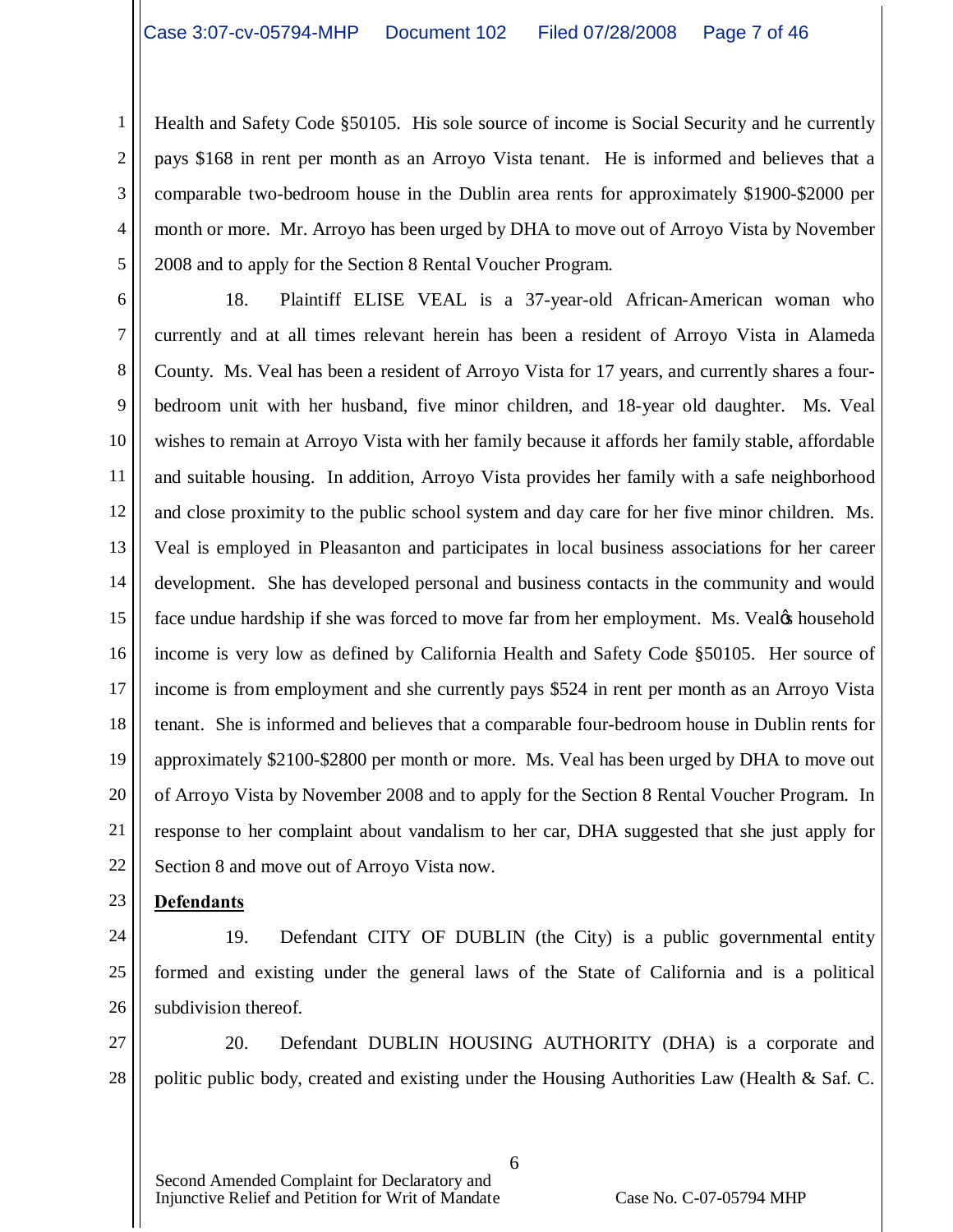§§34200 et seq.) of the State of California. The DHA is a Public Housing Agency (PHA) within the meaning of 42 U.S.C. §1437 (2007). Arroyo Vista is owned by DHA and is subject to an annual contributions contract with HUD.

3 4

5

6

7

8

9

1

2

21. Defendant HOUSING AUTHORITY OF ALAMEDA COUNTY (HACA) is a corporate and politic public body, created and existing under the Housing Authorities Law (Health & Saf. C. §§34200 et seq.) of the State of California. HACA is a PHA within the meaning of 42 U.S.C. §1437 (2007). HACA is the managing agent for the DHA, and is charged with providing Section 8 vouchers to residents of Arroyo Vista that have been and will be displaced as a result of the DDA.

#### 10 **Real Parties in Interest**

11 12 13 14 15 22. Real Party in Interest S.C.S. DEVELOPMENT COMPANY, doing business as Citation Homes Central (Citation), is a California Corporation duly organized and existing under and by virtue of the laws of the State of California, and is authorized to do business and is doing business in Dublin, California. Citation is a proposed owner and developer of the  $\delta$ forsaleö units at Arroyo Vista, and a party to the DDA.

16 17 18 19 20 23. Real Party in Interest EDEN HOUSING, INC. (Eden) is a California nonprofit public benefit corporation duly organized and existing under and by virtue of the laws of the State of California and is authorized to do business and is doing business in Dublin, California. Eden is a proposed owner, developer, and manager of the õrentalö units at Arroyo Vista, and a party to the DDA.

21

22

### **V. FACTUAL ALLEGATIONS**

# **Demographics of Arroyo Vista and Dublin**

23 24 25 26 27 28 24. Arroyo Vista is a complex of 150 public housing units located in Dublin. It consists of 94 one and two-bedroom homes and 56 three and four-bedroom homes. Arroyo Vista is the only public housing in all of Dublin, with average rents of less than \$500 per month, and some as low as \$25 or \$50 due to the federal subsidy. By comparison, average market rents in Dublin range from \$1350 (1-bedroom apartment) to \$2495 (4-bedroom home). Thus, Arroyo Vista provides an otherwise unattainable home to many of Dublings poorest residents.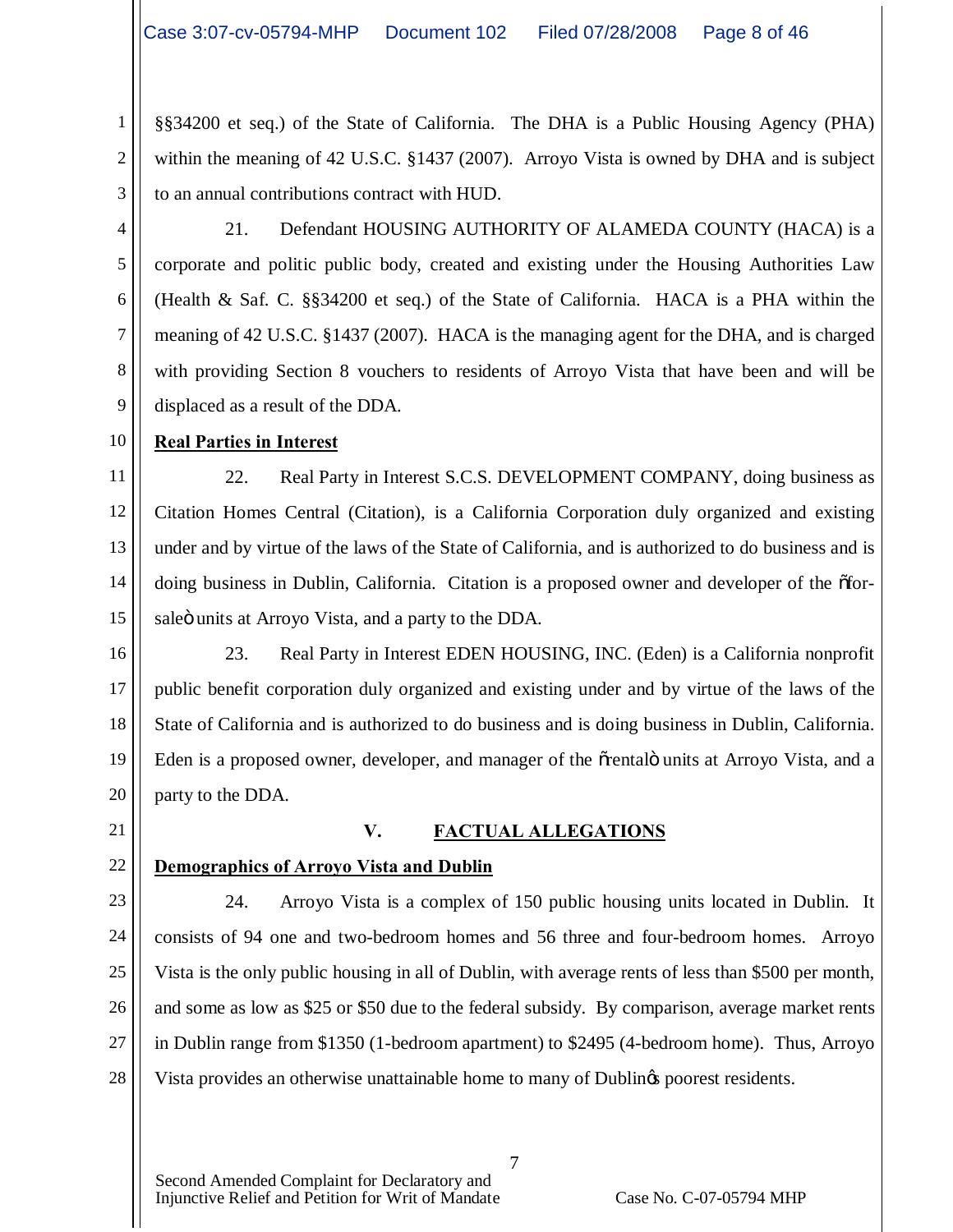1 2 3 4 25. In its Streamlined Five-Year PHA Plan for PHA fiscal years 2005-2009 (or Five-Year Planö), DHA states that its mission is õto provide an affordable housing resource, free from discrimination, for extremely low income, very low income, and low income families in the Dublin community. $\ddot{\text{o}}$ 

5 6 7 8 9 10 11 12 13 14 15 26. Arroyo Vista constitutes a racially-diverse enclave within a far more homogenous city. According to HACA $\alpha$ 's September 30, 2007 report to HUD on resident characteristics, the heads of household in Arroyo Vista are 52% White, 28% African American, 21% Latino/Hispanic, 15% Asian, 4% Native Hawaiian or Pacific Islander and 1% American Indian or Alaska Native. The racial breakdown of Dublin as a whole is approximately 69.4% White, 10.3% Asian, 10% African American, 13.5% Latino/Hispanic, .7% American Indian or Alaska Native and 0.3% Native Hawaiian or Pacific Islander. The displacement and relocation of residents pursuant to an unauthorized DDA and in the absence of HUD approval of a disposition application DDA, if allowed to go forward, will have a foreseeable disparate impact on racial and ethnic minorities, and will and has forced many of the low-income minority residents of Arroyo Vista out of the city entirely.

16 17 18 19 20 21 22 23 27. As of October 2007, 63% of the households residing at Arroyo Vista were families with children, with 46% of the residents under age 18 and 57% of households composed of 3 or more members. Census data shows that only 43% of households in Dublin are composed of three or more members, and that only 15% of the city thousing has four bedrooms. The displacement and relocation of residents pursuant to an unauthorized DDA and in the absence of HUD approval of a disposition application, if allowed to go forward, will have a foreseeable disparate impact on Dublin families with children, and will and has forced many of the low-income families of Arroyo Vista out of the city entirely.

24

25

26

27

28. Consistent with the DHA $\alpha$ s mission statement and prior to the displacement of Arroyo Vista residents, approximately 65% of Arroyo Vista residents fell within the extremely low income category, and 24% had very low incomes. As defined by HUD and the state, an extremely low income family of four in 2007 had an income of up to \$25,150 (30% of the area

8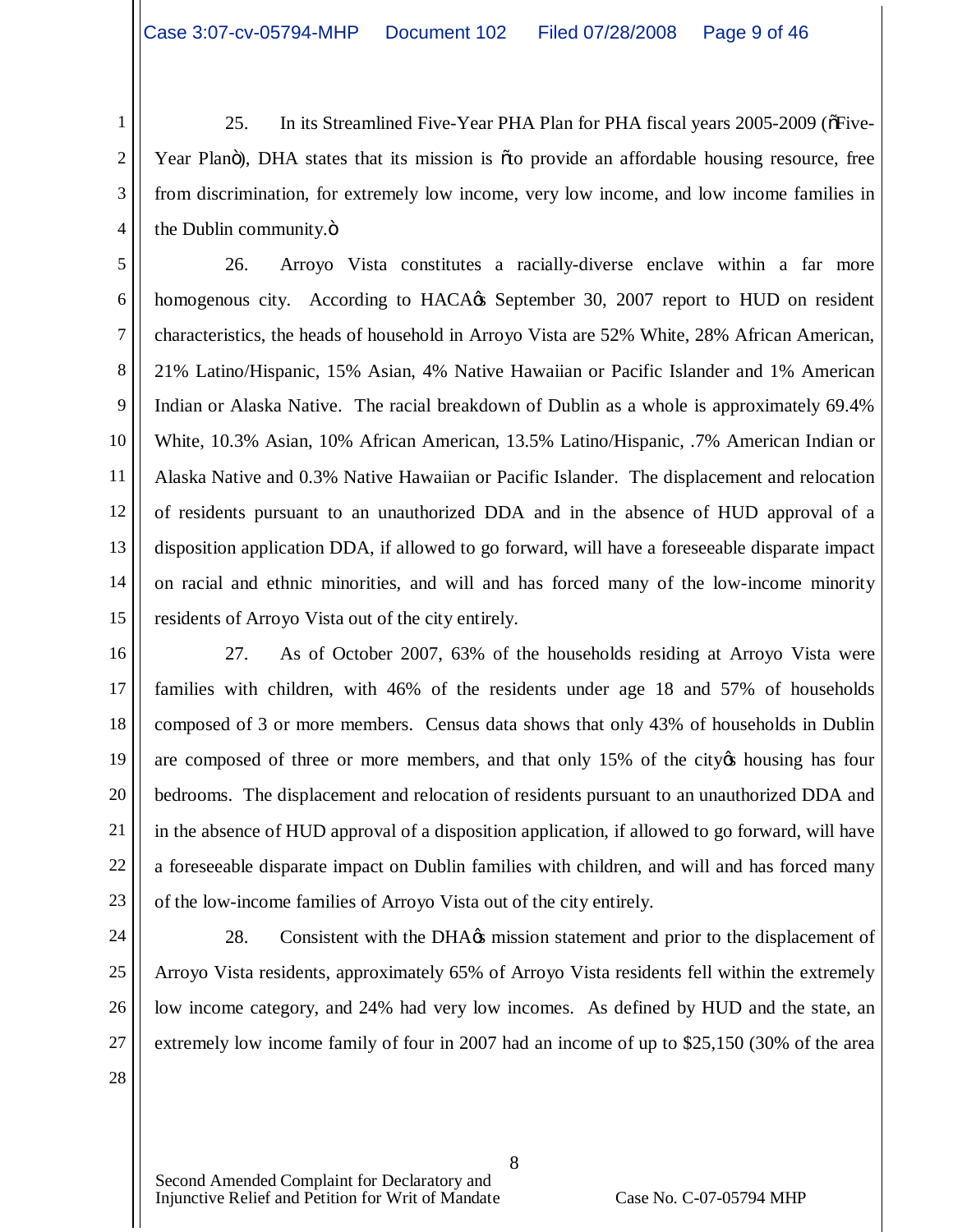1 2 median income). Approximately 44% or 66 of these  $\tilde{c}$  extremely low income families had annual incomes far below that -- \$15,000 or less.

3

4 5 6 7 8 9 10 11 12 29. According to DHA $\alpha$  Five-Year Plan, there are 267 families on DHA $\alpha$  waiting list for public housing in Arroyo Vista. Of these 267 families, 97.4% have very low incomes, and 73.8% of those families (or 197 families) have extremely low incomes. In addition, 89.1% of the families on DHA $\alpha$  waiting list (238 families) have children, while only 3.7% (10 households) are elderly. In terms of race and ethnicity, the waiting list is 48.3% African American, 30.7% White, 12.7% Asian, 6.8% Hispanic, and 1.5% Native American. The removal and boarding up of public housing units from DHA $\alpha$  only public housing stock pursuant to an unauthorized DDA and in the absence of HUD approval of a disposition or demolition application has a disparate impact on the ability of minorities and families with children to reside in Dublin.

13

### **Defendants' Adoption and Implementation of an Unauthorized DDA**

14 15 16 17 30. Despite its mission and DHA $\alpha$  awareness of these critical housing needs, on or about July 26, 2006, DHA selected a õdevelopment teamö (Citation and Eden) to demolish all of the truly affordable public housing at Arroyo Vista and  $\tilde{\sigma}$ replace it with over 200 marketrate ownership units and 179  $\tilde{\sigma}$  tax-credito rental units.

18

19

20

21

31. On November 21, 2006, DHA amended its Five-Year and Annual PHA Plans to provide for disposition or demolition of Arroyo Vista and development by Real Parties of 226  $\delta$ for-sale $\ddot{o}$  units (15 of them affordable to moderate income households, and the remainder to be sold at market rates) and 179 supposedly affordable rental units.

22 23

24 25 26 27 28 32. On July 17, 2007, the City Council approved the DDA between DHA, HACA, Eden and Citation by Resolution 136-07 for the express purpose of disposing of Arroyo Vista, demolishing the existing public housing units, and replacing them with a combination of market rate ownership and õaffordableö rental units. On or about July 25, 2007, defendants and real parties executed the DDA. The DDA provides for  $\tilde{\sigma}$  redevelopment of 405 residential units 6 226  $\delta$ for-sale ö dwellings, and 179 rental units, 49 of which are to be reserved for seniors. Defendant City tnotice of this meeting did not include language pursuant to Govt. C.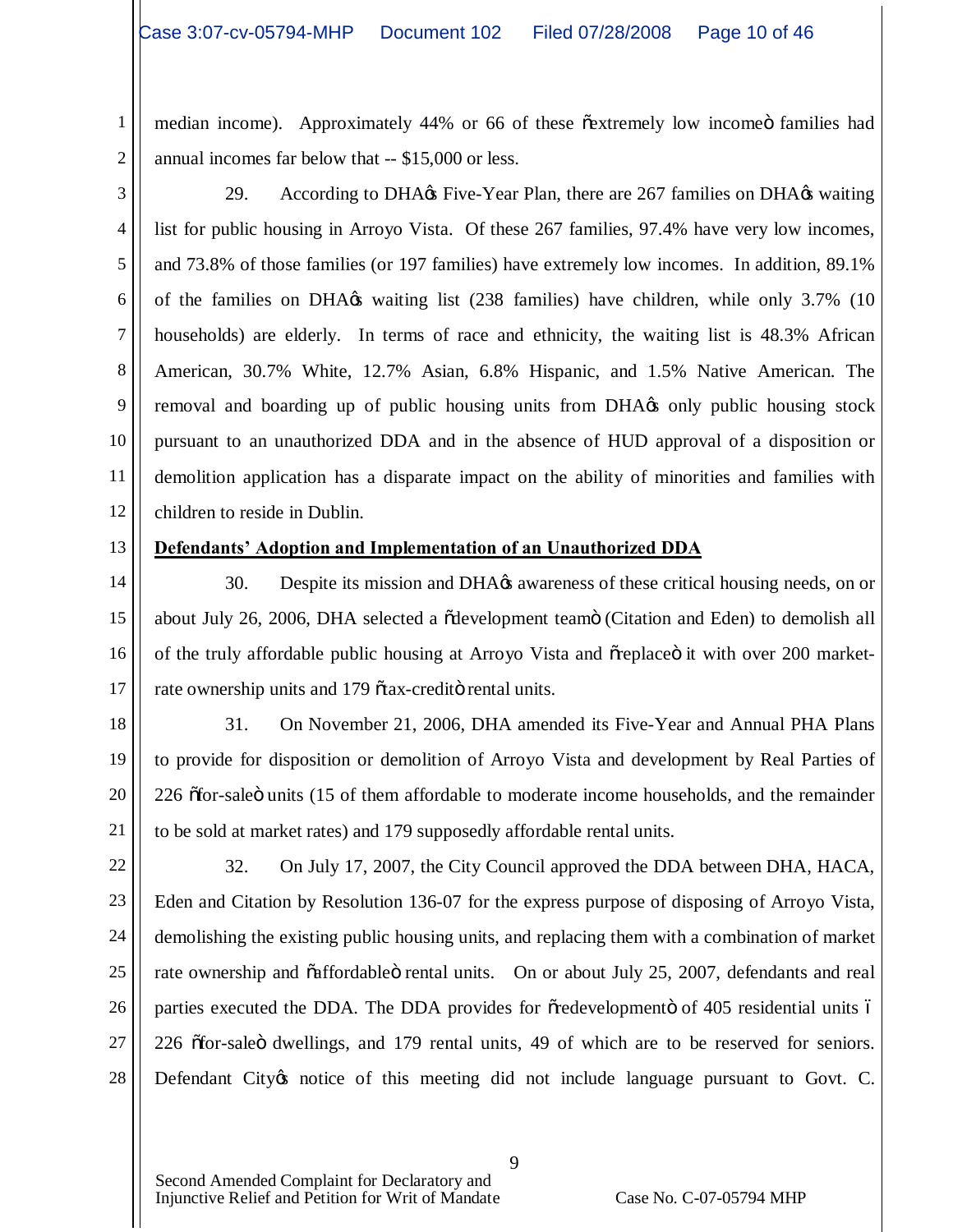§65009(b) that would limit the issues raised in this cause of action. Accordingly, Plaintiffs were not required to raise the issues alleged herein at the July 17, 2007 public hearing.

3 4 5 6 33. If the nonprofit developer secures õtax creditö funding, HOME funds, and HUD §202 funding, the rent levels for the onewo rental units are estimated to range from \$471 (for  $62$   $\tilde{\text{c}}$  extremely low income one-bedroom units, 49 of them restricted for seniors) to \$1307 for five  $\delta$ low-income three bedroom units.

7 8 9 10 11 34. Arroyo Vista residents with incomes below \$15,000 can ill afford rents starting at \$471 for one-bedroom units. A family is rent-burdened if it spends more than 30% of its monthly income for rent. Families with incomes of \$15,000 can spend no more than \$375 for rent and utilities. Thus, the onewo development will not be affordable to at least 44% of Arroyo Vista residents (or 66 families) with incomes at or below \$15,000.

12 13 14 15 16 35. After the City approved the DDA, DHA submitted a Disposition Application to HUD on or about August 14, 2007. In the disposition application, defendants DHA and HACA seek to sell Arroyo Vista to Real Parties Citation and Eden and to replace the 150 public housing units with 378  $\ddot{\text{o}}$ mixed-income dwellings, 194 affordable and 184 market-rate ownership units.

17 18 36. On information and belief, HUD has not approved the August 14, 2007 application for disposition of Arroyo Vista.

19

1

2

# **Unlawful Displacement and Relocation of Residents**

20 21 22 23 37. Without having submitted a complete disposition application to HUD, including a complete relocation plan, and without awaiting HUD $\alpha$  review and approval or disapproval of the application, defendants commenced the relocation of residents in or about July 2007.

24 25 26 27 28 38. Although the DDA provides for the demolition of Plaintiffs homes, which will result in the displacement of all Arroyo Vista residents, defendants relocated nearly 50 households by early February 2008, before even distributing a relocation assistance plan to Plaintiffs for their input or comment as required by the California Relocation Assistance Act. On or about February 12, 2008, DHA distributed notice to Plaintiffs that a proposed relocation

10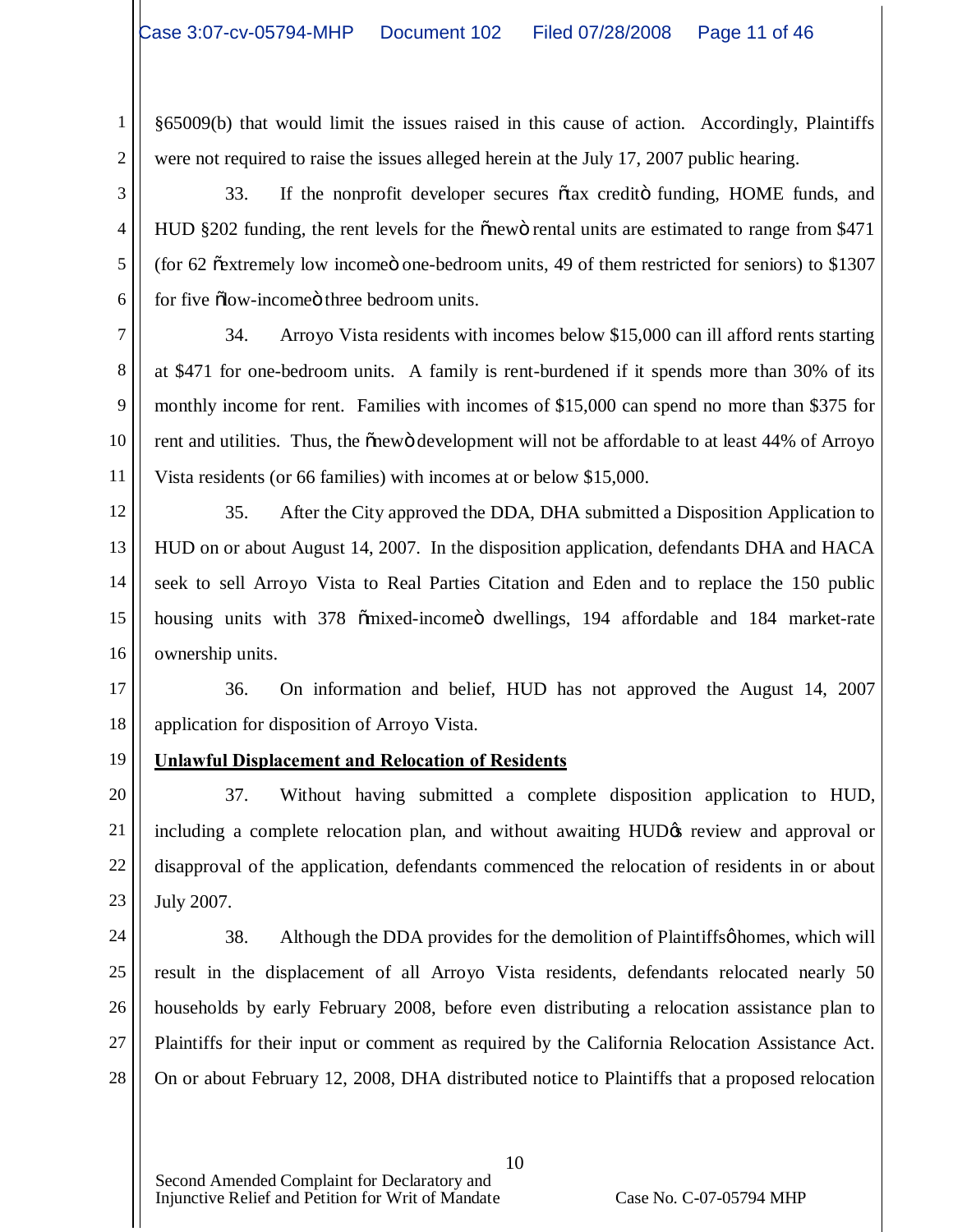1 2 3 plan was available for review and public comment, and that the plan would be adopted at DHA $\alpha$  April 15, 2008 meeting. As of June 3, 2008, nearly 60 households had been relocated without HUD approval and without a relocation plan.

4 5 6 7 39. On June 3, 2008, the Board of Commissioners of defendant DHA approved a relocation plan that fails to comply with the California Relocation Assistance Act. As of the filing of the Second Amended Complaint, no relocation plan has been approved or adopted by the City or HACA.

8 9 10 40. Defendants have not adequately advised any of the Plaintiffs of their relocation assistance rights pursuant to 42 U.S.C. §1437p, 42 U.S.C. §5301 et seq. or the California Relocation Assistance Act.

11 12 13 41. Defendants have not provided Plaintiffs with adequate or authorized relocation notices required by the California Relocation Assistance Act, 42 U.S.C. §5301 *et seq*. or a 90 day notice as required by 42 U.S.C. §1437p.

14 15 16 17 42. Defendants have not offered or provided Plaintiffs or other residents of Arroyo Vista the relocation benefits required by the California Relocation Assistance Act, 42 U.S.C. §5301 et seq. or the counseling services, comparable housing, or actual and reasonable relocation expenses required by 42 U.S.C. §1437p.

18 19 20 43. Instead, defendants have pressured Plaintiffs to apply for Section 8 vouchers now or risk not receiving a voucher or a Section 8 unit later, and have encouraged Plaintiffs to move out of Arroyo Vista.

21 **Harm to Plaintiffs**

22 23 24 25 26 27 28 44. Defendants oactions threaten Plaintiffs with imminent and irreparable injury, including the involuntary displacement from their homes without benefit of careful analyses by HUD and local government of defendants of disposition application and relocation plans, the loss of a public housing subsidy and deprivation of relocation assistance required by state and federal law and the risk of homelessness as a result, the permanent loss of 150 units of public housing, the severing of personal, family and community ties, the lack of access to public

11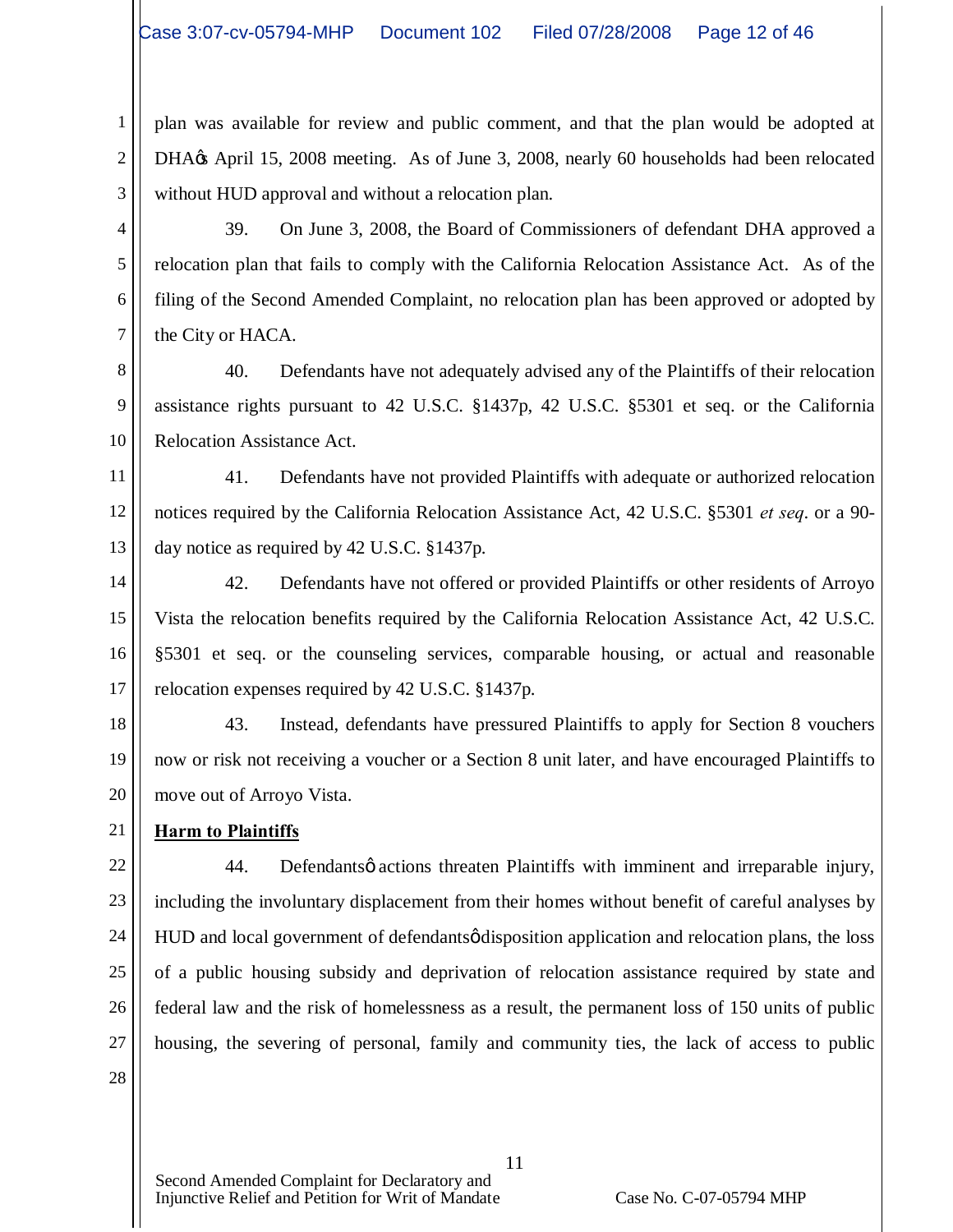1

16

17

18

19

20

21

22

2 services and transportation, access to their employment and education opportunities, and discrimination in violation of fair housing laws.

3 4 5 6 7 8 45. Defendantsø actions threaten plaintiff Arroyo Vista Tenants Association with imminent and irreparable injury by depriving it and its members of the benefit of careful analyses by HUD and local government of defendantsø disposition application and relocation plans, and frustrates its mission to protect its members against the above harms. Defendantsø actions also frustrate the Association to preserve Arroyo Vista as public housing and cause the Association to expend time and resources to counter Defendants illegal actions.

9 10 11 12 13 14 15 46. Defendantsø actions threaten to deprive individual Plaintiffs and members of the Arroyo Vista Tenants Association of opportunities to reside in affordable housing in Dublin and threaten to make affordable housing unavailable to individual Plaintiffs and members of the Association. Defendantsø actions also have deprived and threaten to deprive individual Plaintiffs and members of the Association of their right to live and associate in a community which is free of illegal discrimination and to enjoy the economic, social, psychological and other benefits of residing in a racially and ethnically diverse community.

# **VI. FIRST CLAIM FOR RELIEF**

# **(By All Plaintiffs Against All Defendants) For A Writ of Mandate To Set Aside The DDA For Failure To Comply With Demolition and Disposition Provisions Of The United States Housing Act (42 U.S.C. §1437p; 24 C.F.R. §970 et seq.)**

47. Plaintiffs incorporate by reference herein each and every allegation of paragraphs 1 through 46 as though fully set forth herein and allege:

23 24 25 26 48. The United States Housing Act of 1937 declares that it is othe policy of the United States to promote the general welfare of the Nation by employing its funds and credit . . . to remedy the unsafe housing conditions and the acute shortage of decent and safe dwellings for low-income families. . . ." 42 U.S.C. §1437(a)(1)(A).

27 28 49. The national housing goal is the realization as soon as feasible of  $\tilde{o}a$  decent home and a suitable living environment for every American family. $\ddot{\text{o}}$  42 U.S.C. §1441.

12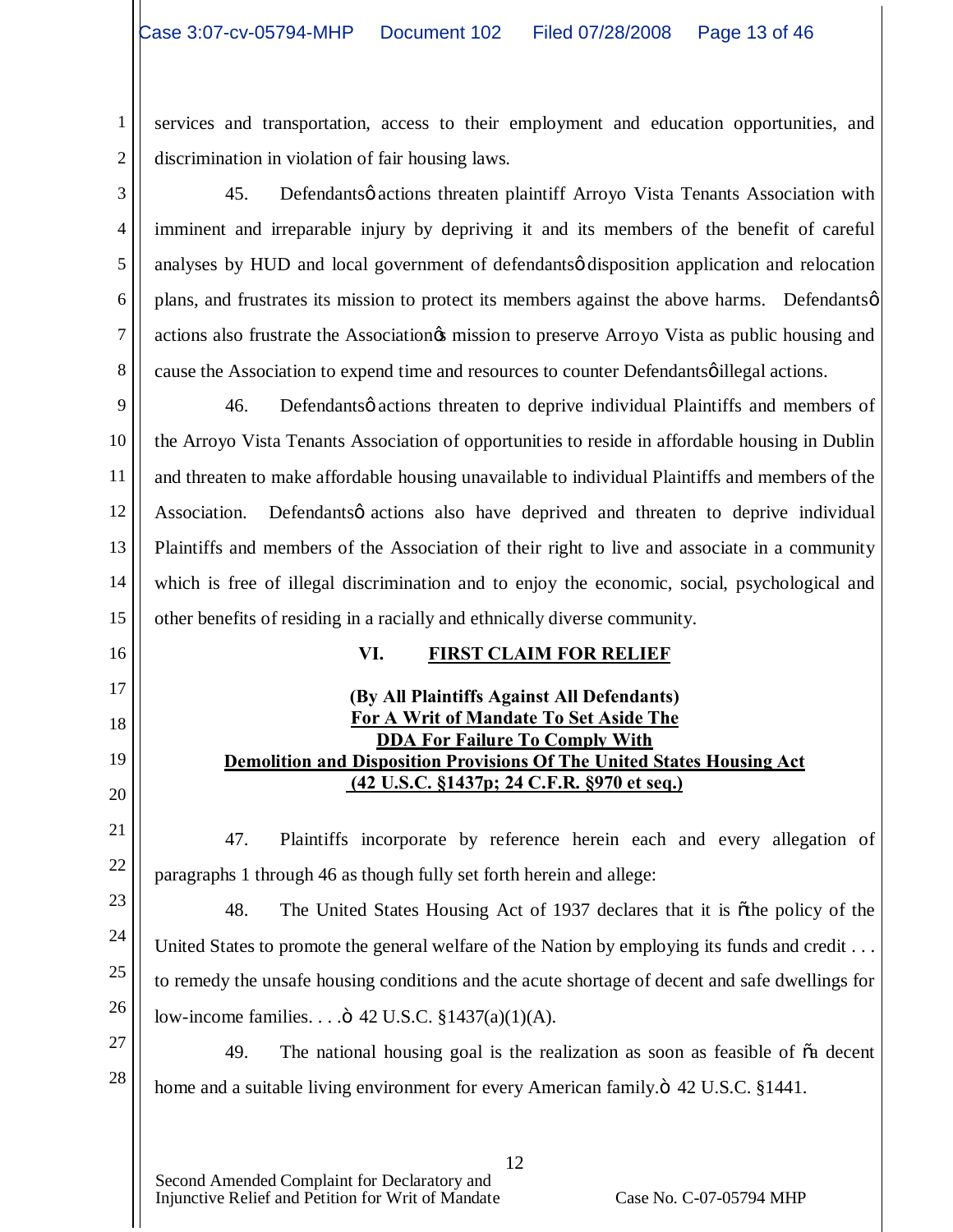1 2 3 50. The demolition and disposition of public housing is authorized under Section 18 of the United States Housing Act of 1937 (Section 18), as amended in its entirety by the Quality Housing and Work Responsibility Act (QHWRA) of 1998. 42 U.S.C. §1437p.

4 5 6 51. HUD has promulgated regulations, starting at 24 C.F.R. §970, detailing the administrative steps required to perform demolition and disposition activity in accordance with Section 18. 24 C.F.R. §970 *et seq*.

7 8 9 52. Before beginning demolition or disposition activities, a PHA must submit and receive written approval from HUD of an application for disposition. 24 C.F.R. §970.7(a); 24 C.F.R. §970.25.

10 11 12 13 14 15 16 17 53. Among other things, Section 1437 $p(a)(2)$  requires the PHA to certify in its disposition application that retention of the property is not in the best interests of the residents of the PHA for at least one of three specific reasons (24 C.F.R. §970.17); that its demolition or disposition plan is described in its Annual Plan  $(24 \text{ C.F.R. } §970.7(a)(1))$ ; that it has consulted with residents affected by the disposition, the resident advisory board, and appropriate government officials, and that it offered the property for sale to resident organizations (24 C.F.R. §970.9(a), (b)). The PHA also must submit a board resolution supporting the application and authorizing the PHA to act in furtherance of that request.

18

19

20

21

54. A PHA also must submit an independent appraisal demonstrating that the proposed sale is for fair market value (24 C.F.R. §970.19(c)), and demonstrate that it will use the net proceeds of the sale for specific approved purposes, including for low-income housing or to benefit residents of the PHA. 24 C.F.R. §970.19.

22

23

55. The PHA also must complete an environmental review pursuant to the National Environmental Protection Act. 24 C.F.R. §970.13.

24 25 26 27 28 56. The PHA must certify compliance with the Section 18 and 24 C.F.R. §970 relocation requirements, including that residents will be provided specific notice of disposition or demolition of their homes, notified of relocation assistance to be provided, and offered relocation assistance on a non-discriminatory basis that includes comparable replacement housing located in an area not generally less desirable than the location of the displaced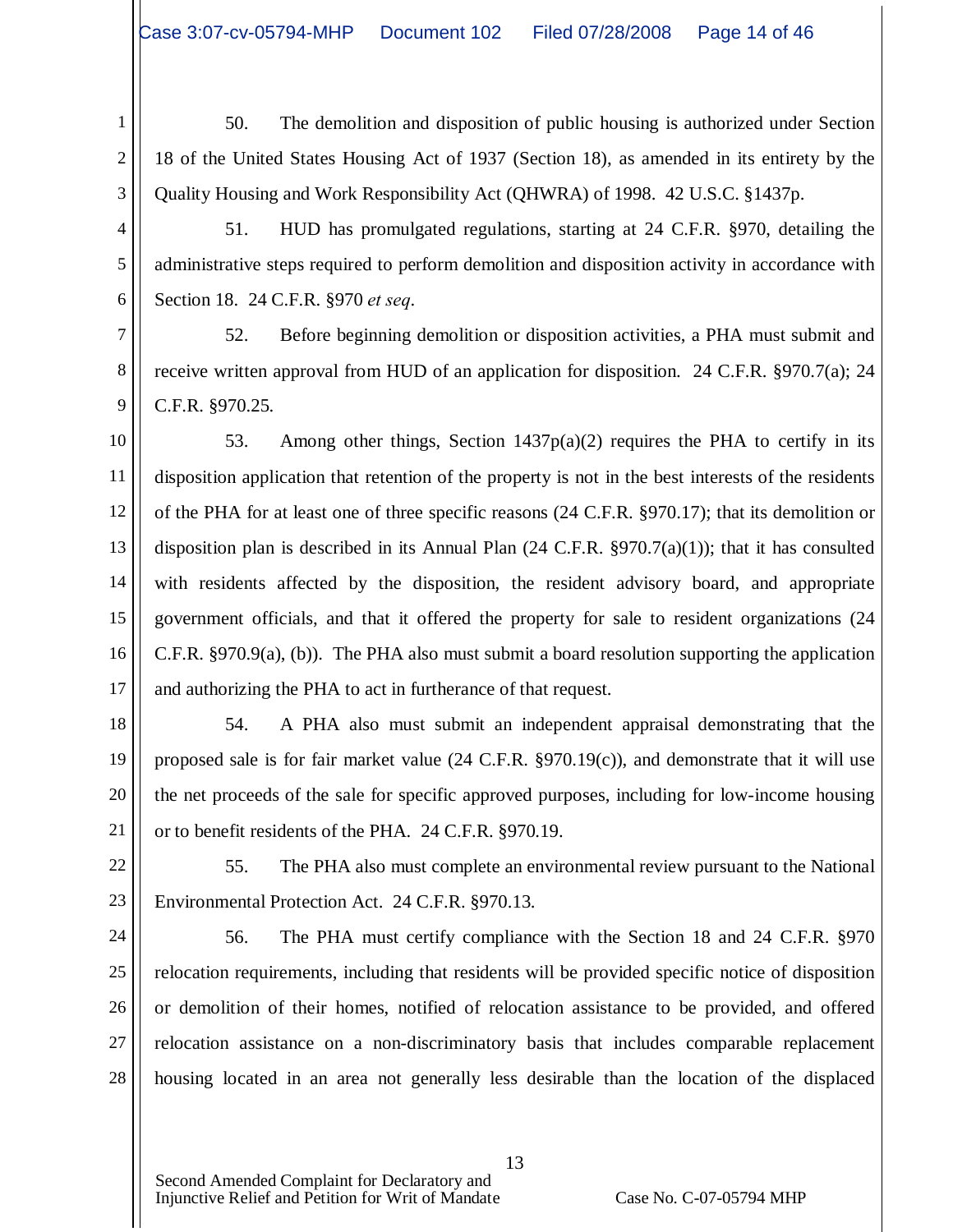1 2 3 4 5 6 person's home, necessary housing counseling for displaced residents, and the payment of actual and reasonable relocation expenses. The PHA must submit a relocation assistance plan with its application that identifies the number of individual residents affected, the type of counseling and advisory services that will be provided, housing resources that will be available to provide housing for the displaced residents, and an estimate of the costs of relocation assistance and the source for payment of those funds. 42 U.S.C. §§1437p(a)(4); 24 C.F.R. §§970.7, 970.21.

7 8 9 10 57. The HUD Special Applications Center (SAC) in Chicago, and the affected HUD local field office, are vested with the responsibility of evaluating the applicant of compliance with Section 18 and other relevant federal laws. Based on that review, SAC and the local field office approve or deny the disposition application.

11 12 13 14 58. Defendants collaborated with one another for the purpose of disposing of, vacating and demolishing Arroyo Vista and converting the property to a  $\tilde{\text{omixed}}$  income $\ddot{\text{o}}$ development in the absence of HUD approval. In doing so, defendants have failed to comply with their mandatory duties under the demolition and disposition statute and regulations.

15 16 17 59. Defendants DHA and HACA entered into the DDA with Real Parties, and Defendant City approved the DDA without approval from HUD that DHA may dispose of Arroyo Vista.

18 19 20 21 22 60. The DDA acknowledges that state and federal laws require Defendants to provide for relocation of the residents of Arroyo Vista. However, defendants DHA and HACA entered into the DDA with Real Parties, and the City approved the DDA, including the amount of funds set aside for relocation assistance without a relocation assistance plan approved by HUD.

23 24 25 26 27 28 61. Despite the fact that HUD has not approved the disposition application, and that the application itself fails to provide an appropriate month-by-month relocation plan for Arroyo Vista residents, defendants DHA and HACA began providing Section 8 vouchers and relocating Arroyo Vista residents in July 2007. Representatives of defendants have suggested to Plaintiffs and other tenants that approval of the disposition application is inevitable (to the point of specifically informing Plaintiffs that they will be forced to move out by or before

Second Amended Complaint for Declaratory and Injunctive Relief and Petition for Writ of Mandate Case No. C-07-05794 MHP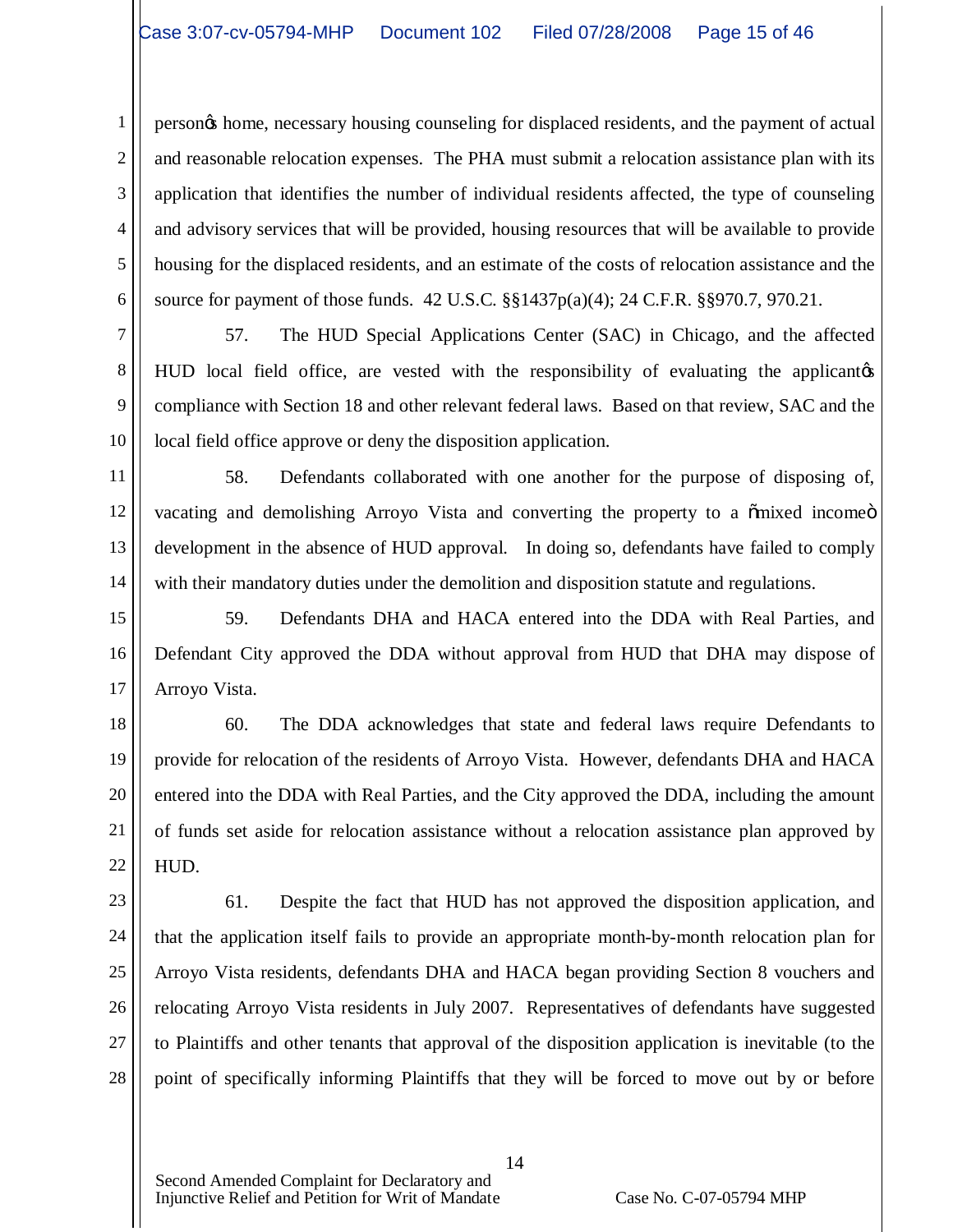1 2 November 2008), and that Plaintiffs and other residents of Arroyo Vista should accept vouchers and move now to avoid missing out.

3 4 5 6 62. Neither the planned redevelopment of Arroyo Vista permitted by the DDA, nor the provision of Section 8 vouchers, will enable Plaintiffs and other Arroyo Vista residents to continue to live affordably at Arroyo Vista after redevelopment or in the City of Dublin after displacement.

7 8 9 63. At all times relevant to this action, defendants have had clear, mandatory duties and prohibitions imposed by the demolition and disposition statute and regulations, and have violated those duties and legal prohibitions as alleged herein.

10 11 64. Plaintiffs are directly and beneficially interested in having the defendants comply with all applicable provisions of law and their legal duties, as set forth herein.

12 13 14 65. Unless compelled by this Court to refrain from acts as required by law, defendants will continue to refuse to perform said duties and continue to violate the law, and Plaintiffs will be injured as a result.

15 16 17 66. Plaintiffs seek a writ of mandate ordering the City Council to set aside the City's Resolution 136-07 approving the DDA and enjoining Defendants from implementing the DDA and from violating their statutory duties as alleged herein.

# 18

19

20

21

22

23

24

25

26

27

28

# **VII. SECOND CLAIM FOR RELIEF**

### **(By All Plaintiffs Against All Defendants) For A Writ of Mandate To Set Aside DDA For Failure to Comply with State Relocation Assistance Requirements (Govt. C. §7260 et seq. and 25 C.C.R. §6000 et seq.)**

67. Plaintiffs incorporate by reference herein each and every allegation of paragraphs 1 through 46 as though fully set forth herein and allege:

68. The California Relocation Assistance Act (Govt. C. §7260 *et seq*.) (CRAA) establishes the procedures that public entities must follow when displacement is or will be caused by acquisition, rehabilitation, demolition, or other displacing activity by or on behalf of the public entity, and requires that public entities adopt relocation assistance programs and

15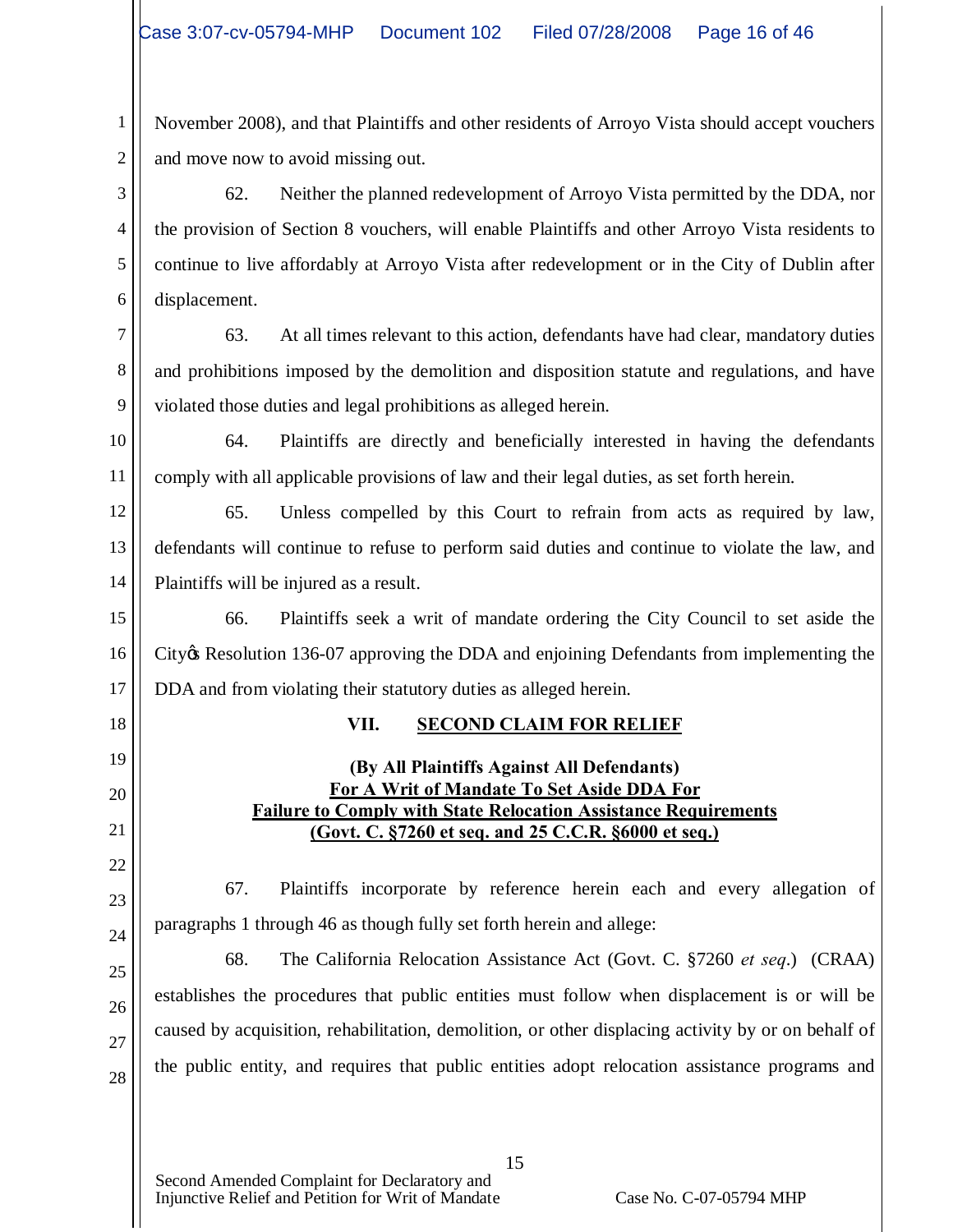1 2 plans and provide certain relocation assistance and benefits to persons prior to displacement of any resident.

3 4 5 6 69. The State Department of Housing and Community Development (HCD) has promulgated Guidelines (25 C.C.R. §6000 et seq.), pursuant to its authority under Cal. Health  $\&$ Saf. C. §41135, to implement, interpret and make specific the provisions of the Relocation Assistance Act.

7 8 9 10 11 12 13 14 15 16 70. The California Legislature has declared that  $\tilde{\theta}$ d lisplacement as a direct result of programs or projects undertaken by a public entity is caused by a number of activities" and that "[r]elocation assistance policies must provide fair, uniform, and equitable treatment of all affected persons. $\ddot{o}$  Govt. C. §7260.5(a)(1) and (a)(2).  $\ddot{o}$ Minimizing the adverse impact of displacement is essential to maintaining the economic and social well-being of communities. $\ddot{o}$ Govt. C.  $\S 7260.5(a)(4)$ . The primary purpose of the CRAA is  $\tilde{\sigma}$  to ensure that [displaced] persons shall not suffer disproportionate injuries as a result of programs and projects designed for the benefit of the public as a whole and to minimize the hardship of displacement on these persons. $\ddot{o}$  Govt. C. §7260.5(a)(5)(b). The CRAA and Guidelines  $\ddot{o}$ shall be construed to effect this intent. $\ddot{\text{o}}$  25 C.C.R. §6002.

17

18 19 71. Cal. Govt. C. §7260 and 25 C.C.R. §6014 provide that no person shall be displaced and no phase of any project that will result in displacement of any person may proceed until the public entity has fulfilled all of the obligations of the CRAA.

20 21 22 23 24 25 26 27 28 72. The CRAA and Guidelines (Govt. C. §7260 *et seq*. and 25 C.C.R. §§ 6010, 6038) require a public entity to prepare a relocation plan that complies with 25 C.C.R. §6038 as soon as possible following the initiation of negotiations and prior to proceeding with any phase of a project or other activity which will result in the displacement of any person. All persons to be displaced, neighborhood groups, and any relocation committee must be given an opportunity to fully and meaningfully participate in reviewing the relocation plan and monitoring the relocation assistance program. 25 C.C.R. §6012. The Plan also must be submitted to and approved by the legislative body of the public entity. At least 30 days prior to submission of the

16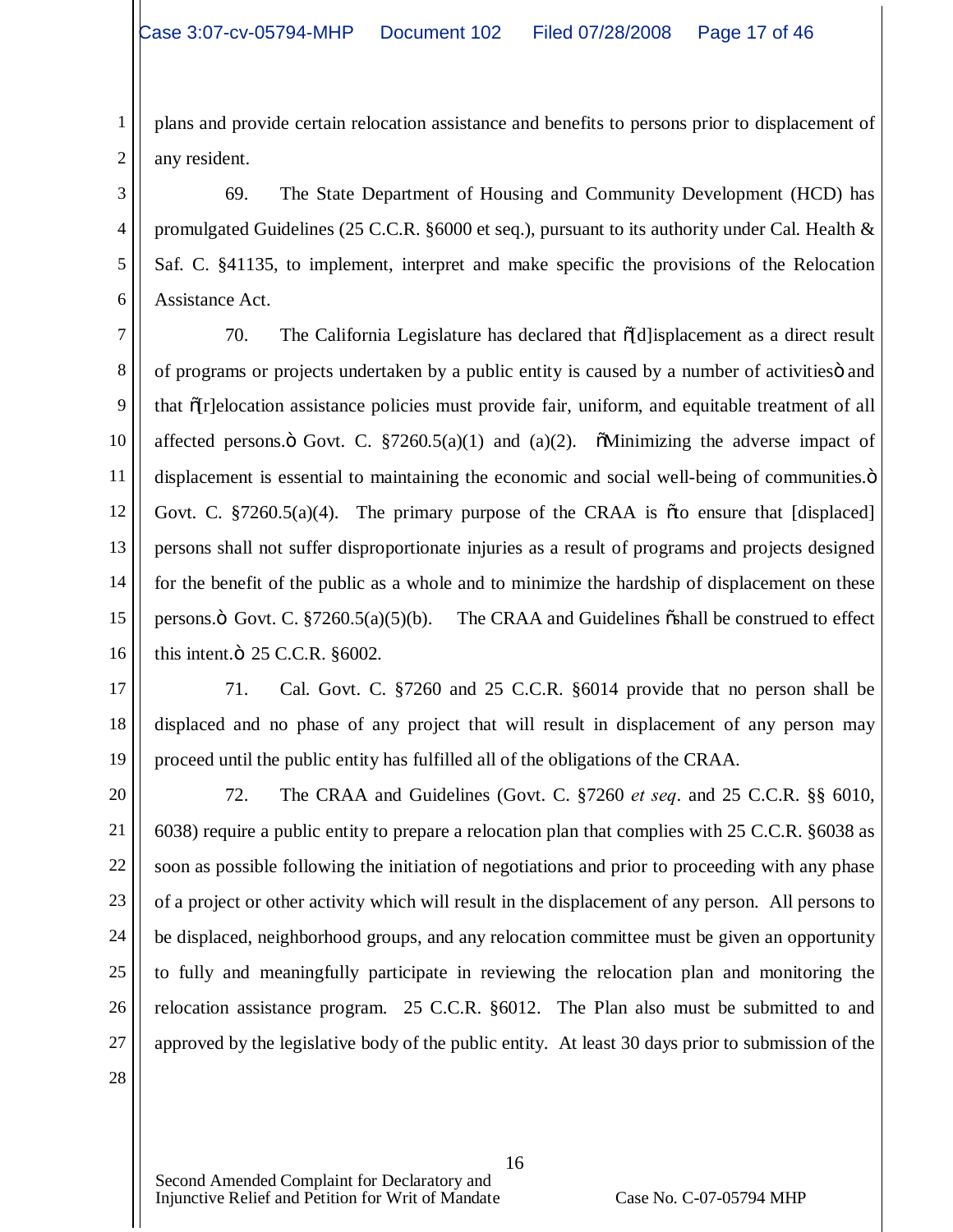2 relocation plan to the legislative body, it must be submitted to the relocation committee and occupants of the property for review. 25 C.C.R. §6038.

1

3 4 5 6 7 8 9 10 11 12 13 73. Among other things, the relocation plan required by the CRAA must include projected dates of displacement; a written analysis of the aggregate relocation needs of all persons to be displaced and a detailed explanation as to how these needs are to be met; a written analysis of relocation housing resources as required by 25 C.C.R. §6052; a detailed description of the relocation advisory services program, including specific procedures for locating and referring eligible persons to comparable replacement housing; a detailed plan by which any last resort housing as described in §6054 is to be provided; a description of relocation office operation procedures; an enumeration of the coordination activities undertaken as required by 25 C.C.R. §6052; and a written determination by the public entity that the necessary resources will be available as required. The Plan also must be consistent with the housing element of the local general plan. 25 C.C.R. §6038.

14 15 16 17 18 19 74. Defendants also are required to provide a series of  $\tilde{\sigma}$ relocation assistance  $\ddot{\sigma}$ notices to each Arroyo Vista resident that will be displaced as a result of the disposition and demolition of Arroyo Vista. Those notices include an informational notice early in the process advising residents of defendants *of anticipated project* or activity; a determination and notice of the resident of eligibility for relocation assistance; and a minimum 90-day notice to relocate from the premises. 25 C.C.R. §§6038, 6042, 6046.

20 21 75. Defendants selected Real Parties to acquire, demolish and redevelop Arroyo Vista in or about July 2006.

22 23 76. On or about November 21, 2006, Defendant DHA amended its PHA Plan to provide for disposition or demolition of Arroyo Vista.

24

25

26

77. One year later, Defendants DHA and HACA entered into a DDA with the Real Parties that calls for the demolition of all Arroyo Vista homes and the displacement of all residents. The City Council approved the DDA on July 17, 2007.

27 28 78. Defendant DHA did not prepare or make available for review and comment by residents or a relocation committee a relocation plan until on or about February 12, 2008.

17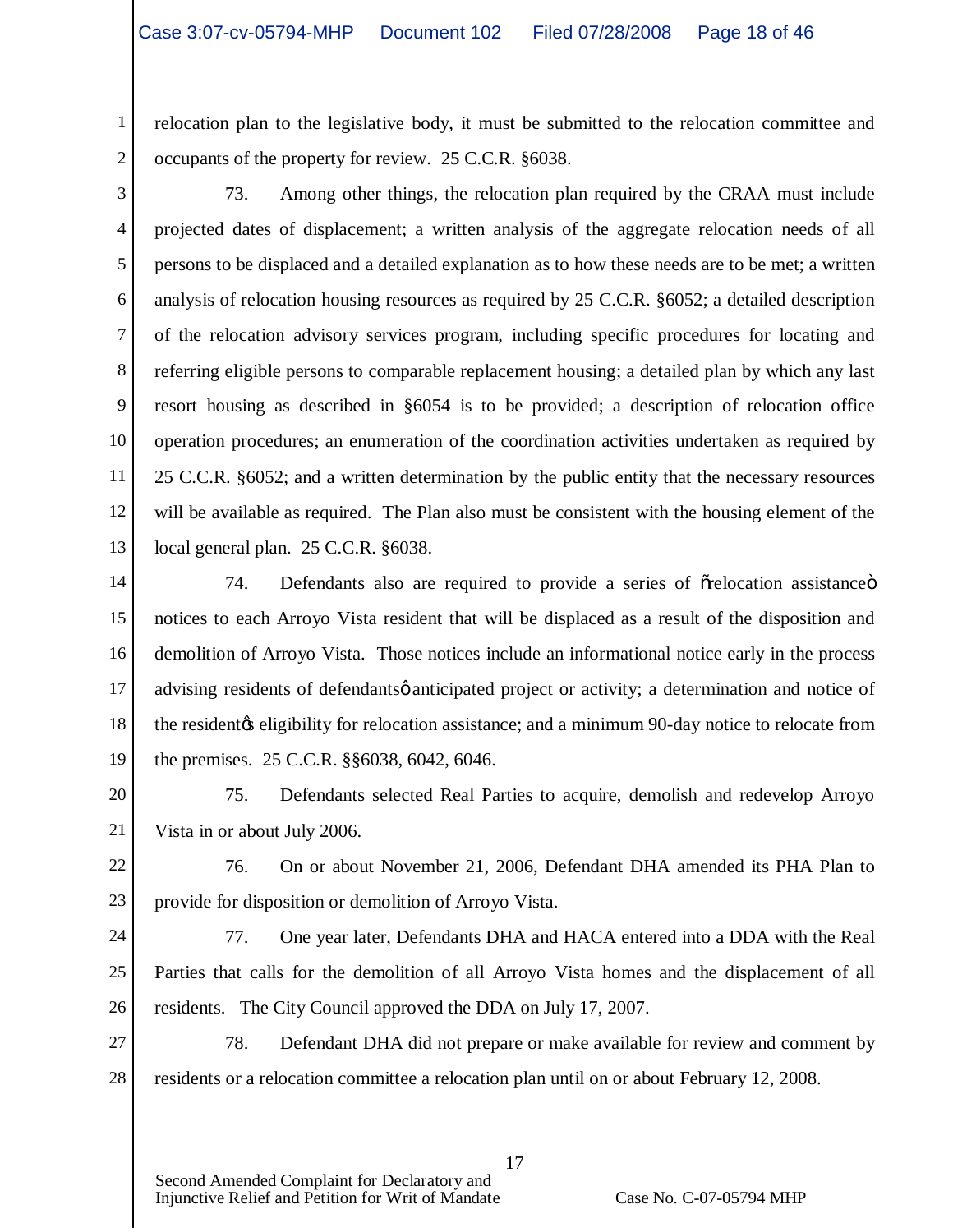1 2 3 4 5 79. On June 3, 2008, Defendant DHA $\alpha$  Board of Commissioners approved a relocation plan. This plan is legally deficient as alleged below. The legislative bodies of Defendants City and HACA have not approved or adopted a relocation plan or prepared or made available for review and comment by residents, a relocation committee, or the public a relocation plan.

6 7 8 9 10 80. Although Defendants determined that over 400 Arroyo Vista residents would be displaced as a result of the DDA, Defendants have failed to provide an informational notice or notice of eligibility for relocation assistance to Plaintiffs and other residents of Arroyo Vista as required by state law. Defendants opplication for disposition provides that residents will receive no more than a 90-day notice prior to their relocation.

11 12 13 14 15 81. Despite their failure to adopt a relocation plan or to provide the relocation notices or advisory services mandated by state law, Defendants began issuing Section 8 vouchers to Arroyo Vista residents in July 2007, have urged Plaintiffs and other residents to seek Section 8 vouchers and move out, and have, in fact, already displaced and relocated approximately 60 households, and boarded up the vacated homes at Arroyo Vista.

16 17 18 82. At all times relevant to this action, Defendants have had clear, mandatory duties and prohibitions imposed by CRAA and Guidelines, and have violated those duties and legal prohibitions as alleged herein.

19 20 83. Plaintiffs are directly and beneficially interested in having the Defendants comply with all applicable provisions of law and their legal duties, as set forth herein.

22 23 84. Unless compelled by this Court to refrain from acts as required by law, Defendants will continue to refuse to perform said duties and continue to violate the law, and Plaintiffs will be injured as a result.

24 25 26 85. Plaintiffs request a writ of mandate ordering the City Council to set aside its Resolution 136-07 approving the DDA for failure to comply with the CRAA and Guidelines, and enjoining Defendants from implementing the DDA.

27 28

21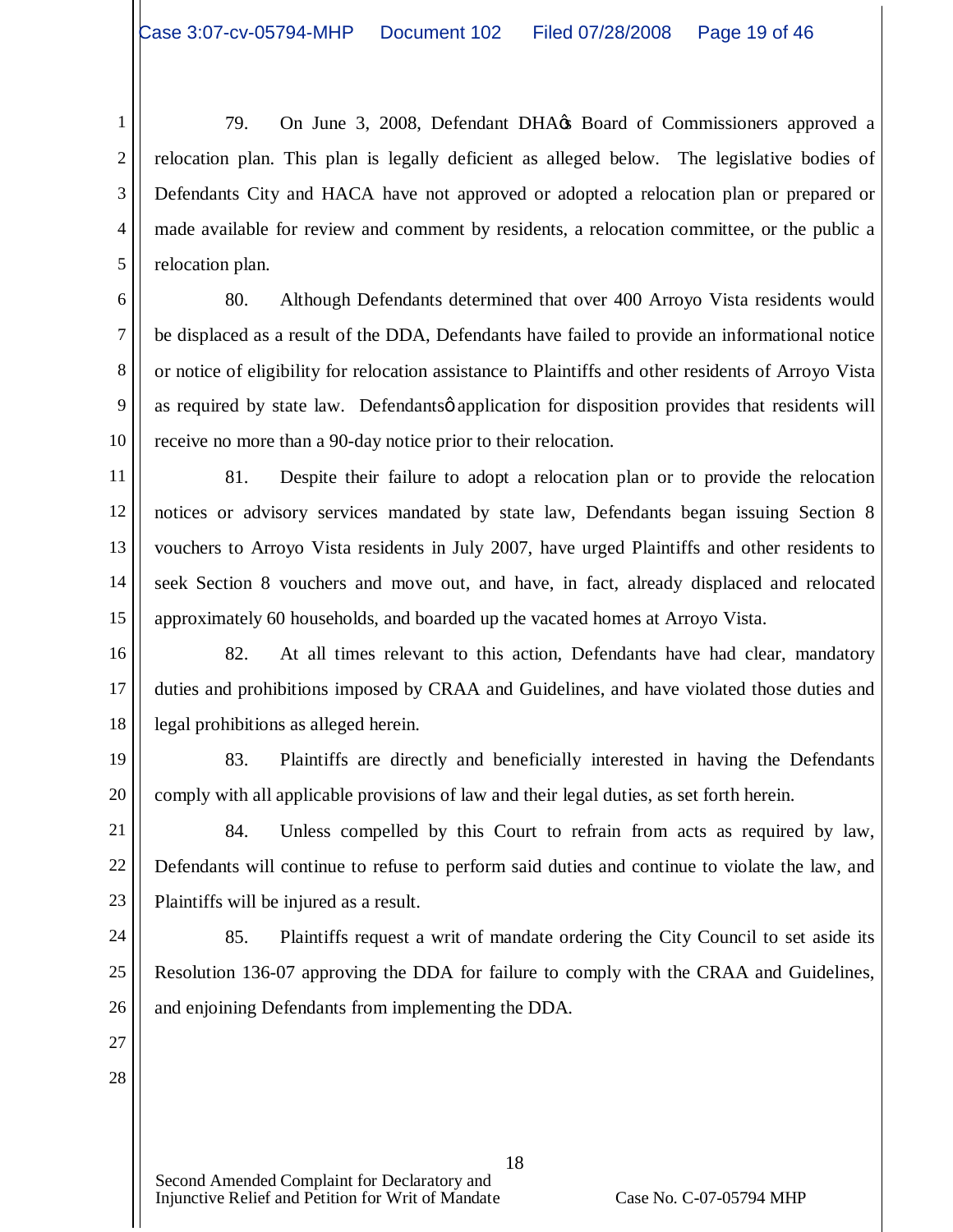1

2

3

4

5

6

8

9

10

11

#### **VIII. THIRD CAUSE OF ACTION**

### **(By All Plaintiffs Against All Defendants) For A Writ of Mandate Commanding Defendants To Comply With The CRAA and HCD Guidelines**

86. Plaintiffs incorporate by reference herein each and every allegation of paragraphs 1 through 46 and 68 through 81, as though fully set forth herein and allege:

7 87. The relocation Guidelines provide that when a public entity has not fulfilled or is not substantially fulfilling its relocation responsibilities, it shall cease displacement until such time as its responsibilities are fulfilled, and that it shall provide assistance, payments, and, when appropriate, compensation for additional costs incurred by eligible persons who moved without the requisite relocation assistance and benefits . 25 C.C.R. §6016.

12 13 14 15 88. The DDA entered into by DHA and HACA with Real Parties Eden and Citation, and approved by the City Council on July 17, 2007, acknowledges that Defendants had not yet prepared a Relocation Plan, or even completed necessary surveys of residents to determine their individual housing needs and the resources available to meet those needs.

16 17 18 19 20 21 89. Defendants DHA and HACA acknowledge in the application for disposition submitted to HUD in August 2007 that they had already begun to issue Section 8 vouchers to residents, and that at least 12 households had already been displaced. As of June 3, 2008, defendants had relocated nearly 60 households. Thus, Defendants have displaced residents from Arroyo Vista without HUD<sub>O</sub> approval of the disposition application, and without a relocation plan mandated by the CRAA.

22 23 24 25 90. Defendants have failed to provide an opportunity or encouraged full and meaningful participation by Plaintiffs, or encouraged Plaintiffs and community organizations to form a relocation committee to participate in reviewing any relocation plan or monitoring any relocation assistance program in violation of 25 C.C.R. §6012.

26 27 28 91. At the same time, Defendants urged Plaintiffs and other residents of Arroyo Vista to apply for and use Section 8 vouchers to move before Defendants even completed a survey of comparable replacement housing that is available to Plaintiffs in Dublin, analyzed the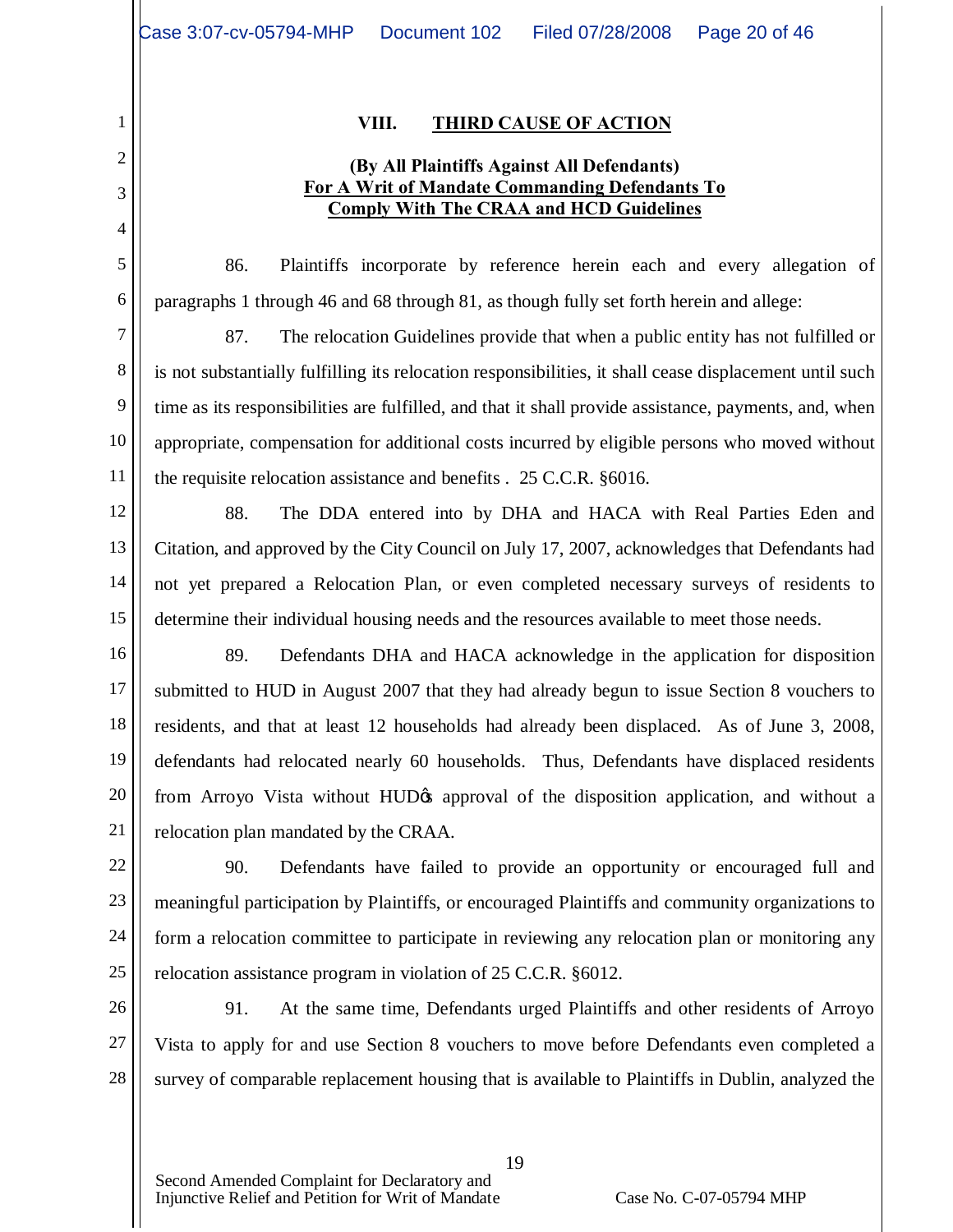1 2 suitability and affordability of replacement housing, or provided the advisory services required by state law.

3 4 92. Defendants have failed to provide Plaintiffs and other residents of Arroyo Vista with the required informational notices, eligibility notices, or notices to vacate.

5 6 7 93. At all times relevant to this action, Defendants have had clear, mandatory duties and prohibitions imposed by CRAA and Guidelines, and have violated those duties and legal prohibitions as alleged herein.

8 9 94. Plaintiffs are directly and beneficially interested in having the Defendants comply with all applicable provisions of law and their legal duties, as set forth herein.

10 11 12 95. Unless compelled by this Court to refrain from acts as required by law, Defendants will continue to refuse to perform said duties and continue to violate the law, and Plaintiffs will be injured as a result.

13 14 15 16 17 18 96. Plaintiffs request a writ of mandate enjoining Defendants from displacing or threatening to displace any residents of Arroyo Vista until such time as Defendants have fully complied with the CRAA and Guidelines, and ordering Defendants to provide assistance, payments, and compensation for additional costs incurred by all eligible persons who moved from Arroyo Vista after July 2006 without the relocation assistance and benefits mandated by the CRAA and Guidelines.

**IX. FOURTH CLAIM FOR RELIEF**

**(By All Plaintiffs Against All Defendants) Failure to Comply with Anti-Displacement and Relocation Requirements of the Housing and Community Development Act (42 U.S.C. §5301 et seq.)**

19

20

21

# 22 23

24 97. Plaintiffs incorporate by reference herein each and every allegation of paragraphs 1 through 46 as though fully set forth herein and allege:

25 26 27 28 98. If federal financial assistance under the HOME program (42 U.S.C. §12701 *et seq*.) is used in connection with the demolition or disposition of public housing, the project also is subject to the relocation payment and anti-displacement provisions of Section 104(d) of the

20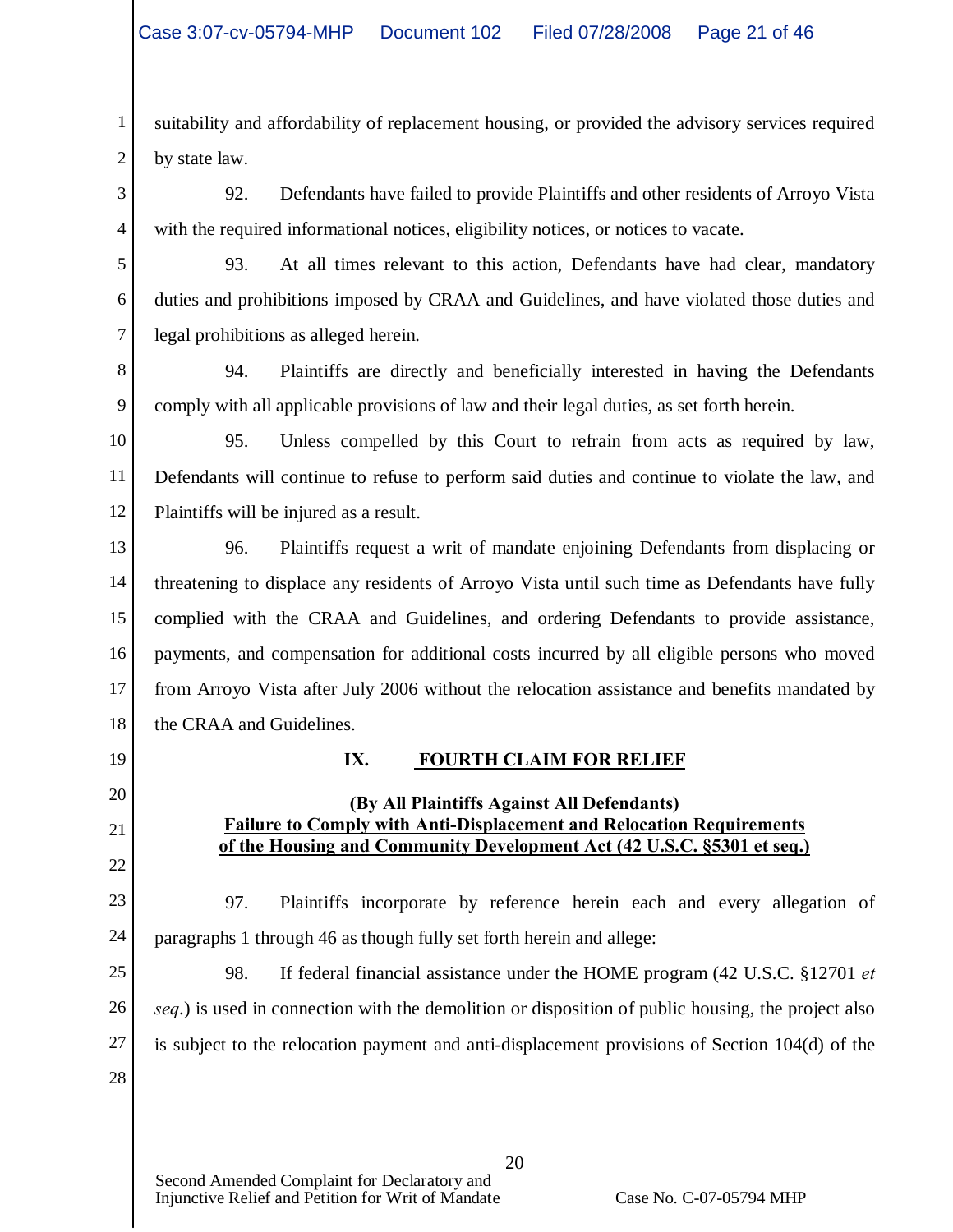1 2 Housing and Community Development Act of 1974 (42 U.S.C.  $\S 5304(d)$ ) ( $\S 582(d)$ ). 42 U.S.C. §12748(d); 12705(b)(16); 42 U.S.C. §5304(d).

3 4 99. The DDA provides for the use of HOME funds in connection with the familysize apartments that are a component of the Arroyo Vista redevelopment project.

5 6 7 100. Section 104(d) requires Defendants to take all reasonable steps to minimize the displacement of lower-income persons as a result of activities undertaken with HOME funds. 42 U.S.C. §5304(d); 24 C.F.R. §42.325.

8 9 10 101. Section 104(d) requires Defendants to adopt a relocation assistance plan that provides for relocation assistance in accordance with 24 C.F.R. §42.350. 42 U.S.C. §5304(d)(2)(A)(iii); 24 C.F.R. §42.325.

11 12 13 14 15 102. Section 104(d) requires Defendants to make available comparable replacement housing into which any lower-income displaced tenant can move prior to undertaking any activity which would result in the displacement of a lower-income person from his or her residence due to a project assisted with HOME funds. 42 U.S.C. §5304(d)(2)(A)(iv); 42 U.S.C. §42.350.

16 17 18 19 20 21 22 103. The regulations implementing Section 104(d) define comparable replacement units as dwelling units which meet the definition of comparable housing set forth at 49 C.F.R. §24.2(d). 24 C.F.R. §42.305. This definition states, among other things, that the units must be decent, safe and sanitary, functionally equivalent to the displaced dwelling, in a location not less desirable than the location of the displaced persongs dwelling with respect to public utilities and commercial and public facilities, and reasonably accessible to the personos place of employment. 49 C.F.R. §24.2.

23 24 25 104. Section 104(d) provides that tenants may elect to receive relocation benefits pursuant to Section 104(d), 42 U.S.C. §5304(d)(2)(A), 24 C.F.R. §42 or pursuant to 42 U.S.C. §4622, 49 C.F.R. §§24 et seq. 42 U.S.C. §5304(d)(2)(B); 24 C.F.R. §42.350.

26 27 28 105. Defendants have failed to take all reasonable steps to minimize the displacement of Plaintiffs and lower-income residents of Arroyo Vista as a result of activities to be undertaken with HOME funds.

21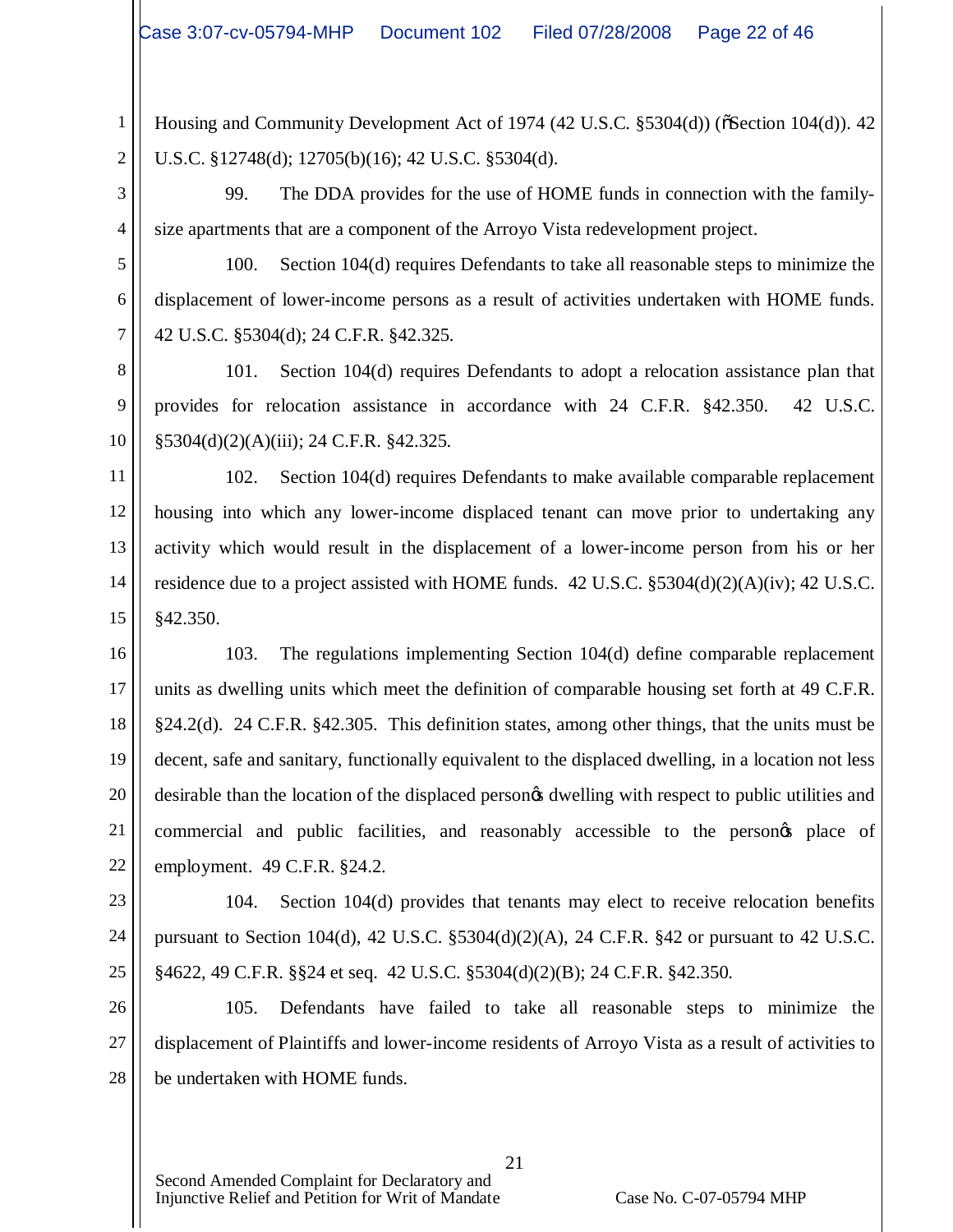1 2 3 4 5 6 7 8 106. Defendants have not adopted a relocation plan that meets the minimum requirements of Section 104(d), including a plan that: a) correctly determines the rental assistance payments to which tenants are entitled; b) states that each displaced person shall be provided a security deposit if necessary for a new home; c) states that each displaced person shall be provided with the cost of credit checks if necessary for a new home; d) identifies comparable replacement housing which is in standard condition; e) identifies comparable replacement housing which, to the extent feasible, shall be located in the same neighborhood as the units to be replaced. 24 C.F.R. §§42.305, 42.350, 42.375.

9 10 11 107. On information and belief, defendants have failed to assure that comparable housing is available to the persons displaced and to be displaced from Arroyo Vista pursuant to the DDA.

12 13 14 108. Defendants have not given Plaintiffs or Arroyo Vista residents they have displaced the option to receive relocation assistance benefits pursuant to Section 104(d), and have not notified Plaintiffs of their rights under Section 104(d).

15 16 17 109. On information and belief, defendants have not lawfully computed or provided relocation assistance benefits to persons displaced from Arroyo Vista pursuant to Section  $104(d)$ .

18 19 20 110. Defendants *ø* actions and omissions as alleged herein have caused and continue to cause harm to Plaintiffs. Plaintiffs are without a plain, speedy and adequate remedy at law and are entitled appropriate declaratory and injunctive relief.

# 21

22

23

24

# **X. FIFTH CLAIM FOR RELIEF**

### **(By All Plaintiffs Against Defendants DHA and HACA) Failure to Comply with The United States Housing Act of 1937 (42 U.S.C. §1437p) and 24 C.F.R. §970 et seq.**

25 26 111. Plaintiffs incorporate by reference herein each and every allegation of paragraphs 1 through 46 and 48 through 62, as though fully set forth herein and allege:

27 28 112. By adopting and executing a DDA for the disposition and redevelopment of Arroyo Vista without prior written approval from HUD, defendant DHA violated its duty not to

22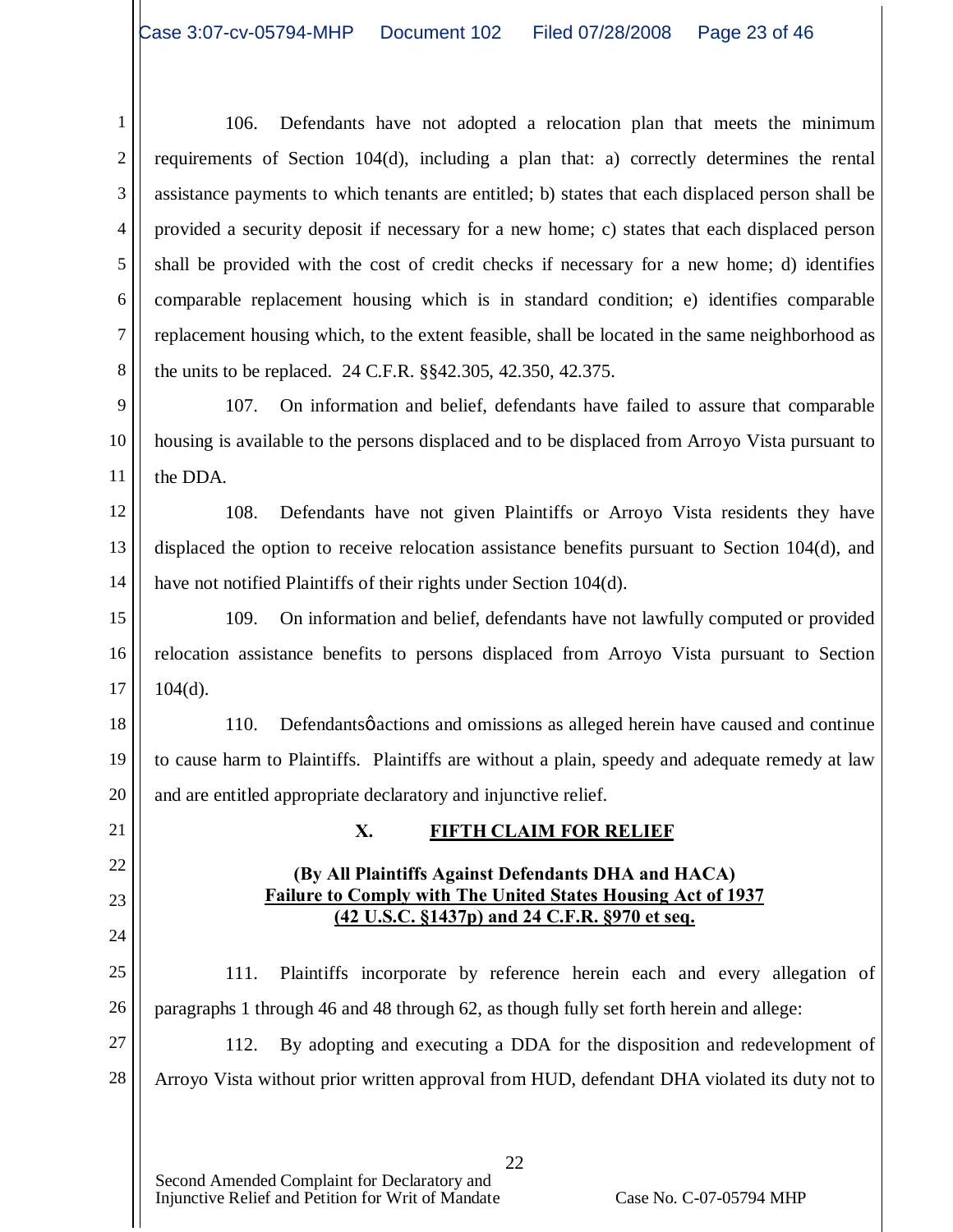enter into any transaction for the disposition or demolition of public housing without prior written approval from HUD of a disposition application in violation of 42 U.S.C. §1437p and 24 C.F.R. §§ 970.7 and 970.25.

3 4

5

6

7

8

1

2

113. By relocating residents of Arroyo Vista and encouraging residents to vacate their homes in advance of any approval from HUD of a disposition application, including approval of a relocation plan and timeline for relocation, DHA violated its duty not to dispose of public housing or to relocate residents without HUD approval of a disposition application in violation of 42 U.S.C. §1437p, 24 U.S.C. §§970.7, 970.21 and 970.25.

9 10 11 12 13 14 114. By relocating Arroyo Vista residents in advance of any approval from HUD of a disposition application, including approval of a relocation plan, proposed relocation benefits, and a relocation timeline, DHA violated its duty to offer relocation assistance and benefits and to relocate residents, if at all, pursuant to an approved relocation plan, timeline, and with the relocation assistance and benefits mandated by 42 U.S.C. §1437p and 24 U.S.C. §§970.7, 970.21.

15 16 17 18 19 20 115. By informing residents that HUD will approve the disposition, relocating residents in advance of HUD approval, and encouraging residents to vacate their homes in advance of any approval of a disposition application by HUD, DHA deprived residents of written notice of HUD approval of the application for disposition of Arroyo Vista and the relocation assistance and benefits to be provided to residents in the event of disposition in violation of 42 U.S.C. §1437p and 24 C.F.R. §970.21.

21 22 23 24 116. By providing Section 8 vouchers to residents Defendants relocated in advance of HUD approval of a disposition application, DHA and HACA violated their duty to comply with the disposition and demolition provisions of 42 U.S.C. §1437p and 24 C.F.R. §970.7, 970.21, and 970.25.

25 26 27 28 117. By relocating residents in advance of HUD approval of a disposition application, DHA and HACA violated 42 U.S.C. §1437p and 24 C.F.R. §970 *et seq*. by depriving Plaintiffs and Arroyo Vista residents of the relocation assistance and benefits,

23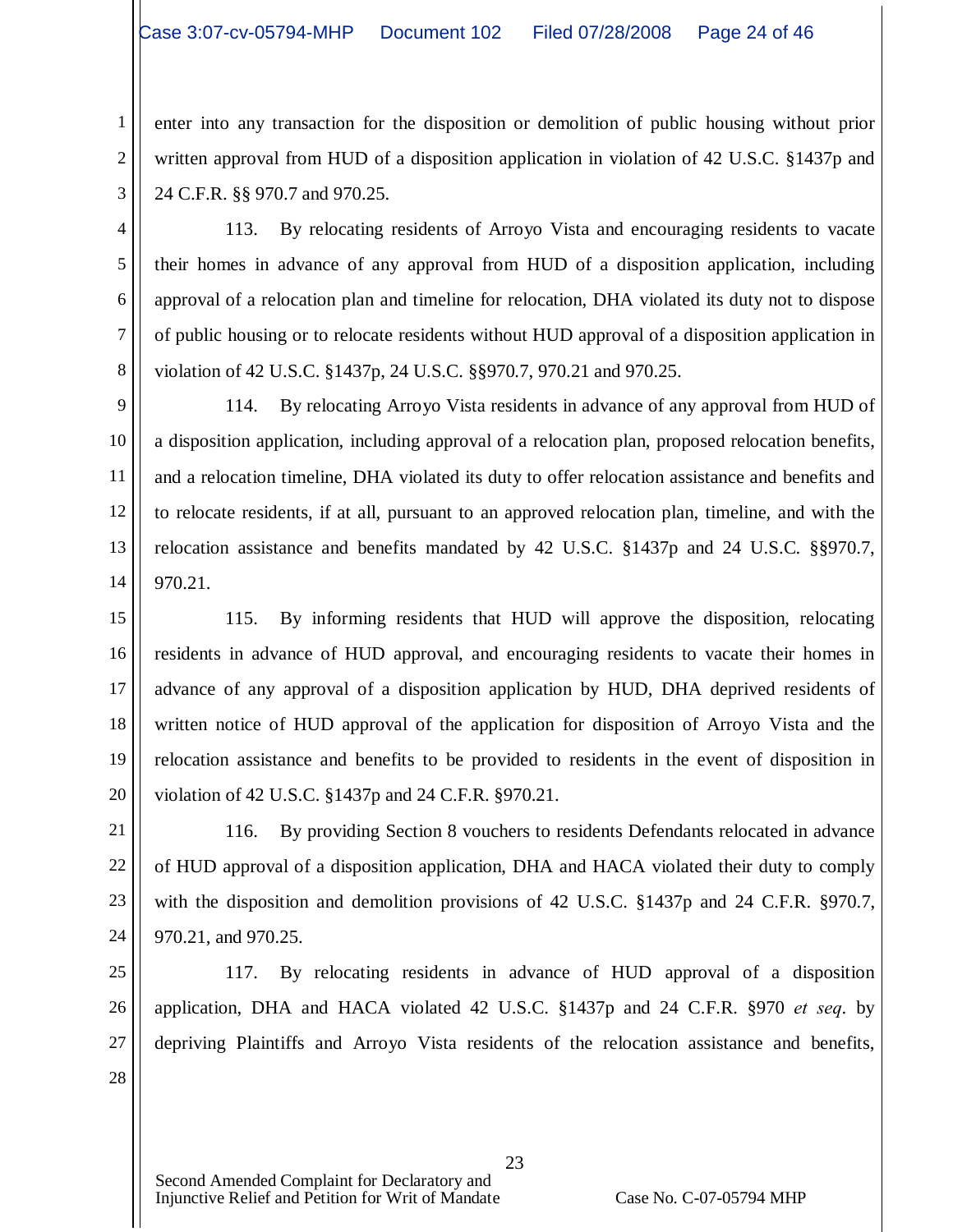1 2 including necessary counseling, comparable housing, reasonable accommodations, and actual and reasonable relocation expenses mandated by 42 U.S.C. §1437p and 24 C.F.R. §970.21.

3 4 5 118. By submitting an incomplete disposition application to HUD and refusing to re-rent vacant units and boarding up units, DHA violated its duty to comply with the disposition and demolition requirements of 42 U.S.C. §1437p, 24 C.F.R. §970.7 and 970.25.

6 7 8 119. Defendants *o* actions and omissions have caused and continue to cause harm to Plaintiffs. Plaintiffs are without a plain, speedy and adequate remedy at law and are entitled appropriate declaratory and injunctive relief.

9 10

11

12

13

14

15

16

17

18

19

20

21

22

23

24

25

26

27

28

# **XI. SIXTH CLAIM FOR RELIEF**

### **(By All Plaintiffs Against All Defendants) Deprivation of Plaintiffs' Rights Protected under 42 U.S.C. §1983 (42 U.S.C. §1983)**

120. Plaintiffs reallege paragraphs 1 through 46, 48-62, 98-110, and 112-119 above, and incorporate them by reference as though fully set forth herein and allege:

121. At all relevant times, Defendants DHA, HACA, and the City are opersonsomwithin the meaning of 42 U.S.C. §1983 and their actions described herein were taken under color of state law.

122. As described herein, by failing to comply with their duties under 42 U.S.C. §1437p and 42 U.S.C. §5304(d) and implementing regulations, Defendants acted to deprive the individual Plaintiffs of their federal rights to relocation assistance and the due process of law which are rights protected under 42 U.S.C. §1983.

123. Defendants *o* actions and omissions have caused and continue to cause harm to Plaintiffs. Plaintiffs are without a plain, speedy and adequate remedy at law and are entitled appropriate declaratory and injunctive relief.

# **XII. SEVENTH CLAIM FOR RELIEF**

### **(By All Plaintiffs Against All Defendants) Federal Fair Housing Act: 42 U.S.C. §3601 et seq.**

24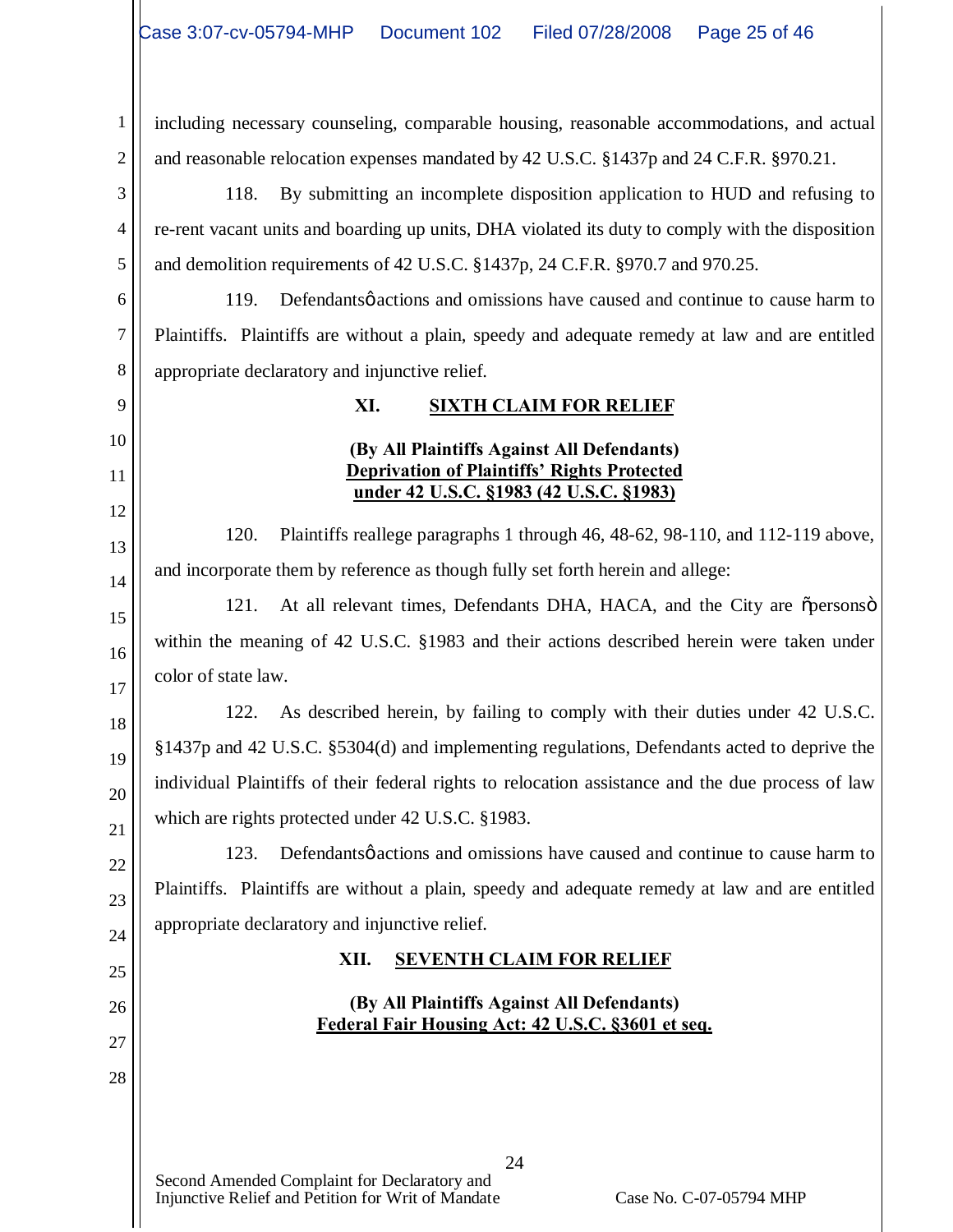1

2

3

4

5

6

7

9

11

22

23

24

25

124. Plaintiffs reallege paragraphs 1 through 46 above, and incorporate them by reference as though fully set forth herein.

125. Under the federal Fair Housing Act (FHA), 42 U.S.C. §3601 et seq., it is unlawful for Defendants to discriminate because of race, color, national origin or familial status, among other classifications, by making housing unavailable to persons because of membership in those groups.

8 10 12 13 126. All individual Plaintiffs are either African American or Hispanic. Plaintiffs KEYES, BROWN and VEAL are African American, and plaintiff ARROYO is Hispanic. Plaintiffs KEYES and VEAL have minor children residing with them. The members of the ARROYO VISTA TENANTS ASSOCIATION are predominantly racial and ethnic minorities and predominantly comprised of families with children.

14 15 16 17 18 19 20 21 127. African Americans and persons of Hispanic descent are a minority of the population of Dublin, yet the current and past residents of Arroyo Vista a predominantly African Americans and families of Hispanic descent. Compared to Dublings Caucasian households, a statistically significant greater proportion of both African American and Hispanic households in Dublin are very low income and in need of affordable housing. Both African American and Hispanic households also comprise a statistically significant disproportionate share of the households on the DHA waiting list for residence in Arroyo Vista.

128. Compared to Dublings households without minor children, a statistically significant greater proportion of households with minor children in Dublin are very low income and in need of affordable housing.

26 27 28 129. The mission of Plaintiff ARROYO VISTA TENANTS ASSOCIATION is to preserve the Arroyo Vista public housing complex on behalf of its membership, the residents and other lower income families in need of affordable housing in Dublin, and to ensure that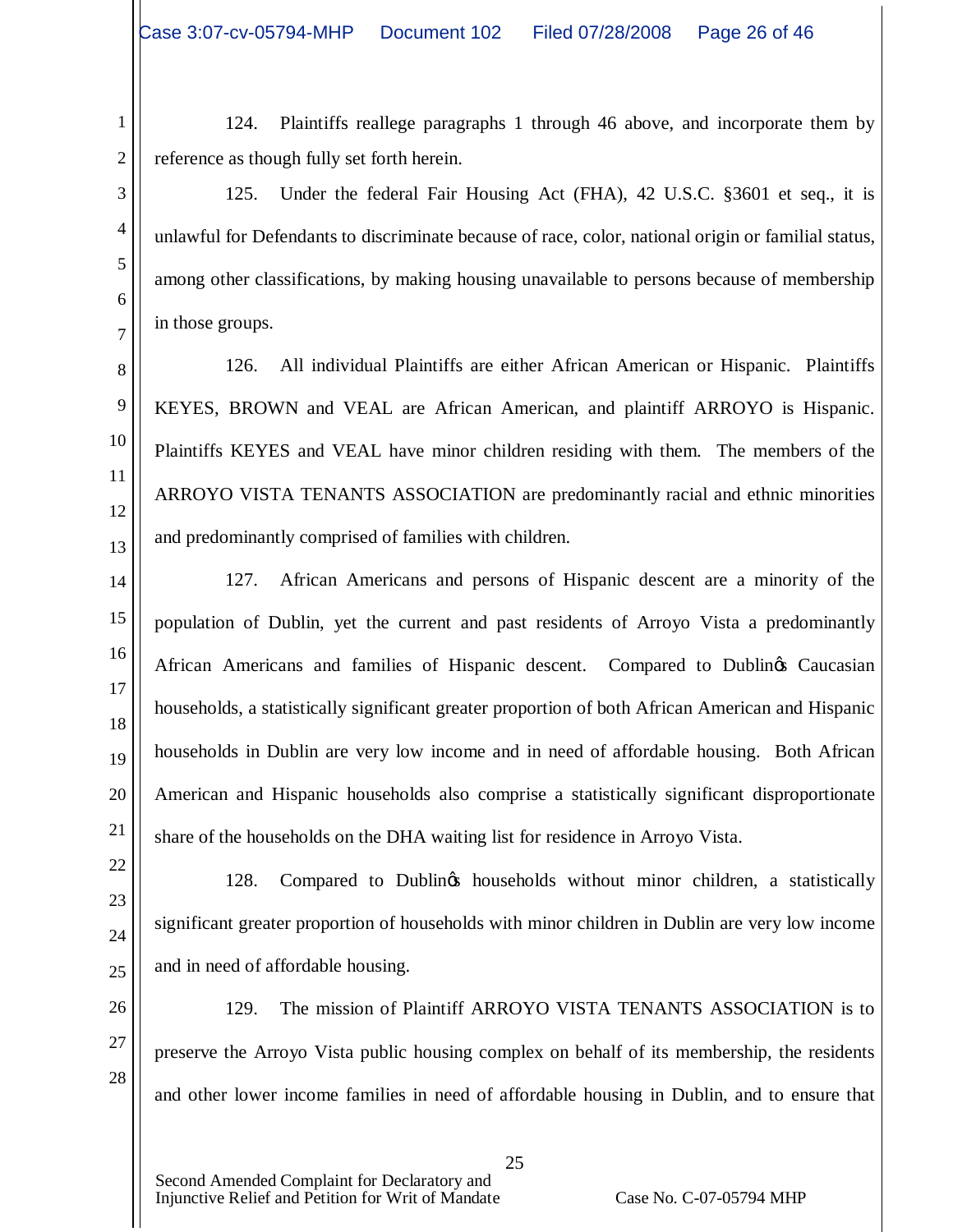current and past residents are not illegally displaced and denied any rights to any relocation assistance or planning or to any replacement housing benefits.

3 4

5

6

7

8

9

10

11

12

13

1

2

130. Defendantsø acts discriminate against individual Plaintiffs based on their race, color or national origin because the actions as alleged have a discriminatory effect on African Americans and persons of Hispanic descent by making and threatening to make housing opportunities unavailable to households in these groups, including to Plaintiffs, to a statistically significant greater degree than to non-minority households generally. Defendantsø acts also discriminate against Plaintiffs KEYES and VEAL based on their familial status because the alleged actions have a discriminatory effect on families with minor children by making and threatening to make housing opportunities unavailable to households with children, including these Plaintiffs, to a statistically significant greater degree than to households without minor children.

14

15

16

17

18

19

20

21

22

131. Plaintiff ARROYO VISTA TENANTS ASSOCIATION has been damaged and continues to be damaged by the conduct of Defendants as herein alleged. Its mission has been frustrated and its financial, organizational and human resources have been expended as a result of Defendants occonduct. Because of Defendants ounlawful activities, including their attempts to displace all of the Association<sub>os</sub> members and dispose its members  $\phi$  housing, the Association has expended a substantial amount of their limited volunteer resources in providing educational, counseling, and advocacy services both to the tenants who have moved out in response to defendants *q* actions, and to current tenants who remain. This  $\tilde{\alpha}$ draino on the Association<sub>g</sub> existing resources constitutes a continuing hardship to the organization.

23 24 25

26

27

28

132. The acts and omissions of Defendants constitute unlawful discrimination on the basis of race, color, national origin, and familial status in violation of the FHA.

133. Defendantsø discriminatory actions also have deprived and will deprive individual Plaintiffs of their rights under the FHA to live and associate in a community which is free of illegal discrimination and to enjoy the economic, social, psychological and other benefits of residing in a racially and ethnically diverse community with families with children.

26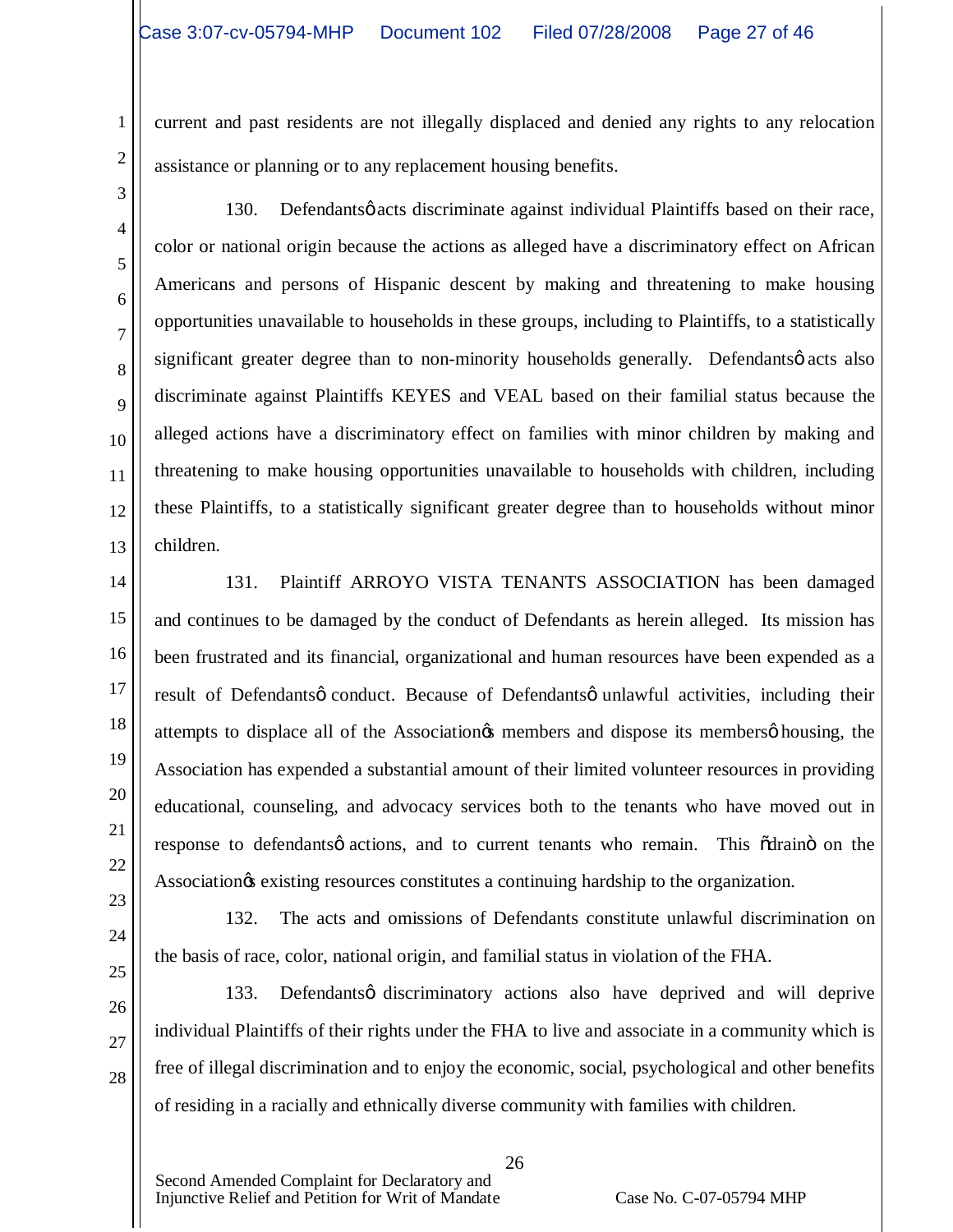1 2 3 4 134. Plaintiffs and other Arroyo Vista residents who are threatened with or have been displaced through Defendants o actions have suffered, and will continue to suffer, irreparable injury unless and until this court enjoins Defendants from their ongoing discriminatory practices and conduct.

### **XIII. EIGHTH CLAIM FOR RELIEF**

### **(By All Plaintiffs Against All Defendants) California Fair Employment and Housing Act (Cal. Gov't Code §12955 et seq.)**

135. Plaintiffs reallege paragraphs 1 through 46 above, and incorporate them by reference as though fully set forth herein and allege:

12 13 14 15 16 17 136. Under California & Fair Employment and Housing Act (FEHA), Cal. Government Code §12955 *et seq*., it is unlawful for Defendants to discriminate because of race, color, national origin, ancestry or familial status, among other classifications, by denying housing opportunities or otherwise making housing unavailable to persons because of membership in those groups. A violation is shown if an act or failure to act has the effect, regardless of intent, of unlawfully discriminating on the basis of any of those classifications.

137. All individual Plaintiffs are either African American or Hispanic. Plaintiffs KEYES, BROWN and VEAL are African American, and plaintiff ARROYO is Hispanic. Plaintiffs KEYES and VEAL have minor children residing with them. The members of the ARROYO VISTA TENANTS ASSOCIATION are predominantly racial and ethnic minorities and predominantly comprised of families with children.

24 25 26

27

28

18

19

20

21

22

23

5

6

7

8

9

10

11

138. African Americans and persons of Hispanic descent are a minority of the population of Dublin, yet the current and past residents of Arroyo Vista a predominantly African Americans and families of Hispanic descent. Compared to Dublings Caucasian households, a statistically significant greater proportion of both African American and Hispanic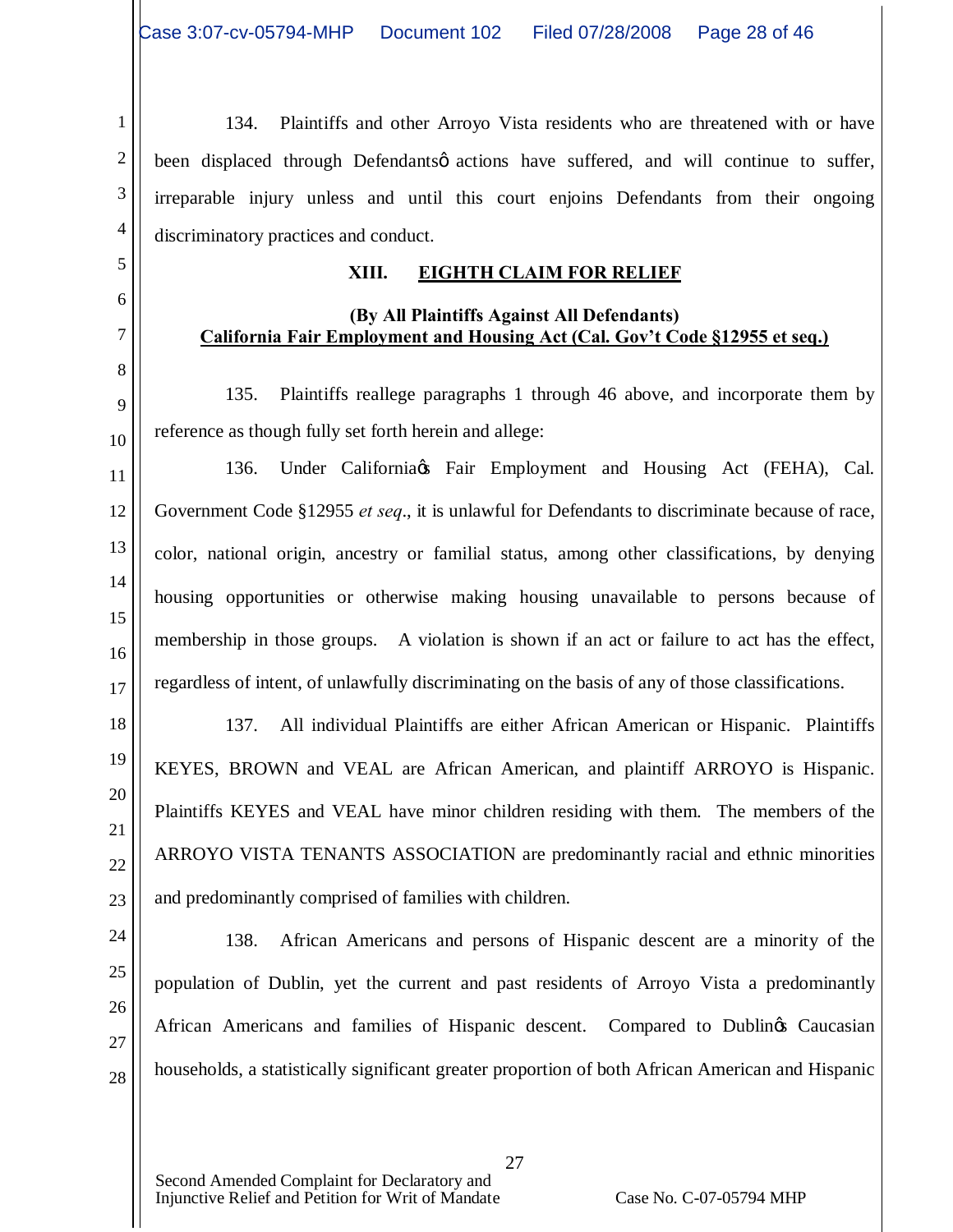1

2

3

4

5

6

7

8

9

10

11

12

13

14

15

16

17

18

19

20

21

22

23

24

households in Dublin are very low income and in need of affordable housing. Both African American and Hispanic households also comprise a statistically significant disproportionate share of the households on the DHA waiting list for residence in Arroyo Vista.

139. Compared to Dublin's households without minor children, a statistically significant greater proportion of households with minor children in Dublin are very low income and have a need for affordable housing.

140. The mission of Plaintiff ARROYO VISTA TENANTS ASSOCIATION is to preserve the Arroyo Vista public housing complex on behalf of its membership, the residents and other families in need of affordable housing in Dublin, and to ensure that current and past residents are not illegally displaced and denied any rights to any relocation assistance or planning or to any replacement housing benefits.

- 141. Defendantsø acts discriminate against individual Plaintiffs based on their race, color or national origin because the actions as alleged have a discriminatory effect on African Americans and persons of Hispanic descent by making and threatening to make housing opportunities unavailable to households in these groups, including to Plaintiffs, to a statistically significant greater degree than to non-minority households generally. Defendants acts also discriminate against Plaintiffs KEYES and VEAL based on their familial status because the alleged actions have a discriminatory effect on families with minor children by making and threatening to make housing opportunities unavailable to households with children, including these Plaintiffs, to a statistically significant greater degree than to households without minor children.
- 25 26 27 28 142. Plaintiff ARROYO VISTA TENANTS ASSOCIATION has been damaged and continues to be damaged by the conduct of Defendants as herein alleged. Its mission has been frustrated and its financial, organizational and human resources have been expended as a result of Defendantsø conduct. Because of Defendantsø unlawful activities, including their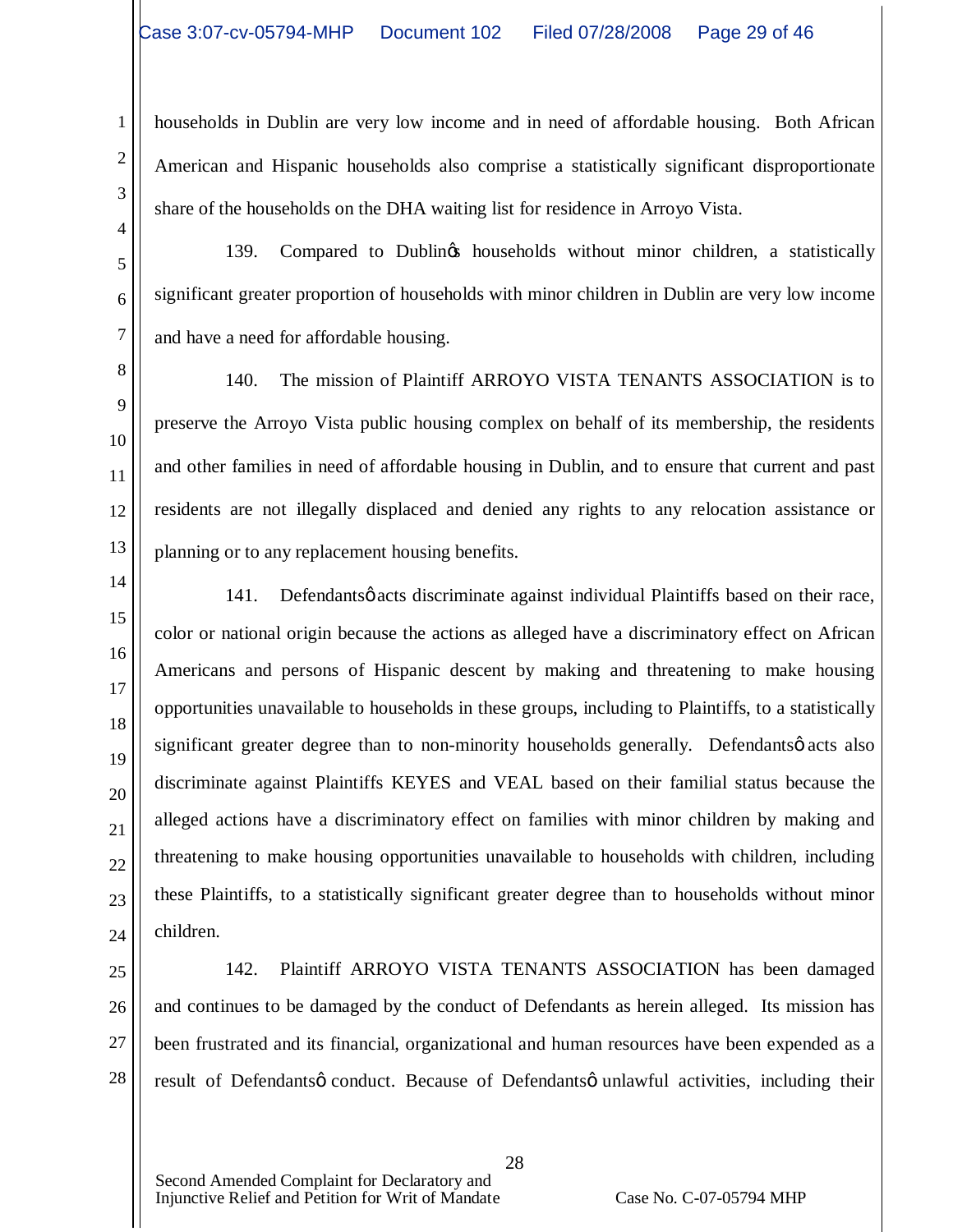attempts to displace all of the Association is members and dispose its members of housing, the Association has expended a substantial amount of their limited volunteer resources in providing educational, counseling, and advocacy services both to the tenants who have moved out in response to defendants o actions, and to current tenants who remain. This  $\tilde{\alpha}$ drain $\tilde{\alpha}$  on the Association<sub>g</sub> existing resources constitutes a continuing hardship to the organization.

10

11

12

13

14

15

16

17

18

19

20

21

22

23

1

2

3

4

5

143. The acts and omissions of Defendants constitute unlawful discrimination on the basis of race, color, national origin, and familial status in violation of FEHA.

144. Defendantsø discriminatory actions also have deprived and will deprive individual Plaintiffs of their rights under the FEHA to live and associate in a community which is free of illegal discrimination and to enjoy the economic, social, psychological and other benefits of residing in a racially and ethnically diverse community with families with children.

145. Plaintiffs and other Arroyo Vista residents who are threatened with or have been displaced through Defendantsø actions have suffered, and will continue to suffer, irreparable injury unless and until this court enjoins Defendants from their ongoing discriminatory practices and conduct.

# **XIV. NINTH CLAIM FOR RELIEF**

# **(By All Plaintiffs Against All Defendants) Failure to Comply with California Relocation Assistance Requirements (Govt. C. §§7260** *et seq***.; 25 C.C.R. §§ 6000** *et seq***.)**

146. Plaintiffs incorporate by reference herein each and every allegation of paragraphs 1 through 46, 68-73, 79, and 87 as though fully set forth herein and allege:

24 25 26 27 147. On or about June 3, 2008 defendant DHA $\alpha$  Board of Commissioners adopted a relocation plan for the Arroyo Vista Development Project that fails to comply with the California Relocation Assistance Act (Govt. C. §§7260 *et seq*.) and state regulations (25 C.C.R. §§ 6000 *et seq*.).

28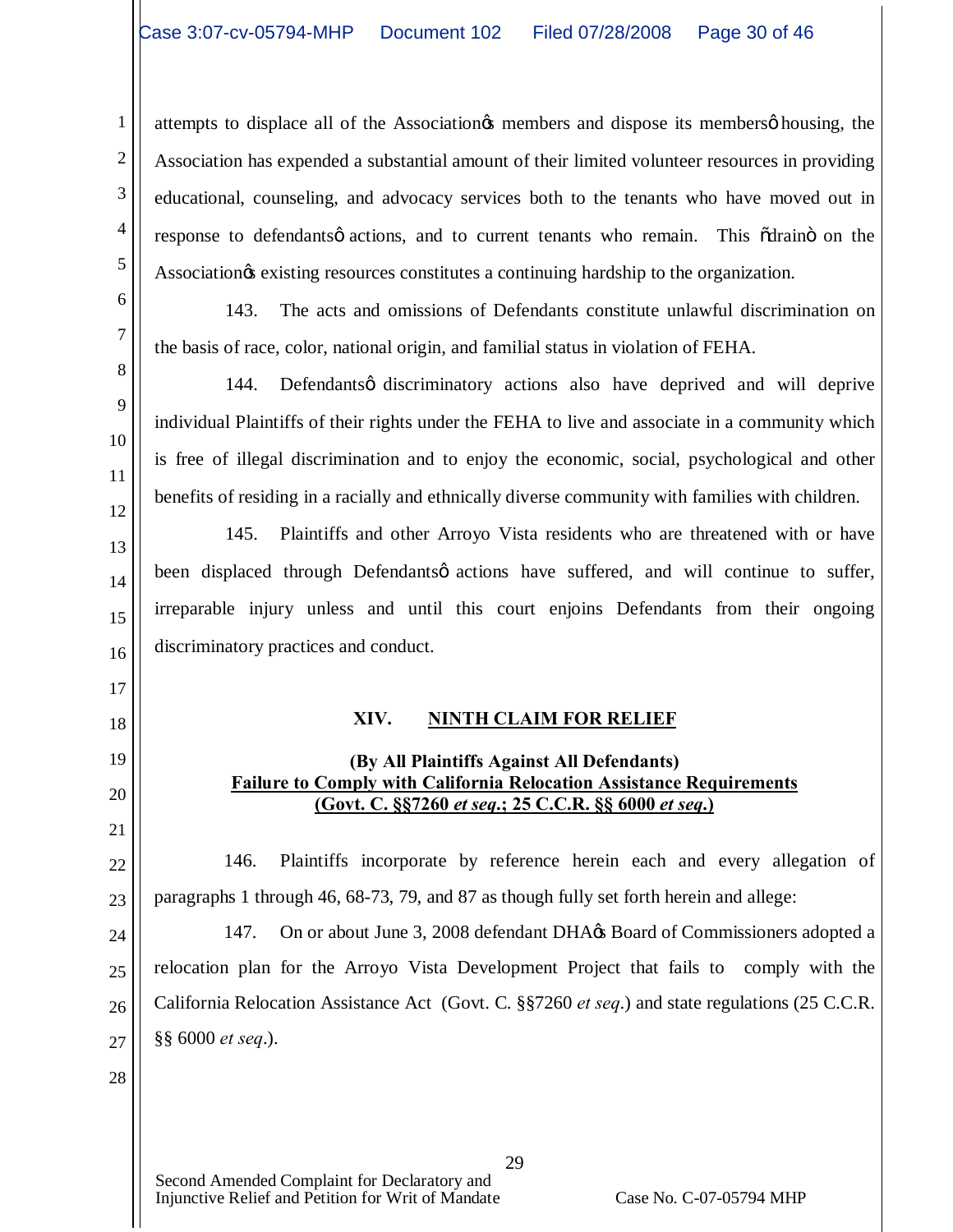1 2 3 4 5 6 148. Among other requirements, a relocation assistance plan must include a written analysis of the aggregate relocation housing, counseling and relocation assistance needs of all persons to be displaced, and a detailed explanation as to how these needs are to be met. 25 C.C.R. '6038(b)(3); §6048(c). The relocation plan does not adequately analyze the relocation needs of all persons that have been or will be displaced as a result of disposition of Arroyo Vista and does not adequately analyze the housing resources available to meet those needs.

7 8 9 10 11 12 13 14 15 16 17 18 149. The displacing public entity must conduct a survey and analysis of housing needs immediately following the initiation of negotiations and before any displacement may occur. Any household that moved from Arroyo Vista after initiation of negotiations is a  $\ddot{\text{o}}$ displaced person $\ddot{\text{o}}$  within the meaning of the CRA Act, and its relocation needs must be addressed in the relocation plan. Govt. C. §7260(c); 25 C.C.R. §6008(f); 25 C.C.R. §6048; 25 C.C.R. §6050. Defendant DHA did not begin a survey of resident needs until in or about September 2007, three months after HACA began issuing Section 8 vouchers and DHA begun relocating residents. As a result, the relocation plan only partially analyzes the aggregate needs of persons that were and will be displaced. It does not consider the relocation needs of all persons that moved from Arroyo Vista between July 24, 2006 when Defendants initiated negotiations with Real Parties in Interest and September 2007 when Defendant DHA commenced a survey of resident needs.

19 20 21 150. By deferring a survey and analysis of the housing needs of Arroyo Vista residents for more than 14 months, Defendant DHA unlawfully excluded households that moved from Arroyo Vista after July 24, 2006 from the survey and the relocation plan.

22 23 24 25 26 27 28 151. The needs analysis of a relocation plan is to be based on an interview of the persons to be displaced in order to obtain specific information upon which to plan to meet the housing, counseling, and relocation assistance needs of each displaced person. 25 C.C.R. §6048(c). Defendant DHA and its agents did not interview all persons to be displaced, and reportedly had direct contact with only 118 households. By failing to interview all persons to be displaced, the aggregate needs of all persons to be displaced were not adequately surveyed or analyzed in the relocation plan.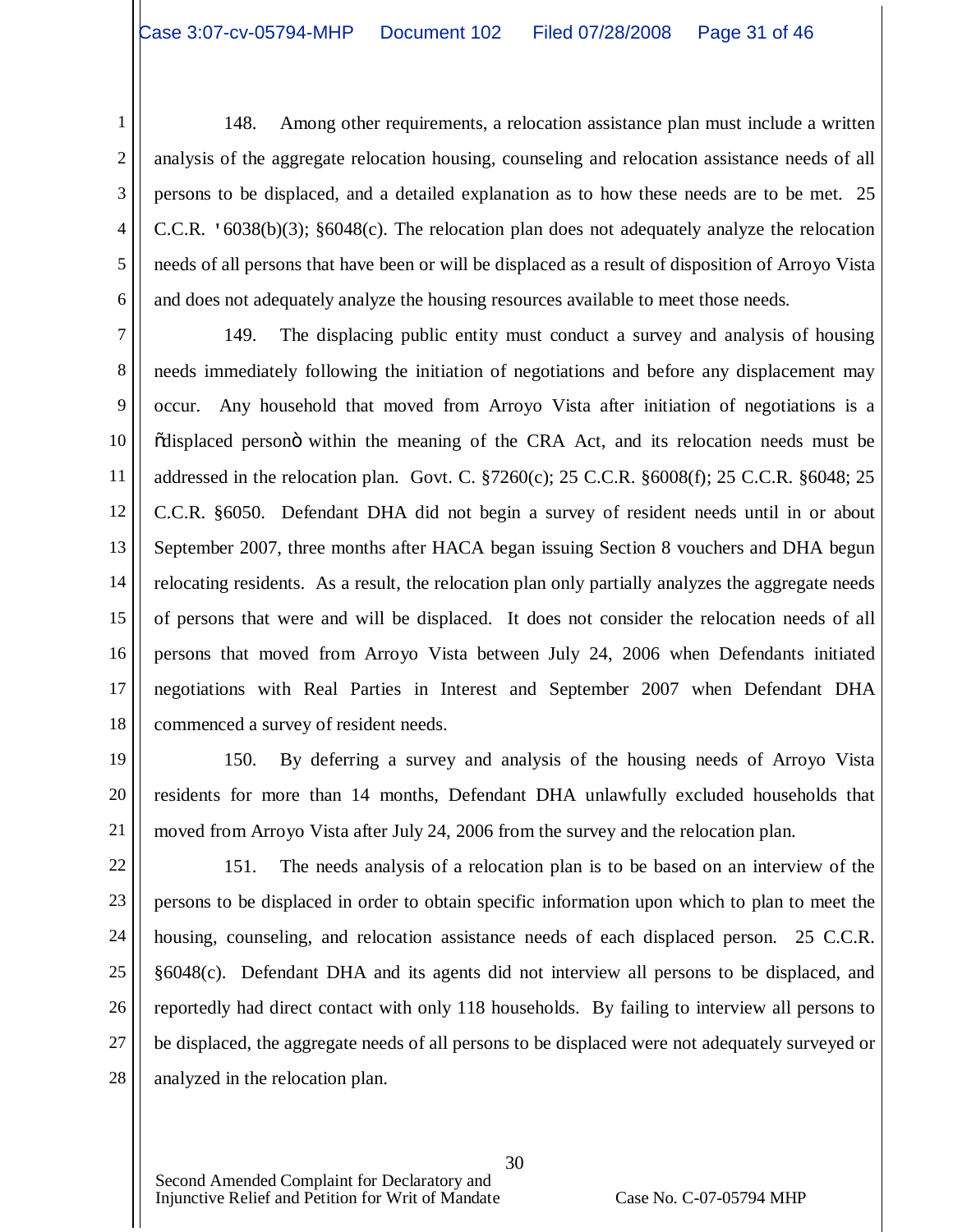1 2 3 152. The relocation plan fails to adequately identify or analyze the housing, counseling, and relocation assistance needs of the households that were analyzed in the plan, including:

4

5

6

7

8

9

10

11

12

13

14

15

16

17

18

19

20

21

a. The plan states that there are some elderly households and households with physical or mental disabilities  $\tilde{o}$  to some degree, $\ddot{o}$  but fails to identify the special facilities and nature of those facilities needed by such households;

b. On information and belief, the plan fails to accurately identify resident preferences with respect to the preferred location of replacement housing;

c. The plan fails to accurately or adequately analyze residents  $\phi$  needs to remain reasonably close to relatives, friends, services, or organizations with whom residents have an existing dependency relationship;

d. The plan fails to accurately or adequately analyze residents  $\phi$  needs for units of a suitable size for their families;

e. The plan fails to identify or analyze the location of residents o jobs and factors limiting accessibility to those jobs;

f. The plan fails to identify resident preferences with respect to ownership versus rental housing;

g. The plan fails to identify resident needs or preferences with respect to their single family or multi-family comparable replacement housing;

h. The plan fails to adequately identify or analyze residents  $\phi$  needs for housing that is within their financial means;

22 23 24 i. On information and belief, DHA and/or its agent did not elicit all necessary information from residents to ascertain all of the housing, counseling, and assistance needs of residents.

25 26 27 28 153. A relocation plan must include a description of the locational characteristics of the displacement area neighborhood (Arroyo Vista) and the corresponding locational characteristics of each of the neighborhoods where comparable replacement housing is identified. 25 C.C.R. §6048(d). A comparable replacement unit must be located in an area that

31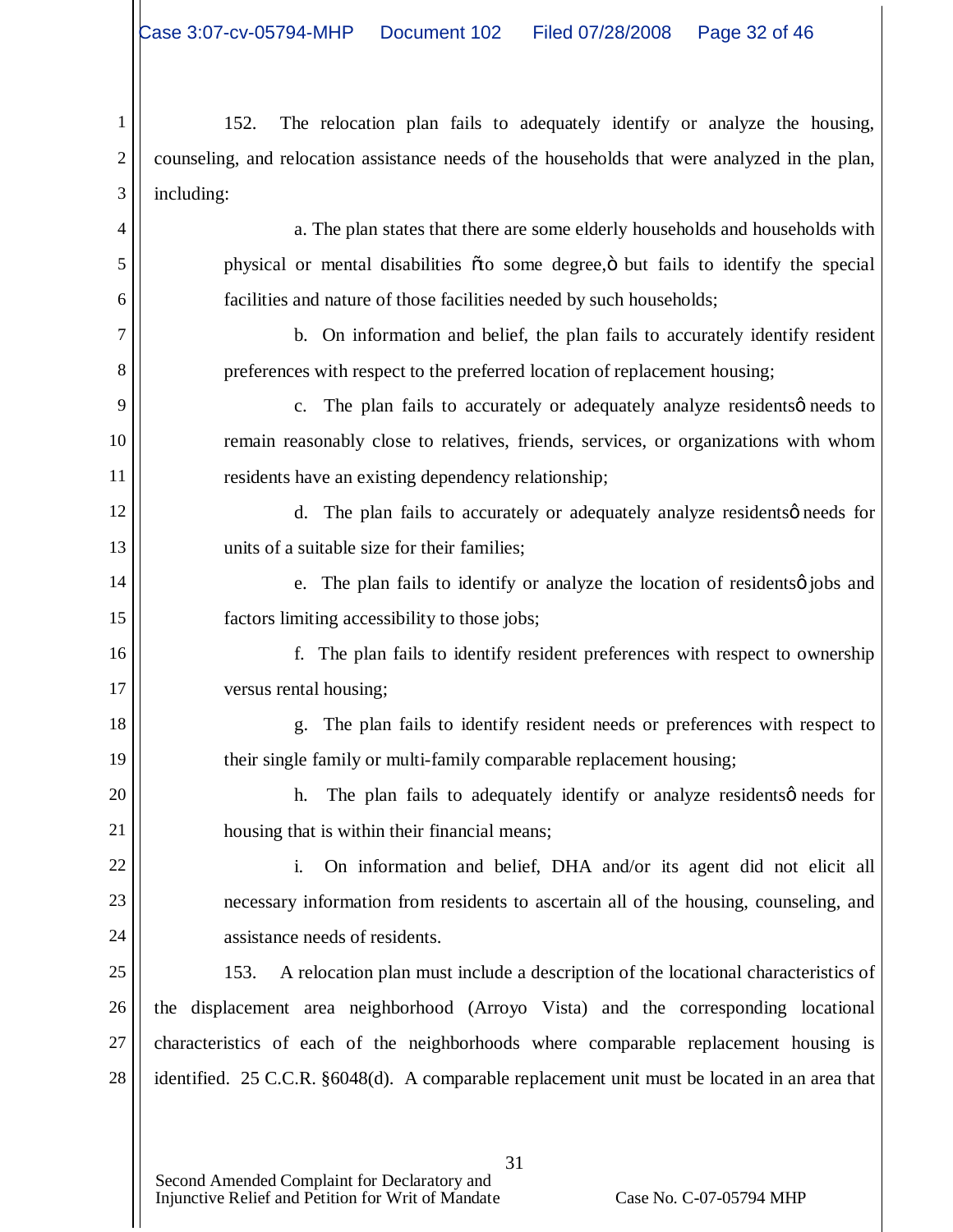1 2 3 4 5 6 7 8 is not generally less desirable than the displacement dwelling with respect to public utilities, public and commercial facilities and neighborhood conditions, including schools and municipal services, and reasonably accessible to the displaced persons  $\phi$  place of employment. 25 C.C.R.  $§6008(c)(2)$ . The relocation plan fails to analyze Arroyo Vista $\alpha$  proximity to employment sources, medical and recreational facilities, parks, community centers, shopping, transportation and schools and fails to analyze the proximity of comparable replacement housing to employment sources, medical and recreational facilities, parks, community centers, shopping, transportation and schools.

9 10 11 12 13 14 154. A relocation plan must include a written analysis of housing resources available to provide comparable replacement housing with sufficient detail to enable the legislative body to determine the availability of comparable replacement housing to meet the needs and preferences of all potential displacees. 25 C.C.R. §§6038(b)(4), 6048(d), 6052. Because the analysis of housing needs is deficient, the analysis of resources available to meet those needs is necessarily deficient.

15 16 17 18 155. The analysis of relocation housing resources in the relocation plan also fails to comply with the CRA Act and regulations because it fails to analyze whether comparable replacement housing that meets the requirements of 25 C.C.R. §6008 exists. The analysis of housing resources is deficient because:

a. It fails to identify comparable replacement units or facilities needed for persons with disabilities that have been or will be displaced;

b. It fails to identify sufficient comparable replacement units or facilities for elder persons that have been or will be displaced;

c. It fails to identify sufficient comparable replacement units to meet the needs and preferences of residents that have been or will be displaced to be reasonably close to relatives, friends, services, or organizations with whom residents have an existing dependency relationship;

27 28 d. It fails to identify sufficient comparable replacement units to meet the location preferences of residents that have been or will be displaced;

32

19

20

21

22

23

24

25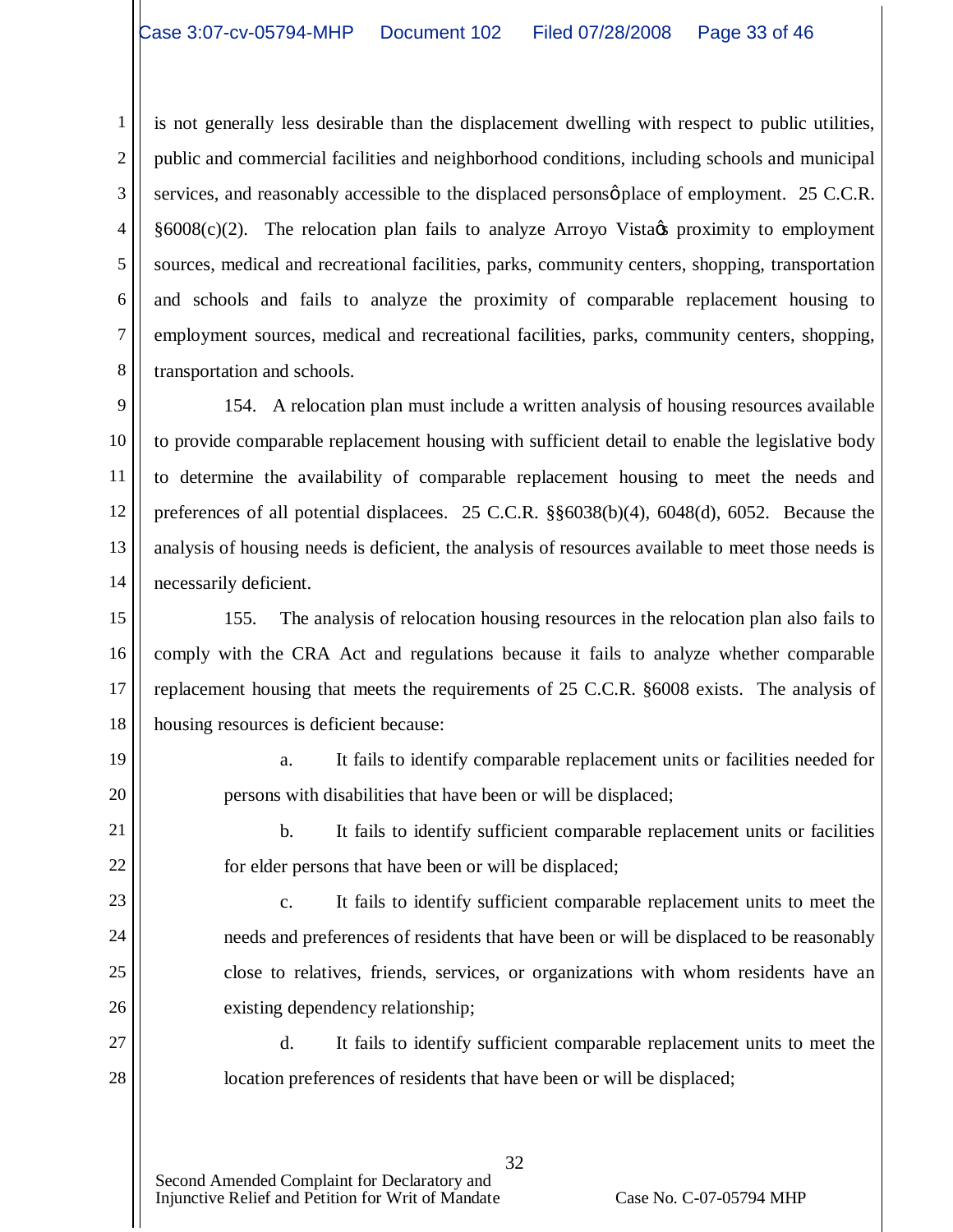1

2

3

4

5

6

7

8

9

10

11

12

13

14

15

16

17

18

19

20

21

22

23

e. The relocation plan fails to identify sufficient comparable replacement units of a suitable size to meet the needs of residents that have been or will be displaced;

f. It fails to identify the number of ownership units by unit size and cost available to meet the housing needs and preferences of residents that have been or will be displaced;

g. It fails to identify the number of rental units by unit size and cost available to meet the housing needs of residents that have been or will be displaced;

h. It fails to identify the number of single-family units by size and cost available to meet the housing needs and preferences of residents that have been or will be displaced;

i. It fails to identify the number of multi-family units by size and cost available to meet the housing needs and preferences of residents that have been or will be displaced;

j. It fails to identify sufficient comparable replacement units that are within the financial means of residents that have been or will be displaced;

k. There is no analysis that any of the comparable replacement units identified in the relocation plan are or will be available to residents that have been or will be displaced from Arroyo Vista without regard to race, color, sex, marital status, religion, national origin, disability, familial status, and other protected categories consistent with state and federal anti-discrimination laws;

l. There is no indication that any of the comparable replacement units identified in the relocation plan are decent, safe, and sanitary.

24 25 26 27 28 156. A relocation plan must discount the gross figure of comparable replacement units purportedly available by the number of replacement units needed for concurrent displacement. 25 C.C.R. §6052(d)(3). The relocation plan adopted by defendant DHA acknowledges that the Oakland Housing Authority is concurrently displacing 87 households to demolish an Oakland public housing development. Almost all purportedly comparable

33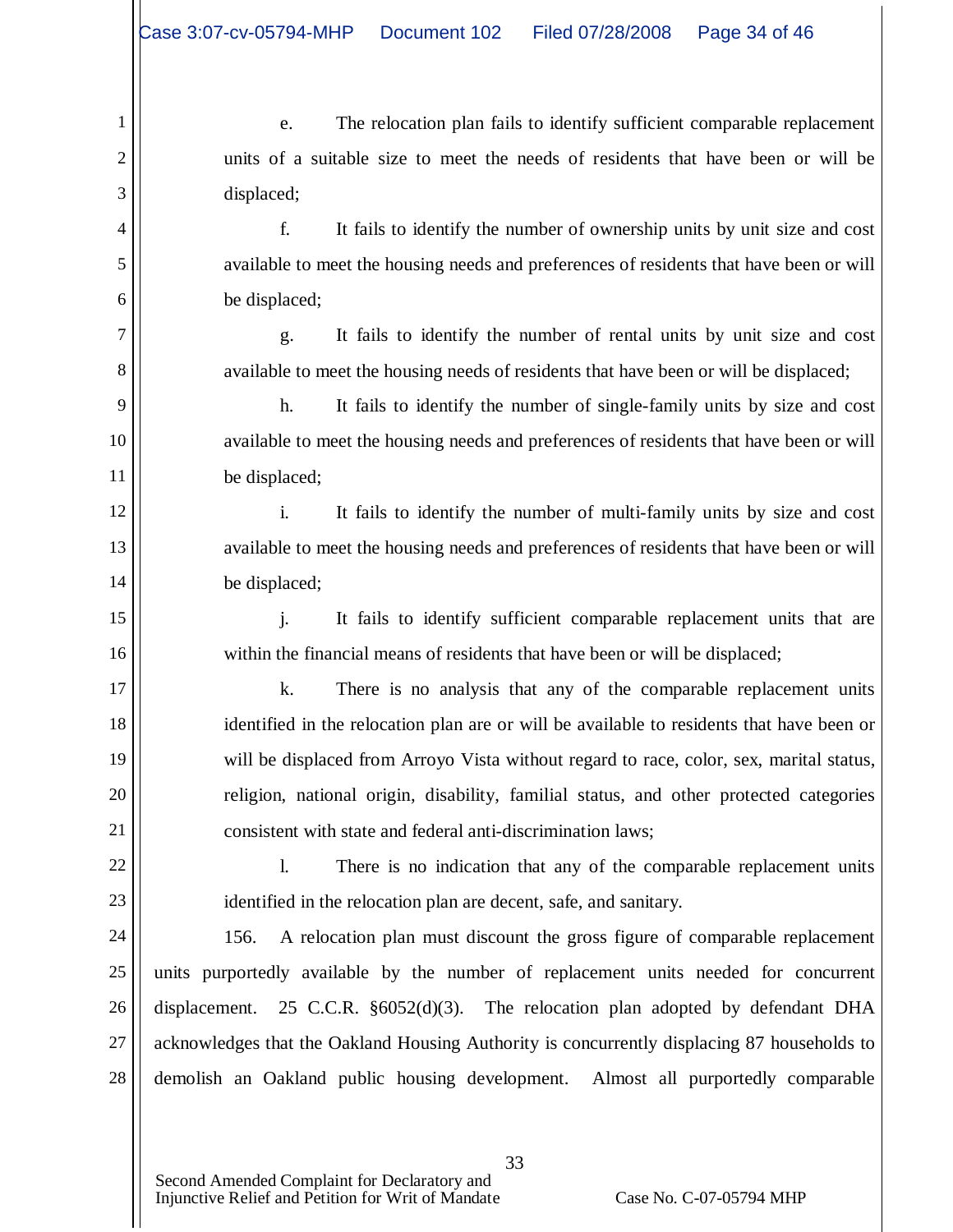1 2 3 4 5 replacement units for Arroyo Vista displacees identified in the relocation plan are located in Oakland, and the replacement units already identified for Oakland public housing displacees are nearly identical to those listed identified for Arroyo Vista displacees. The relocation plan adopted by defendant DHA does not discount the 87 units already identified for Oakland displacees in violation of 25 C.C.R. §6052(d)(3).

6 7 8 9 157. On information and belief, defendant DHA did not submit the housing resource survey results to local housing, development and planning agencies to be reviewed and compared to other existing information on housing availability as required by 25 C.C.R.  $§6052(a)(2)$ .

10 11 12 158. As a result of the deficiencies in the analysis of comparable replacement units, none of the units reported as available in the relocation plan can be counted as comparable replacement units for failure to meet the requirements of 25 C.C.R. 6008(c), 6048, and 6052.

13 14 15 16 17 18 19 159. When a relocation plan does not demonstrate that  $\tilde{\text{c}}$ comparable replacement housing in units are or will be available for all potential displacees, the relocation plan must include a detailed plan by which the public entities will provide last resort housing. 25 C.C.R. §6038(b)(8). Because the survey and analysis of relocation needs and resources are deficient, defendant DHA could not lawfully determine that comparable replacement housing is or will be available as required. 25 C.C.R. §6054(b). The relocation plan does not include a detailed plan for providing last resort housing.

20 21 22 23 24 25 26 27 160. A relocation plan under the CRA Act must include a detailed description of the relocation advisory services program, including specific procedures for locating and referring eligible persons to comparable replacement housing. An advisory services program must satisfy Article 2 of HCD $\alpha$  Guidelines and applicable state and federal anti-discrimination laws. 25 C.C.R. §§6030, 6032. The program must be administered so as to provide advisory services which offer maximum assistance to minimize the hardship of displacement and ensure that all persons displaced from their homes are relocated into housing that meets the criteria for comparable replacement housing. 25 C.C.R. §6032.

28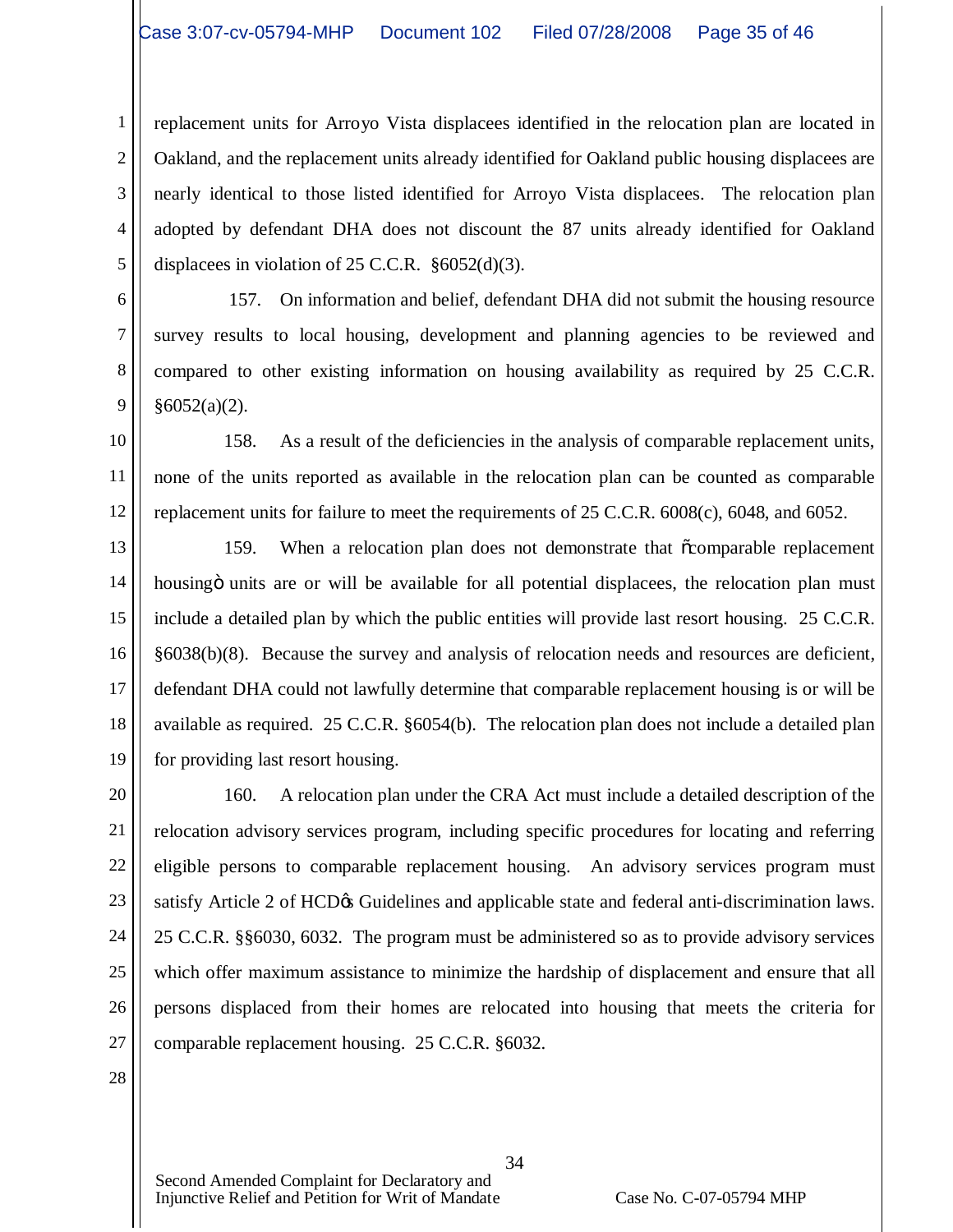1 2 3 4 161. The relocation plan states that it will provide a list of relocation advisory services required by 25 C.C.R. §6040, but it does not include a detailed description in the relocation plan of how those services will be provided. On information and belief, Defendants have not and are not providing the services listed in the relocation plan.

5

6

12

13

14

15

16

17

18

19

20

21

22

23

24

25

26

27

28

162. The relocation plan also does not provide that DHA will provide advisory assistance to eligible persons in order to minimize hardship as required by 25 C.C.R. §6040.

7 8 9 10 11 163. The relocation plan adopted by Defendant DHA provides that technical and advisory assistance will be provided to displaced households, in part, through distribution of an Informational Statement (Attachment 5 of the Relocation Plan). The Informational Statement conflicts with the advisory services requirements of the CRA Act and is inconsistent with the relocation plan in that:

a. It provides that the only assistance to be provided to residents will be referrals to appropriate and available housing units, and that residents are encouraged to find housing themselves;

b. It does not fully inform residents of the relocation benefits to be provided pursuant to the relocation plan;

c. Though the relocation plan provides that relocation information and assistance will be provided in Spanish, Farsi, Punjabi, Chinese, and Tagalog to insure that all displacees have a complete understanding of the relocation program and their eligibility for benefits, the Informational Statement is in English, with the exception of one line in Spanish that  $\tilde{\alpha}$ Spanish speaking representatives are available $\ddot{\alpha}$ ;

d. It misinforms residents that if they are evicted, they will jeopardize the relocation benefits they may be entitled to receive which conflicts both with 25 C.C.R. §6058 and contradicts the eviction policy set forth in the relocation plan;

e. The Informational Statement provides that relocation claims must be filed within 18 months from the date of a move, but no claim form or information on how to obtain a claim form is included in the Informational Statement or the relocation plan.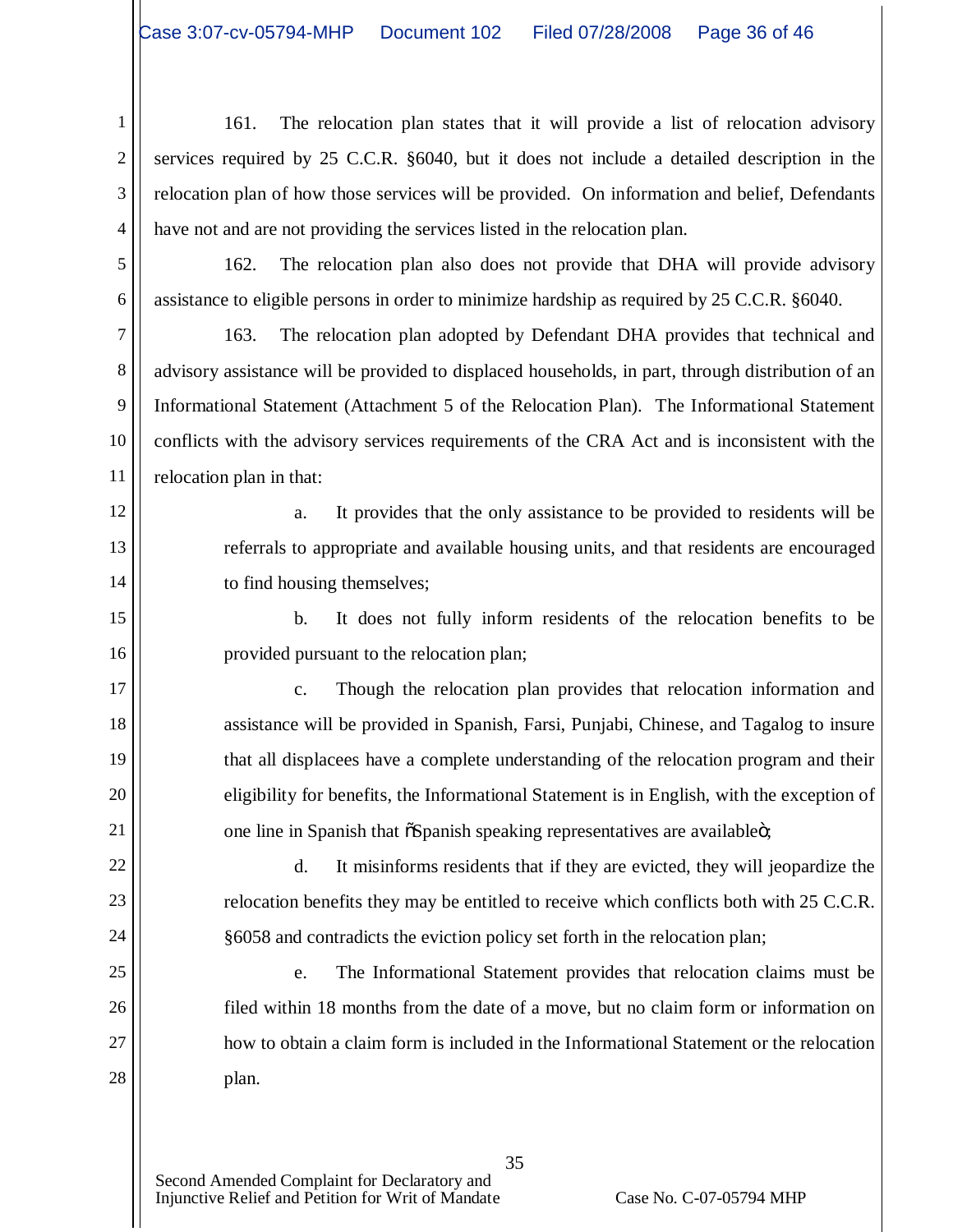1 2 3 4 5 6 7 8 9 10 11 12 164. All informational material regarding displacement must be provided in the native language(s) of the residents and English. 25 C.C.R. §6046(b). The relocation plan reports that the first language of some Arroyo Vista residents is Spanish, Farsi, Punjabi, Chinese and Tagalog, and that relocation information and assistance will be provided in the primary language of these residents as necessary to insure that all displacees have a complete understanding of the relocation program and their eligibility for benefits. The plan offers no detailed explanation as to how this assistance will be provided. The relocation plan made available in February 2008 and DHA $\alpha$  notice that the plan was available for review are in English only, and provide no information to residents with language barriers as to the availability of the relocation plan or a notice in their native language. The Informational Notice (Attachment 5) to the relocation plan indicates that unspecified services are available only in Spanish.

13 14

15

16 165. On information and belief, the relocation plan was not made available in Spanish to residents that requested it 30 days before the Plan was adopted; it was not made available in Tagalog to residents that requested it until after the relocation plan had been adopted; and it was not made available at all in Farsi, Punjabi, or Chinese.

17 18 19 20 21 22 23 24 25 26 167. The relocation plan provides that relocation benefits will be provided in accordance with the CRA Act and Guidelines and federal regulations pertaining to demolition or disposition of public housing projects. Federal regulations require DHA to provide actual and reasonable relocation expenses to displaced residents. 24 C.F.R. §970.21. Actual and reasonable relocation expenses include the actual security deposits and credit check costs displaced residents may be required to pay to relocate. Inconsistently with the relocation plan and federal law, the relocation plan arbitrarily limits security deposits to one-monthos rent with a maximum of \$2400, and caps credit check costs at \$75. A failure to pay for actual relocation costs will not comply with disposition and demolition regulations or minimize the hardship of displacement for low income public housing residents as is required by the CRA Act.

27 28 168. The relocation plan fails to comply with 25 C.C.R. §6090(c) which requires the displacing entity to advance moving expenses whenever later payment would result in financial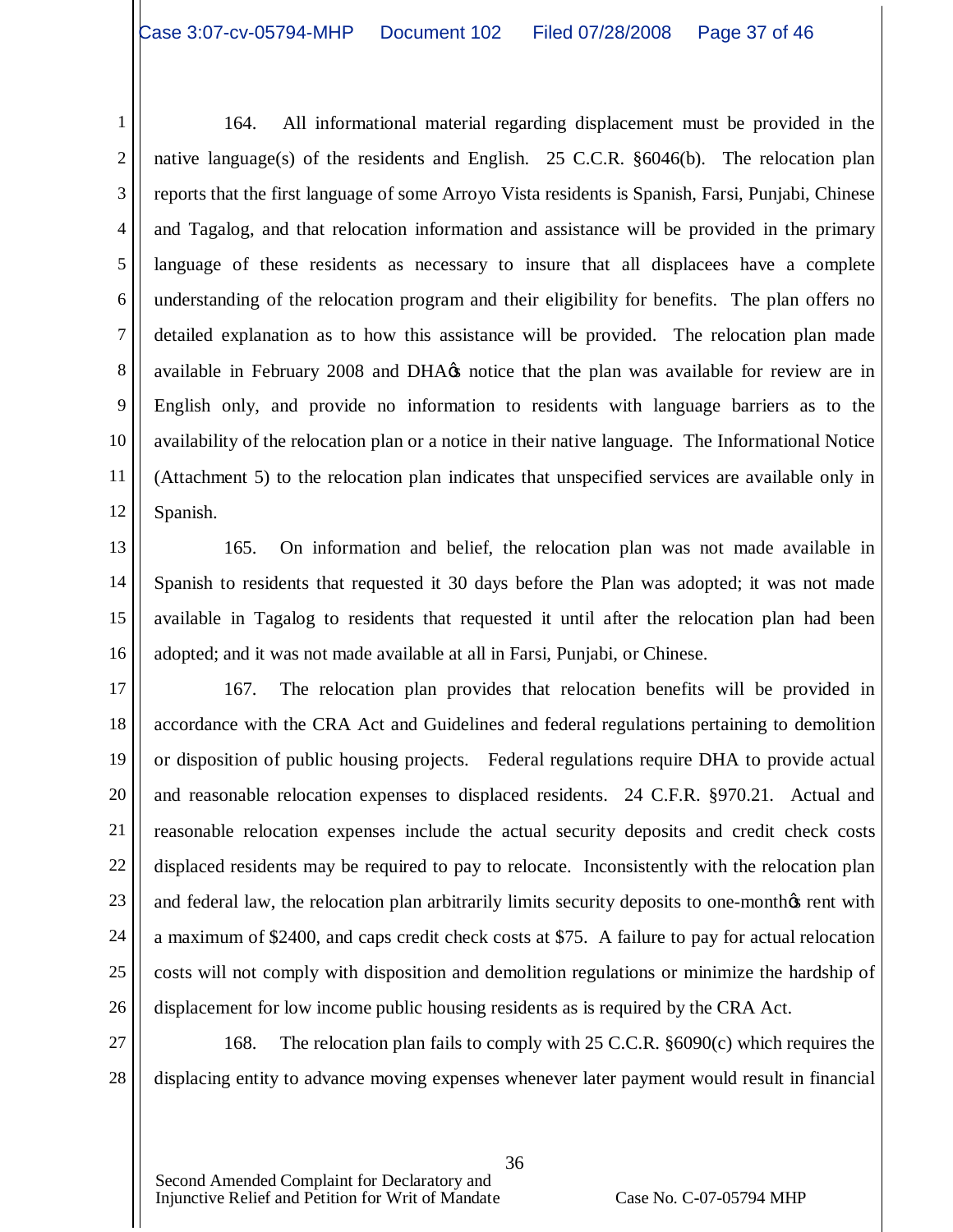1 2 hardship for the resident. The relocation plan provides only for expedited payment to help avoid the loss of desirable and appropriate replacement housing.

3 4 5 6 7 8 169. The moving expense permitted for residential tenants in the relocation plan does not comply with 25 C.C.R. §§6090 and 6098. Displaced residents are entitled to choose between payment of actual reasonable moving expenses or a fixed moving expense. The relocation plan for residential tenants fails to delineate all actual expenses covered by 25 C.C.R. §6090 which deprives residents of information necessary to make a meaningful choice between the moving expense options.

9 10 11 12 170. The relocation plan does not provide adequate replacement housing payment information to determine that replacement units will be within the financial means of residents that have been or will be displaced or to enable residents that have been or will be displaced to locate comparable replacement housing.

13 14 15 171. The relocation plan does not provide sufficient information to determine that the amount budgeted for relocation assistance is available to meet the relocation needs of all persons that have been or will be displaced.

16 17 172. Defendant DHA did not encourage Plaintiffs or other residents of Arroyo Vista to participate in a relocation committee as required by 25 C.C.R. §6012.

18

19 20 173. Defendants pactions and omissions as alleged herein have caused and continue to cause harm to Plaintiffs. Plaintiffs are without a plain, speedy and adequate remedy at law and are entitled appropriate declaratory and injunctive relief.

21

23

22

# **XV. PRAYER FOR RELIEF**

Wherefore, Plaintiffs pray that the Court grant the relief set forth below:

24 25 1. Issue an alternative or peremptory writ of mandate commanding Defendant City to rescind or set aside Resolution No. 136-07 approving the DDA between Defendants DHA and HACA and Real Parties;

26 27 2. Issue an alternative or peremptory writ of mandate enjoining Defendants and each of them from implementing the DDA between DHA and HACA and Real Parties;

37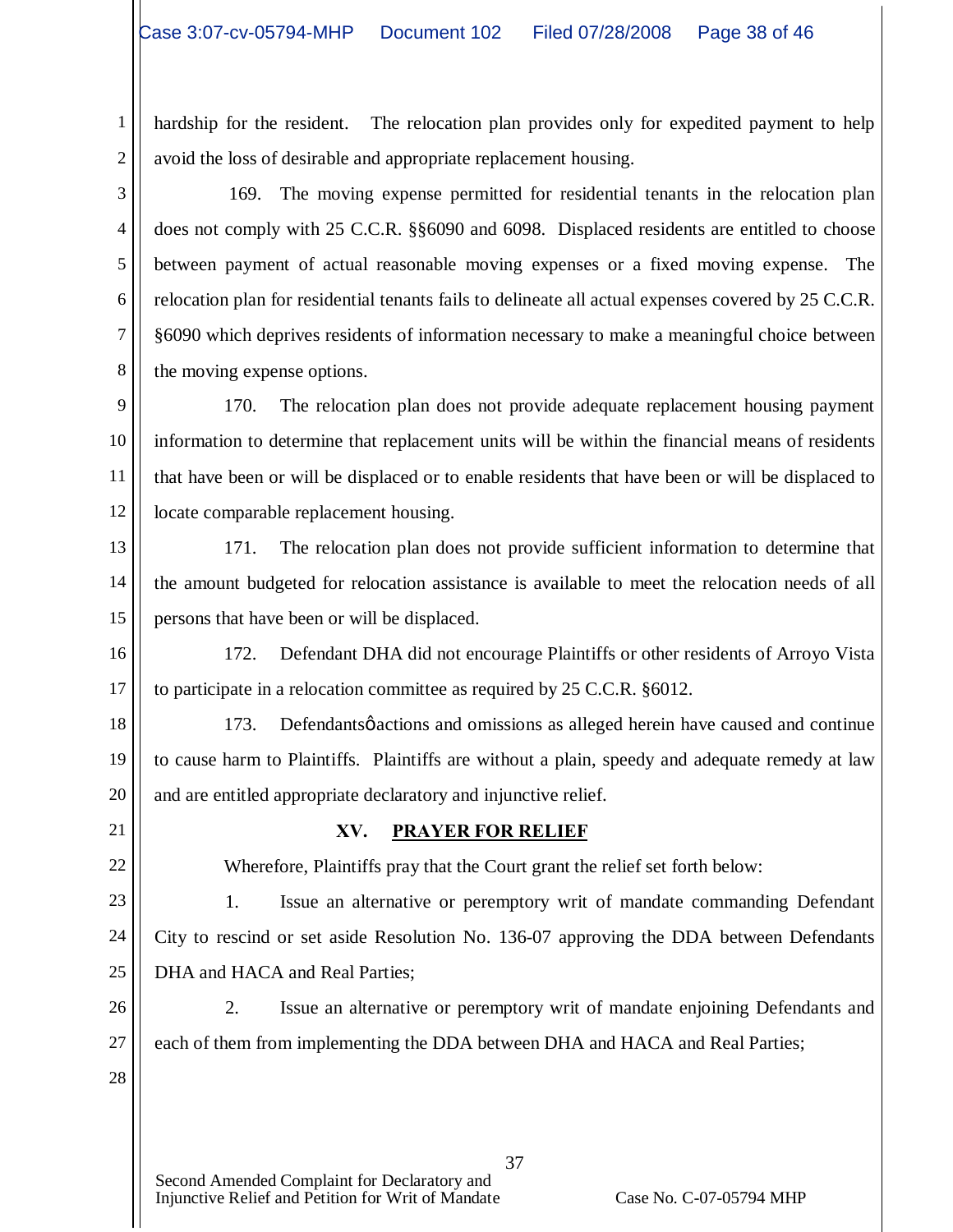1 2 3 4 5 6 3. Issue an alternative or peremptory writ of mandate commanding Defendants to cease any displacement of Arroyo Vista residents before Defendants have fully complied with the CRAA and Guidelines, and ordering Defendants to locate and provide relocation assistance payments, and compensation for additional costs incurred by all eligible persons who moved from Arroyo Vista after July 2006 without the requisite relocation assistance and benefits mandated by the CRAA and Guidelines.

7 8 9 4. Declare that the acts and omissions of Defendants as set forth above, violate Section 18 of the United States Housing Act of 1937, 42 U.S.C. §1437p and its implementing regulations.

10 11 12 5. Declare that the acts and omissions of Defendants as set forth above, violate Section 104(d) of the Housing and Community Development Act of 1968, as amended, 42 U.S.C. §5304(d) and its implementing regulations.

13 14 15 6. Declare that the acts and omissions of Defendants, as set forth above, including the Relocation Assistance Plan adopted by DHA on June 3, 2008, violate the California Relocation Assistance Act, Govt. C. §7260 et seq. and Guidelines.

16 17 7. Declare that the acts and omissions of Defendants, as set forth above, violate the Fair Housing Act, 42 U.S.C. §3601 *et seq.*

18 19 8. Declare that the acts and omissions of Defendants, as set forth above, violate the California Fair Employment and Housing Act, Cal. Govt. C. 12955 *et seq*.

20

22

23

24

25

26

27

28

9. Enter a temporary restraining order, preliminary and permanent injunction,

21 without bond or upon a nominal bond:

- ß Enjoining Defendants from implementing the DDA, with the exception of planning activities necessary to Defendantsø disposition application;
- Commanding defendants to cease displacement and relocation of Arroyo Vista residents without prior HUD approval of the disposition application, without a relocation plan that conforms with 42 U.S.C. §1437p and implementing regulations, 42 U.S.C. §5304(d) and implementing regulations, Cal. Govt. C. §7260 and Guidelines and adopted pursuant to such federal and state laws, and without providing all of the relocation assistance notices, advisory services, and relocation benefits mandated by such federal and state laws;
	- ß Ordering Defendants to locate persons already displaced since July 2006 and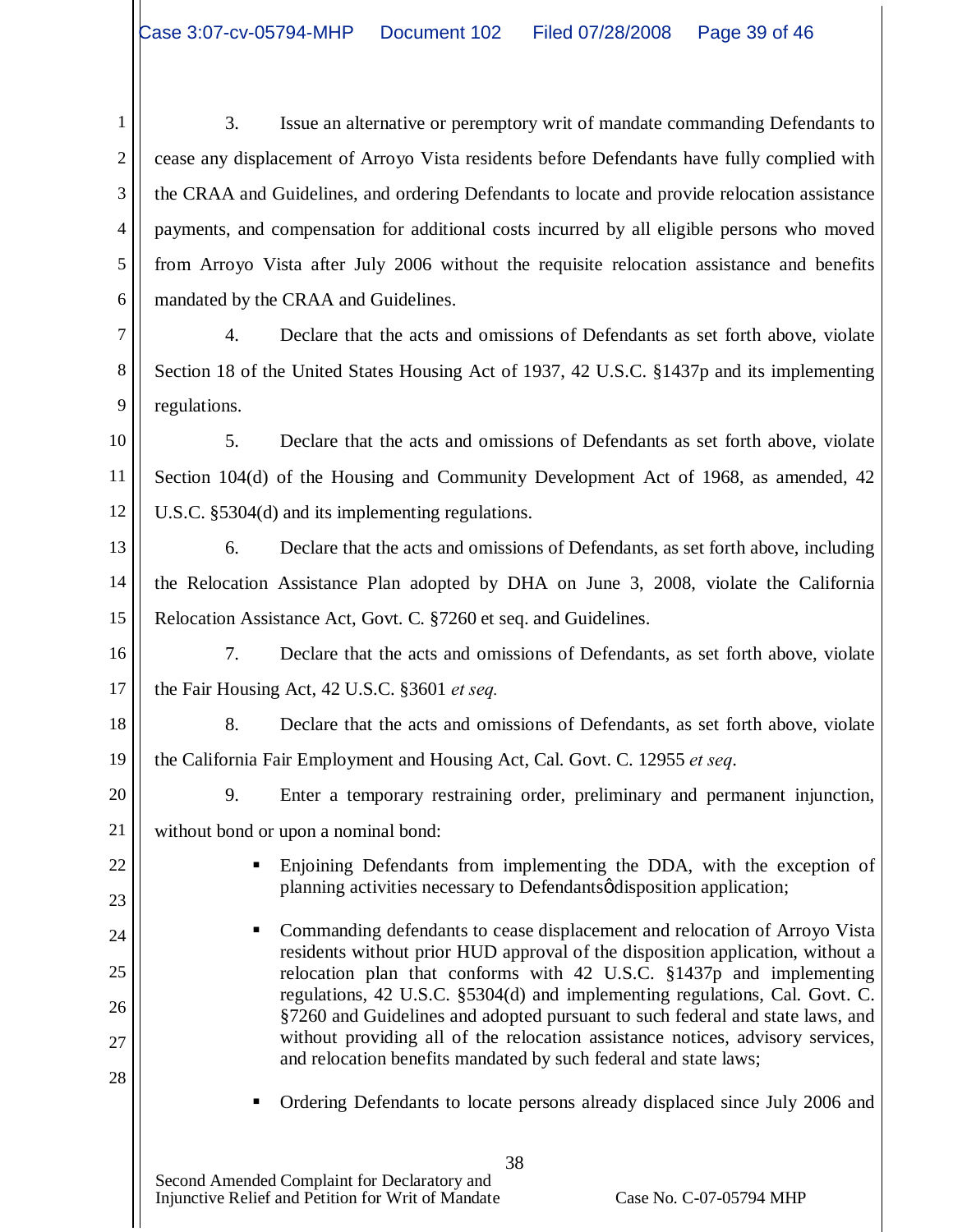|                                           | Case 3:07-cv-05794-MHP<br>Document 102<br>Filed 07/28/2008<br>Page 40 of 46                                                                                                                                                                                                                                                                                                                                                                                                                                                                                                                                                                                                                                                                              |
|-------------------------------------------|----------------------------------------------------------------------------------------------------------------------------------------------------------------------------------------------------------------------------------------------------------------------------------------------------------------------------------------------------------------------------------------------------------------------------------------------------------------------------------------------------------------------------------------------------------------------------------------------------------------------------------------------------------------------------------------------------------------------------------------------------------|
| 1<br>2<br>3<br>4<br>5<br>6<br>7<br>8<br>9 | permit them to return to their homes, or at their option, to receive all relocation<br>assistance and compensation required by 42 U.S.C. §1437p and implementing<br>regulations, 42 U.S.C. §5304(d) and implementing regulations, and Cal. Govt.<br>C. §7260 and Guidelines;<br>Ordering Defendants to restore and re-rent vacant public housing units unless<br>п<br>and until HUD approves a disposition or demolition application pursuant to 42<br>U.S.C. §1437p and implementing regulations;<br>Enjoining Defendants from displacing and relocating residents and removing<br>п<br>residential units from the public housing stock in violation of federal and state<br>fair housing laws.<br>10.<br>Award Plaintiffsøtheir costs incurred herein; |
| 10                                        | 11.<br>Award attorneysø fees to Plaintiffsø counsel, The Public Interest Law Project;                                                                                                                                                                                                                                                                                                                                                                                                                                                                                                                                                                                                                                                                    |
| 11                                        | and                                                                                                                                                                                                                                                                                                                                                                                                                                                                                                                                                                                                                                                                                                                                                      |
| 12                                        | 12.<br>Grant such other and further relief as the Court deems just and proper.                                                                                                                                                                                                                                                                                                                                                                                                                                                                                                                                                                                                                                                                           |
| 13                                        |                                                                                                                                                                                                                                                                                                                                                                                                                                                                                                                                                                                                                                                                                                                                                          |
| 14<br>15                                  | Dated: July 28, 2008<br><b>BAY AREA LEGAL AID</b><br>Phillip R. Morgan                                                                                                                                                                                                                                                                                                                                                                                                                                                                                                                                                                                                                                                                                   |
| 16                                        | Naomi Young                                                                                                                                                                                                                                                                                                                                                                                                                                                                                                                                                                                                                                                                                                                                              |
| 17                                        | Lisa S. Greif                                                                                                                                                                                                                                                                                                                                                                                                                                                                                                                                                                                                                                                                                                                                            |
| 18                                        | CALIFORNIA AFFORDABLE HOUSING LAW<br>PROJECT OF THE PUBLIC INTEREST LAW                                                                                                                                                                                                                                                                                                                                                                                                                                                                                                                                                                                                                                                                                  |
| 19                                        | <b>PROJECT</b><br>Deborah Collins                                                                                                                                                                                                                                                                                                                                                                                                                                                                                                                                                                                                                                                                                                                        |
| 20                                        | <b>Michael Rawson</b><br>Craig Castellanet                                                                                                                                                                                                                                                                                                                                                                                                                                                                                                                                                                                                                                                                                                               |
| 21                                        |                                                                                                                                                                                                                                                                                                                                                                                                                                                                                                                                                                                                                                                                                                                                                          |
| 22                                        | By: /s/ Lisa S. Greif<br>Lisa S. Greif                                                                                                                                                                                                                                                                                                                                                                                                                                                                                                                                                                                                                                                                                                                   |
| 23<br>24                                  | <b>BAY AREA LEGAL AID</b>                                                                                                                                                                                                                                                                                                                                                                                                                                                                                                                                                                                                                                                                                                                                |
| 25                                        | <b>Attorneys for Plaintiffs</b>                                                                                                                                                                                                                                                                                                                                                                                                                                                                                                                                                                                                                                                                                                                          |
| 26                                        |                                                                                                                                                                                                                                                                                                                                                                                                                                                                                                                                                                                                                                                                                                                                                          |
| 27                                        |                                                                                                                                                                                                                                                                                                                                                                                                                                                                                                                                                                                                                                                                                                                                                          |
| 28                                        |                                                                                                                                                                                                                                                                                                                                                                                                                                                                                                                                                                                                                                                                                                                                                          |
|                                           |                                                                                                                                                                                                                                                                                                                                                                                                                                                                                                                                                                                                                                                                                                                                                          |
|                                           | 39<br>Second Amended Complaint for Declaratory and<br>Injunctive Relief and Petition for Writ of Mandate<br>Case No. C-07-05794 MHP                                                                                                                                                                                                                                                                                                                                                                                                                                                                                                                                                                                                                      |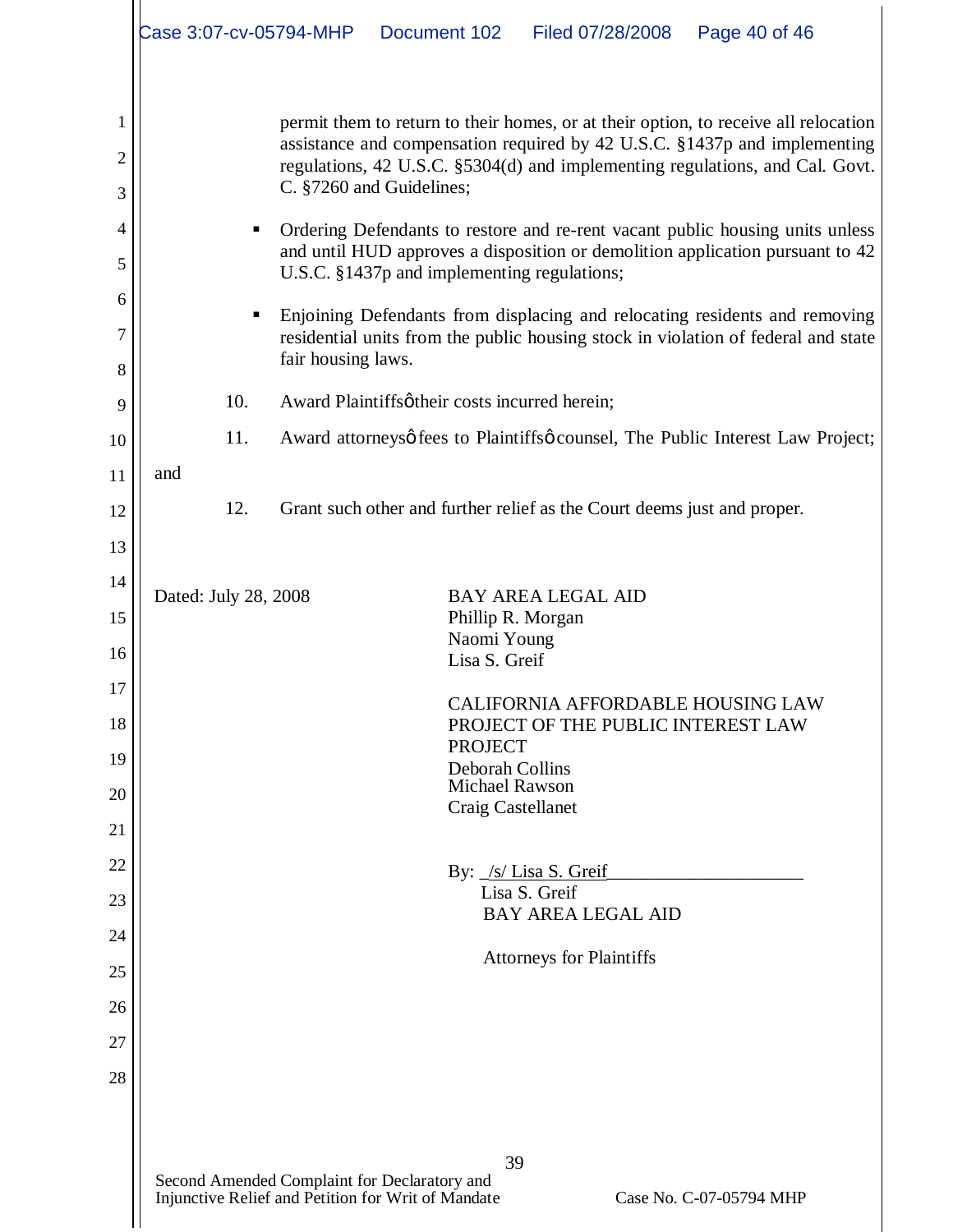|        |        | Case 3:07-cv-05794-MHP  Document 102                                                               |                                                 | Filed 07/28/2008                                                                             | Page 41 of 46                                                                               |
|--------|--------|----------------------------------------------------------------------------------------------------|-------------------------------------------------|----------------------------------------------------------------------------------------------|---------------------------------------------------------------------------------------------|
| 1      |        |                                                                                                    |                                                 | DISCLOSURE OF NON-PARTY INTERESTED ENTITIES OR PERSONS                                       |                                                                                             |
| 2      |        |                                                                                                    |                                                 |                                                                                              | Pursuant to Civil L.R. 3-16, the undersigned certifies that as of this date, other than the |
| 3      |        | named parties, there is no such interest to report.                                                |                                                 |                                                                                              |                                                                                             |
| 4<br>5 |        |                                                                                                    |                                                 |                                                                                              |                                                                                             |
| 6      | Dated: | July 28, 2008                                                                                      |                                                 | /s/ Lisa S. Greif                                                                            |                                                                                             |
| 7      |        |                                                                                                    |                                                 | Lisa S. Greif<br><b>Attorney for Plaintiffs</b>                                              |                                                                                             |
| 8      |        |                                                                                                    |                                                 |                                                                                              |                                                                                             |
| 9      |        |                                                                                                    |                                                 |                                                                                              |                                                                                             |
| 10     |        |                                                                                                    |                                                 |                                                                                              |                                                                                             |
| 11     |        |                                                                                                    |                                                 | I hereby attest that I have on file all holograph signatures for any signatures indicated by |                                                                                             |
| 12     |        | a "conformed" signature $(\sqrt{s})$ within this efiled document.                                  |                                                 |                                                                                              |                                                                                             |
| 13     |        |                                                                                                    |                                                 |                                                                                              |                                                                                             |
| 14     | Dated: | July 28, 2008                                                                                      | /s/ Lisa S. Greif                               |                                                                                              |                                                                                             |
| 15     |        |                                                                                                    | Lisa S. Greif<br><b>Attorney for Plaintiffs</b> |                                                                                              |                                                                                             |
| 16     |        |                                                                                                    |                                                 |                                                                                              |                                                                                             |
| 17     |        |                                                                                                    |                                                 |                                                                                              |                                                                                             |
| 18     |        |                                                                                                    |                                                 |                                                                                              |                                                                                             |
| 19     |        |                                                                                                    |                                                 |                                                                                              |                                                                                             |
| 20     |        |                                                                                                    |                                                 |                                                                                              |                                                                                             |
| 21     |        |                                                                                                    |                                                 |                                                                                              |                                                                                             |
| 22     |        |                                                                                                    |                                                 |                                                                                              |                                                                                             |
| 23     |        |                                                                                                    |                                                 |                                                                                              |                                                                                             |
| 24     |        |                                                                                                    |                                                 |                                                                                              |                                                                                             |
| 25     |        |                                                                                                    |                                                 |                                                                                              |                                                                                             |
| 26     |        |                                                                                                    |                                                 |                                                                                              |                                                                                             |
| 27     |        |                                                                                                    |                                                 |                                                                                              |                                                                                             |
| 28     |        |                                                                                                    |                                                 |                                                                                              |                                                                                             |
|        |        | Second Amended Complaint for Declaratory and<br>Injunctive Relief and Petition for Writ of Mandate | 40                                              |                                                                                              | Case No. C-07-05794 MHP                                                                     |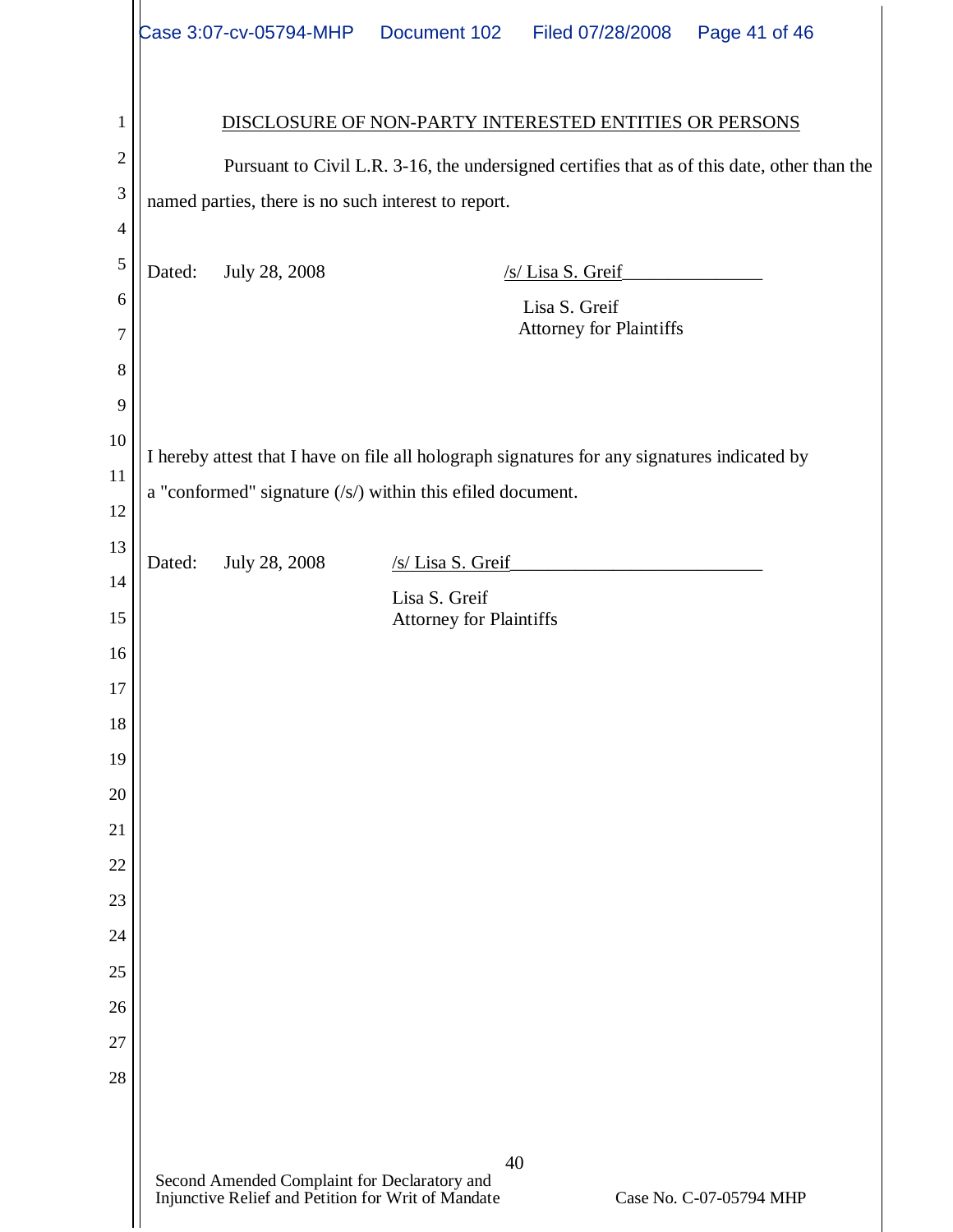# **VERIFICATION**

| 1              | <b>VERIFICATION</b>                                                                                                           |  |  |
|----------------|-------------------------------------------------------------------------------------------------------------------------------|--|--|
| $\mathbf{2}$   | I, Rhenae Keyes, am Chair of the Arroyo Vista Tenants Association (AVTA), one of                                              |  |  |
| 3              | the Plaintiffs in the above-titled action, pursuant to a resolution of AVTA. I have read the                                  |  |  |
| $\overline{4}$ | First, Second, and Third Claims for Relief of the Second Amended Complaint and Verified                                       |  |  |
| 5              | Petition for Writ of Mandate. The same is true, except as to those matters that are alleged on                                |  |  |
| 6              | information and belief, and as to those matters, I believe them to be true.                                                   |  |  |
| $\tau$         | I declare under penalty of perjury under the laws of the State of California that the                                         |  |  |
| 8              | foregoing is true and correct.                                                                                                |  |  |
| 9              | Executed <u>July 28, 2008</u><br>at Dublin _____, California.                                                                 |  |  |
| 10             |                                                                                                                               |  |  |
| 11             |                                                                                                                               |  |  |
| 12             | /s/ Rhenae Keyes<br><b>Rhenae Keyes</b>                                                                                       |  |  |
| 13             | Chair, Arroyo Vista Tenants Association                                                                                       |  |  |
| 14             |                                                                                                                               |  |  |
| 15<br>16       |                                                                                                                               |  |  |
| 17             |                                                                                                                               |  |  |
| 18             |                                                                                                                               |  |  |
| 19             |                                                                                                                               |  |  |
| 20             |                                                                                                                               |  |  |
| 21             |                                                                                                                               |  |  |
| 22             |                                                                                                                               |  |  |
| 23             |                                                                                                                               |  |  |
| 24             |                                                                                                                               |  |  |
| 25             |                                                                                                                               |  |  |
| 26             |                                                                                                                               |  |  |
| 27             |                                                                                                                               |  |  |
| 28             |                                                                                                                               |  |  |
|                |                                                                                                                               |  |  |
|                | 41                                                                                                                            |  |  |
|                | Second Amended Complaint for Declaratory and<br>Injunctive Relief and Petition for Writ of Mandate<br>Case No. C-07-05794 MHP |  |  |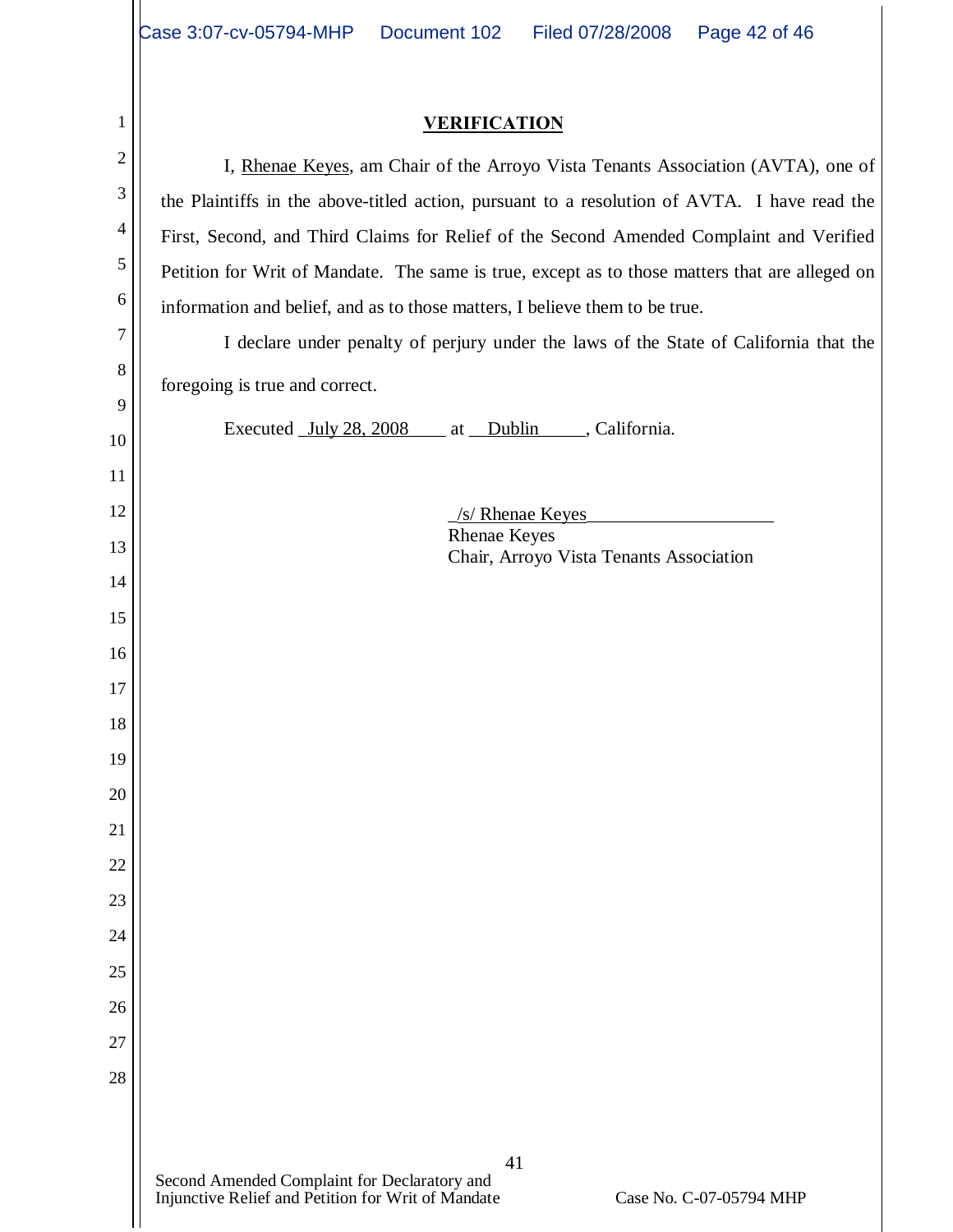|                | Document 102<br>Case 3:07-cv-05794-MHP<br>Page 43 of 46<br>Filed 07/28/2008                                                         |  |  |
|----------------|-------------------------------------------------------------------------------------------------------------------------------------|--|--|
|                |                                                                                                                                     |  |  |
| $\mathbf{1}$   | <b>VERIFICATION</b>                                                                                                                 |  |  |
| $\overline{2}$ | I, Rhenae Keyes _____, am one of the Plaintiffs in the above-entitled action. I have                                                |  |  |
| 3              | read the First, Second and Third Claims for Relief of the foregoing Second Amended                                                  |  |  |
| $\overline{4}$ | Complaint and Verified Petition for Writ of Mandate. The same is true, except as to those                                           |  |  |
| 5              |                                                                                                                                     |  |  |
| 6<br>$\tau$    | matters that are alleged on information and belief, and as to those matters, I believe them to be                                   |  |  |
| 8              | true.                                                                                                                               |  |  |
| 9              | I declare under penalty of perjury under the laws of the State of California that the                                               |  |  |
| 10             | foregoing is true and correct.                                                                                                      |  |  |
| 11             | Executed July 28, 2008 at Dublin , California.                                                                                      |  |  |
| 12             |                                                                                                                                     |  |  |
| 13             | /s/ Rhenae Keyes                                                                                                                    |  |  |
| 14             | <b>Rhenae Keyes</b>                                                                                                                 |  |  |
| 15             |                                                                                                                                     |  |  |
| 16             |                                                                                                                                     |  |  |
| 17<br>18       |                                                                                                                                     |  |  |
| 19             |                                                                                                                                     |  |  |
| 20             |                                                                                                                                     |  |  |
| 21             |                                                                                                                                     |  |  |
| 22             |                                                                                                                                     |  |  |
| 23             |                                                                                                                                     |  |  |
| 24             |                                                                                                                                     |  |  |
| 25             |                                                                                                                                     |  |  |
| 26             |                                                                                                                                     |  |  |
| 27             |                                                                                                                                     |  |  |
| 28             |                                                                                                                                     |  |  |
|                |                                                                                                                                     |  |  |
|                | 42<br>Second Amended Complaint for Declaratory and<br>Injunctive Relief and Petition for Writ of Mandate<br>Case No. C-07-05794 MHP |  |  |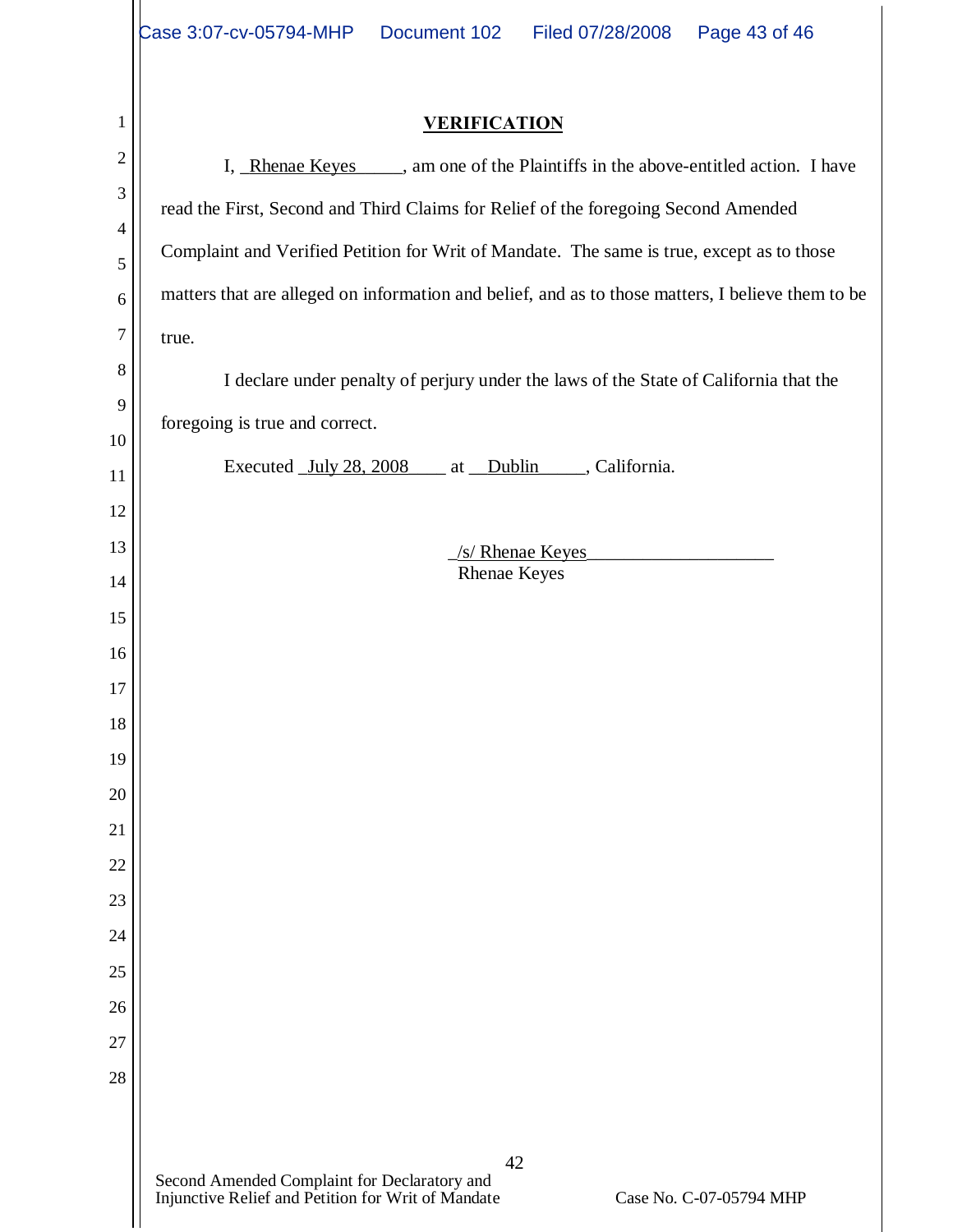|                | Case 3:07-cv-05794-MHP  Document 102<br>Page 44 of 46<br>Filed 07/28/2008                                                           |
|----------------|-------------------------------------------------------------------------------------------------------------------------------------|
|                |                                                                                                                                     |
| 1              | <b>VERIFICATION</b>                                                                                                                 |
| $\overline{2}$ | I, Andres Arroyo , am one of the Plaintiffs in the above-entitled action. I have                                                    |
| 3              | read the foregoing First, Second, and Third Claims for Relief of the Second Amended                                                 |
| 4<br>5         | Complaint and Verified Petition for Writ of Mandate. The same is true, except as to those                                           |
| 6              | matters that are alleged on information and belief, and as to those matters, I believe them to be                                   |
| 7              | true.                                                                                                                               |
| 8              | I declare under penalty of perjury under the laws of the State of California that the                                               |
| 9              |                                                                                                                                     |
| 10             | foregoing is true and correct.                                                                                                      |
| 11             | Executed July 28, 2008 at Dublin , California.                                                                                      |
| 12             |                                                                                                                                     |
| 13             | /s/ Andres Arroyo<br>Andres Arroyo                                                                                                  |
| 14             |                                                                                                                                     |
| 15<br>16       |                                                                                                                                     |
| 17             |                                                                                                                                     |
| 18             |                                                                                                                                     |
| 19             |                                                                                                                                     |
| 20             |                                                                                                                                     |
| 21             |                                                                                                                                     |
| 22             |                                                                                                                                     |
| 23             |                                                                                                                                     |
| 24             |                                                                                                                                     |
| 25             |                                                                                                                                     |
| 26<br>27       |                                                                                                                                     |
| 28             |                                                                                                                                     |
|                |                                                                                                                                     |
|                | 43<br>Second Amended Complaint for Declaratory and<br>Injunctive Relief and Petition for Writ of Mandate<br>Case No. C-07-05794 MHP |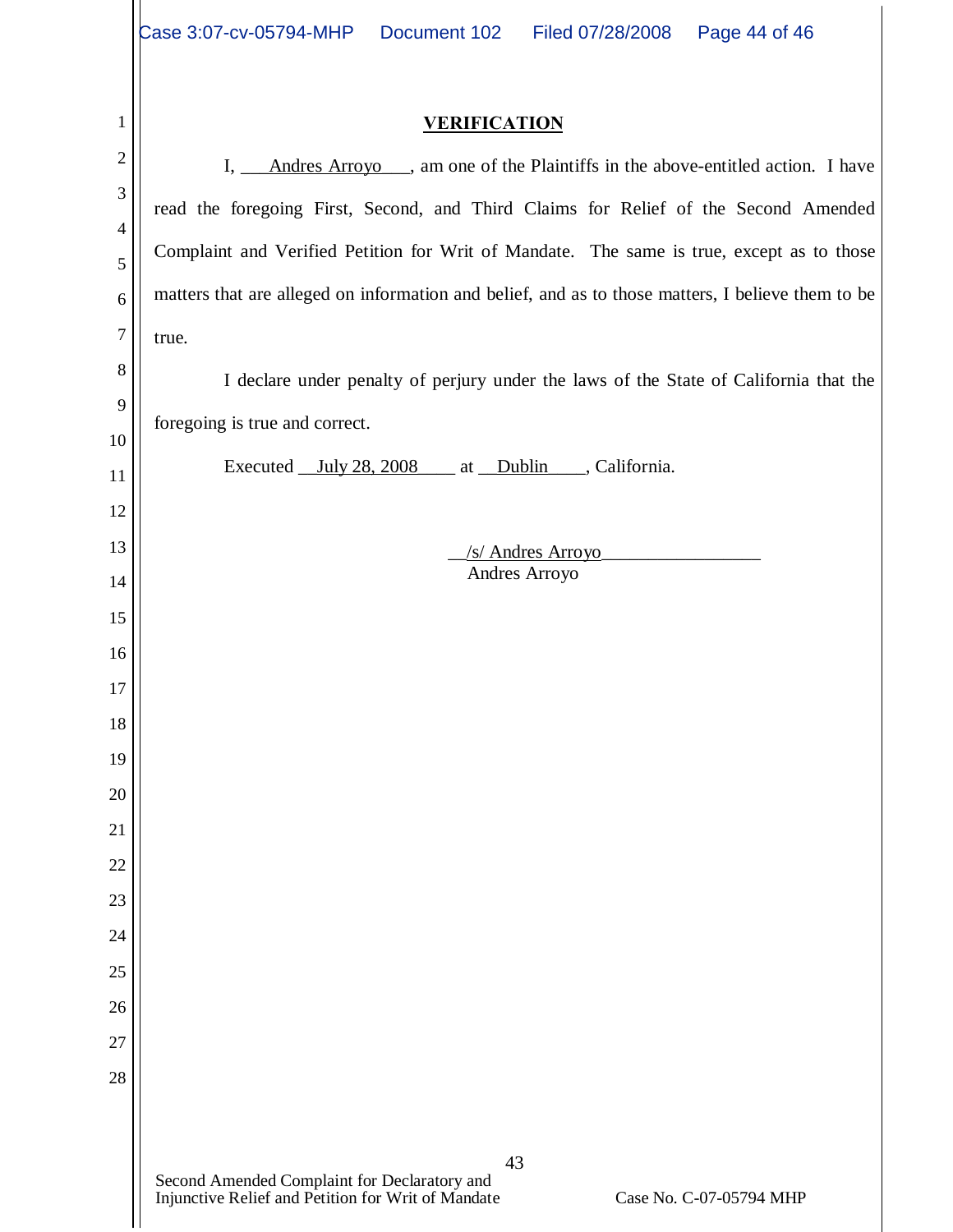|                       | Case 3:07-cv-05794-MHP  Document 102<br>Filed 07/28/2008  Page 45 of 46                                                             |  |  |
|-----------------------|-------------------------------------------------------------------------------------------------------------------------------------|--|--|
|                       |                                                                                                                                     |  |  |
| $\mathbf{1}$          | <b>VERIFICATION</b>                                                                                                                 |  |  |
| $\mathbf{2}$          | I, Darlene Brown , am one of the Plaintiffs in the above-entitled action. I have                                                    |  |  |
| 3                     | read the foregoing First, Second, and Third Claims for Relief of the Second Amended                                                 |  |  |
| $\overline{4}$        | Complaint and Verified Petition for Writ of Mandate. The same is true, except as to those                                           |  |  |
| 5                     |                                                                                                                                     |  |  |
| 6<br>$\boldsymbol{7}$ | matters that are alleged on information and belief, and as to those matters, I believe them to be                                   |  |  |
| $\,8\,$               | true.                                                                                                                               |  |  |
| 9                     | I declare under penalty of perjury under the laws of the State of California that the                                               |  |  |
| 10                    | foregoing is true and correct.                                                                                                      |  |  |
| 11                    | Executed July 25, 2008 at Dublin, California.                                                                                       |  |  |
| 12                    |                                                                                                                                     |  |  |
| 13                    | /s/ Darlene Brown                                                                                                                   |  |  |
| 14                    | Darlene Brown                                                                                                                       |  |  |
| 15                    |                                                                                                                                     |  |  |
| 16                    |                                                                                                                                     |  |  |
| 17<br>18              |                                                                                                                                     |  |  |
| 19                    |                                                                                                                                     |  |  |
| 20                    |                                                                                                                                     |  |  |
| 21                    |                                                                                                                                     |  |  |
| 22                    |                                                                                                                                     |  |  |
| 23                    |                                                                                                                                     |  |  |
| 24                    |                                                                                                                                     |  |  |
| 25                    |                                                                                                                                     |  |  |
| 26                    |                                                                                                                                     |  |  |
| 27                    |                                                                                                                                     |  |  |
| 28                    |                                                                                                                                     |  |  |
|                       |                                                                                                                                     |  |  |
|                       | 44<br>Second Amended Complaint for Declaratory and<br>Injunctive Relief and Petition for Writ of Mandate<br>Case No. C-07-05794 MHP |  |  |